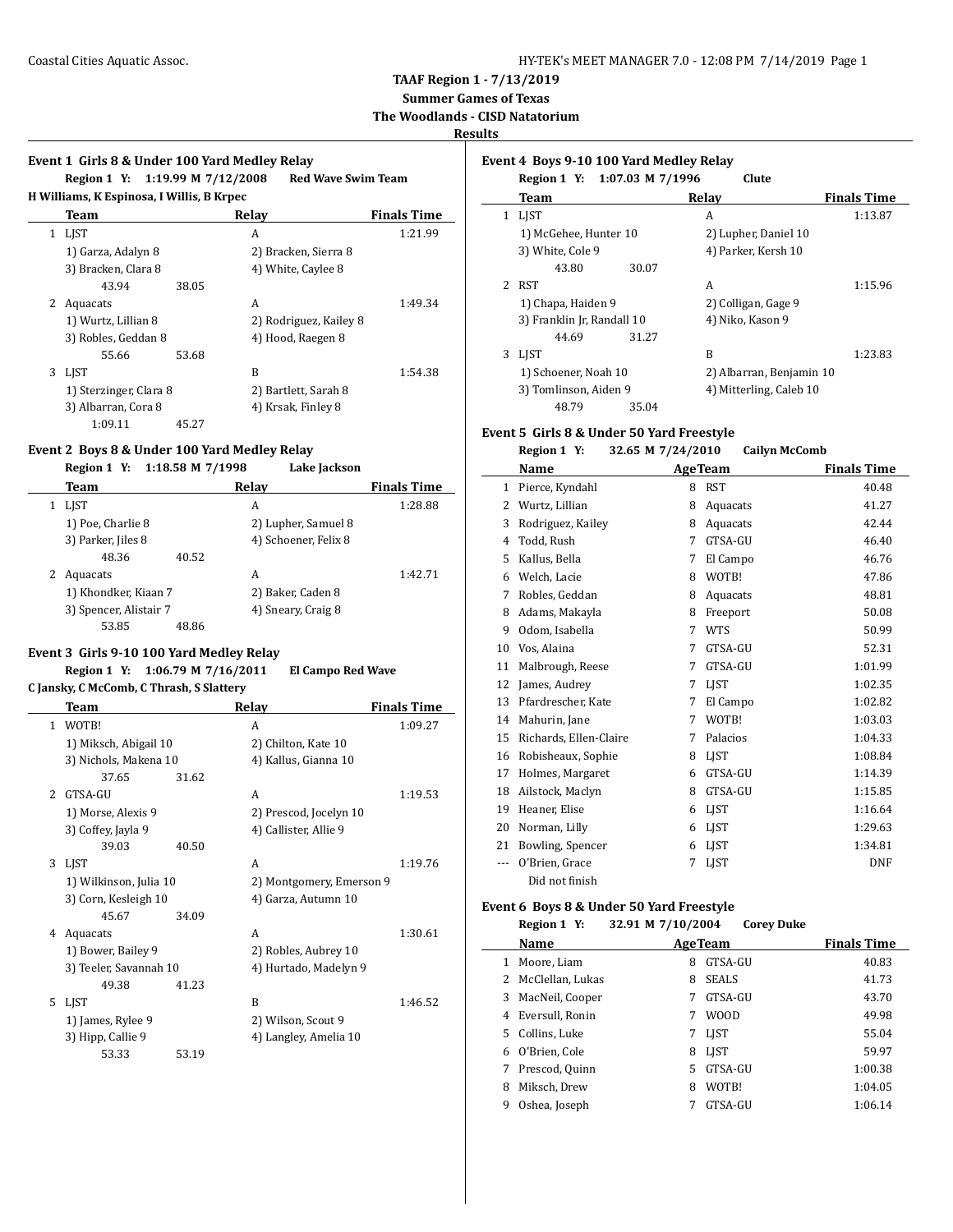**TAAF Region 1 - 7/13/2019**

**Summer Games of Texas The Woodlands - CISD Natatorium**

**Results**

|                | Event 7 Girls 9-10 50 Yard Freestyle<br>28.93 M 7/1999<br>Region 1 Y: |    | <b>Lisa Paul</b> |                    |
|----------------|-----------------------------------------------------------------------|----|------------------|--------------------|
|                | Name                                                                  |    | <b>AgeTeam</b>   | <b>Finals Time</b> |
| $\mathbf{1}$   | Seifer, Katie                                                         | 10 | <b>WOOD</b>      | 35.19              |
| $\overline{2}$ | Baeza, Audrey                                                         | 10 | <b>WOOD</b>      | 35.47              |
| 3              | Gilby, Emma                                                           | 9  | GTSA-GU          | 36.03              |
| 4              | Chilton, Kate                                                         | 10 | WOTB!            | 36.04              |
| 5              | Prescod, Jocelyn                                                      | 10 | GTSA-GU          | 37.81              |
| 6              | Garza, Autumn                                                         | 10 | LJST             | 38.23              |
| 7              | Brunasso, Basil                                                       | 9  | Tomball          | 39.07              |
| 8              | Morse, Alexis                                                         | 9  | GTSA-GU          | 39.36              |
| 9              | Hollyfield, Bevin                                                     | 10 | GTSA-GU          | 39.40              |
| 10             | Garcia, Susana                                                        | 9  | <b>WOOD</b>      | 39.99              |
| 11             | Robles, Aubrey                                                        | 10 | Aquacats         | 40.42              |
| 12             | MacNeil, Alexandria                                                   | 9  | GTSA-GU          | 41.30              |
| 13             | Goslowsky, Caemlyn                                                    | 9  | GTSA-GU          | 41.75              |
| 14             | Wilkinson, Julia                                                      | 10 | <b>LIST</b>      | 41.82              |
| 15             | Robinson, Kayleigh                                                    | 9  | GTSA-GU          | 42.27              |
| 16             | Callister, Allie                                                      | 9  | GTSA-GU          | 43.12              |
| 17             | Oliphant, Charlotte                                                   | 10 | GTSA-GU          | 43.83              |
| 18             | Dean, Brett                                                           | 10 | WOTB!            | 44.41              |
|                | 5:00.00<br>10:00.00                                                   |    |                  |                    |
| 19             | Teeler, Savannah                                                      | 10 | Aquacats         | 44.64              |
| 20             | Richards, Laila                                                       | 9  | Palacios         | 45.02              |
|                | 580:16:40.00<br>33:20.00                                              |    |                  |                    |
| 21             | Green, Haley                                                          | 10 | Freeport         | 46.96              |
| 22             | Li, Joy                                                               | 10 | GTSA-GU          | 47.76              |
| 23             | Ladner, Carly                                                         | 10 | Gators           | 48.37              |
| 24             | Hurtado, Madelyn                                                      | 9  | Aquacats         | 48.90              |
|                | 2:12:20.00<br>3:20.00                                                 |    |                  |                    |
| 25             | Foley, Anna                                                           | 9  | Tomball          | 49.73              |
| 26             | Chapman, Carly                                                        | 10 | Palacios         | 52.46              |
| 27             | Arias, Macy                                                           | 10 | Gators           | 53.00              |
| 28             | Langley, Amelia                                                       | 10 | LJST             | 1:07.01            |

## **Event 8 Boys 9-10 50 Yard Freestyle**

|    | Region 1 Y:          | 28.74 M 7/14/2012 | <b>Conner Williams</b> |                    |
|----|----------------------|-------------------|------------------------|--------------------|
|    | Name                 |                   | <b>Age Team</b>        | <b>Finals Time</b> |
| 1  | Magro, Andrik        | 10                | <b>WOOD</b>            | 29.39              |
| 2  | Spencer, Keegan      | 10                | Aquacats               | 30.48              |
| 3  | Franklin Jr, Randall | 10                | <b>RST</b>             | 33.25              |
| 4  | Vasquez, Evan        | 10                | El Campo               | 33.66              |
| 5  | Rodriguez, Sergio    | 10                | Aquacats               | 35.17              |
| 6  | White, Cole          | 9                 | LIST                   | 37.21              |
| 7  | Respondek, Gus       | 9                 | El Campo               | 37.42              |
| 8  | Gonzales, Dylan      | 10                | <b>RST</b>             | 37.61              |
| 9  | Mitterling, Caleb    | 10                | <b>LIST</b>            | 38.36              |
| 10 | David, Anthony       | 9                 | <b>WOOD</b>            | 40.07              |
| 11 | McGehee, Hunter      | 10                | <b>LIST</b>            | 40.33              |
| 12 | Beal, Konnor         | 9                 | El Campo               | 40.42              |
| 13 | Buchanan, Spencer    | 10                | GTSA-GU                | 40.78              |
| 14 | Vadillo, Arturo      | 9                 | GTSA-GU                | 41.55              |
| 15 | Heathcock, Morgan    | 10                | <b>RST</b>             | 41.60              |
| 16 | Smith, Colby         | 10                | GTSA-GU                | 42.03              |
| 17 | Smith, James         | 10                | El Campo               | 42.81              |
|    |                      |                   |                        |                    |

| w  |                     |    |             |         |
|----|---------------------|----|-------------|---------|
| 18 | Pyeatt, Carson      | 9  | <b>LIST</b> | 43.76   |
| 19 | Henley, Ezekiel     | 10 | <b>LIST</b> | 44.11   |
| 20 | Buchanan, Graham    | 9  | GTSA-GU     | 45.43   |
| 21 | Spencer, Alexander  | 10 | GTSA-GU     | 48.17   |
| 22 | Poulard, Cole       | 10 | GTSA-GU     | 49.24   |
| 23 | Seifer, Ryan        | 9  | <b>WOOD</b> | 50.38   |
| 24 | Wilkinson, Jonathan | 10 | <b>LIST</b> | 50.96   |
| 25 | Petty, Aiden        | 9  | WOTB!       | 53.55   |
| 26 | Carlisle, Cameron   | 10 | Freeport    | 56.12   |
| 27 | Mahan, Jacob        | 10 | GTSA-GU     | 58.05   |
| 28 | Yarbrough, Donald   | 9  | WOTB!       | 1:02.16 |
| 29 | Strah, Ryan         | 10 | GTSA-GU     | 1:05.71 |
| 30 | Mensah, Joshua      | 9  | GTSA-GU     | 1:18.93 |

## **Event 9 Girls 6 & Under 25 Yard Backstroke**

**Region 1 Y: 23.43 M 7/16/2011 Kate Kovin**

|    | Name                                  |   | <b>AgeTeam</b> | <b>Finals Time</b> |
|----|---------------------------------------|---|----------------|--------------------|
| 1  | Gonzalez, Camila                      | 6 | LJST           | 25.80              |
| 2  | Worden, Reagan                        | 6 | WOTB!          | 27.27              |
| 3  | Castor, Aleara                        | 6 | <b>LIST</b>    | 27.97              |
| 4  | Nguyen, Melanie                       | 6 | Palacios       | 32.64              |
| 5  | Kadlecik, Piper                       | 6 | <b>LIST</b>    | 33.47              |
| 6  | Holmes, Margaret                      | 6 | GTSA-GU        | 34.20              |
| 7  | Overman, Charley                      | 6 | Tomball        | 35.28              |
| 8  | Fontenot, Maddison                    | 6 | GTSA-GU        | 35.85              |
| 9  | Hurtado, Elyse                        | 6 | Aquacats       | 36.81              |
| 10 | Heaner, Elise                         | 6 | LIST           | 38.46              |
| 11 | Gatlin, Channin                       | 5 | GTSA-GU        | 41.08              |
| 12 | Parker, Sarah Joy                     | 5 | <b>LIST</b>    | 42.37              |
| 13 | Villanueva, Isabella                  | 5 | <b>WOOD</b>    | 44.08              |
| 14 | Norman, Lilly                         | 6 | <b>LIST</b>    | 44.18              |
| 15 | Cavett, Lily                          | 5 | GTSA-GU        | 48.04              |
|    | Jackson, Vivian                       | 5 | W00D           | DQ                 |
|    | Shoulders past vertical toward breast |   |                |                    |
|    | Repka, Alicia                         | 6 | <b>WOOD</b>    | DQ                 |
|    | Not on back off wall                  |   |                |                    |

## **Event 10 Boys 6 & Under 25 Yard Backstroke**

|              | Region 1 Y:          | 22.07 M 7/19/2014                     |                | <b>Jathen Townsend</b> |                    |
|--------------|----------------------|---------------------------------------|----------------|------------------------|--------------------|
|              | Name                 |                                       | <b>AgeTeam</b> |                        | <b>Finals Time</b> |
| $\mathbf{1}$ | Prescod, Quinn       | 5.                                    | GTSA-GU        |                        | 26.99              |
| 2            | Riedel, Cody         |                                       | 6 Tomball      |                        | 28.59              |
|              | 3 Schoener, Gavin    | 5.                                    | LJST           |                        | 32.31              |
|              | 4 Tran, Kolby        | 5.                                    | LJST           |                        | 33.70              |
| 5.           | Badua, Crain         | 6                                     | GTSA-GU        |                        | 59.20              |
| 6            | Kammer, Jaxson       |                                       | 4 Tomball      |                        | 1:19.84            |
|              | --- Whitten, Jackson |                                       | 5 Tomball      |                        | D <sub>0</sub>     |
|              | Not on back off wall |                                       |                |                        |                    |
|              | Enterline, Jackson   | 5.                                    | <b>WOOD</b>    |                        | DO                 |
|              |                      | Shoulders past vertical toward breast |                |                        |                    |

## **Event 11 Girls 8 & Under 25 Yard Backstroke**

| Region 1 Y:         | 19.54 M 7/13/2013 | <b>Kelsy Elgar</b> |                    |
|---------------------|-------------------|--------------------|--------------------|
| <b>Name</b>         | <b>AgeTeam</b>    |                    | <b>Finals Time</b> |
| 1 Wallace, Avery    | 7 RST             |                    | 20.51              |
| 2 Garza, Adalyn     | 8 LJST            |                    | 21.41              |
| 3 Sterzinger, Clara | 8 LJST            |                    | 24.18              |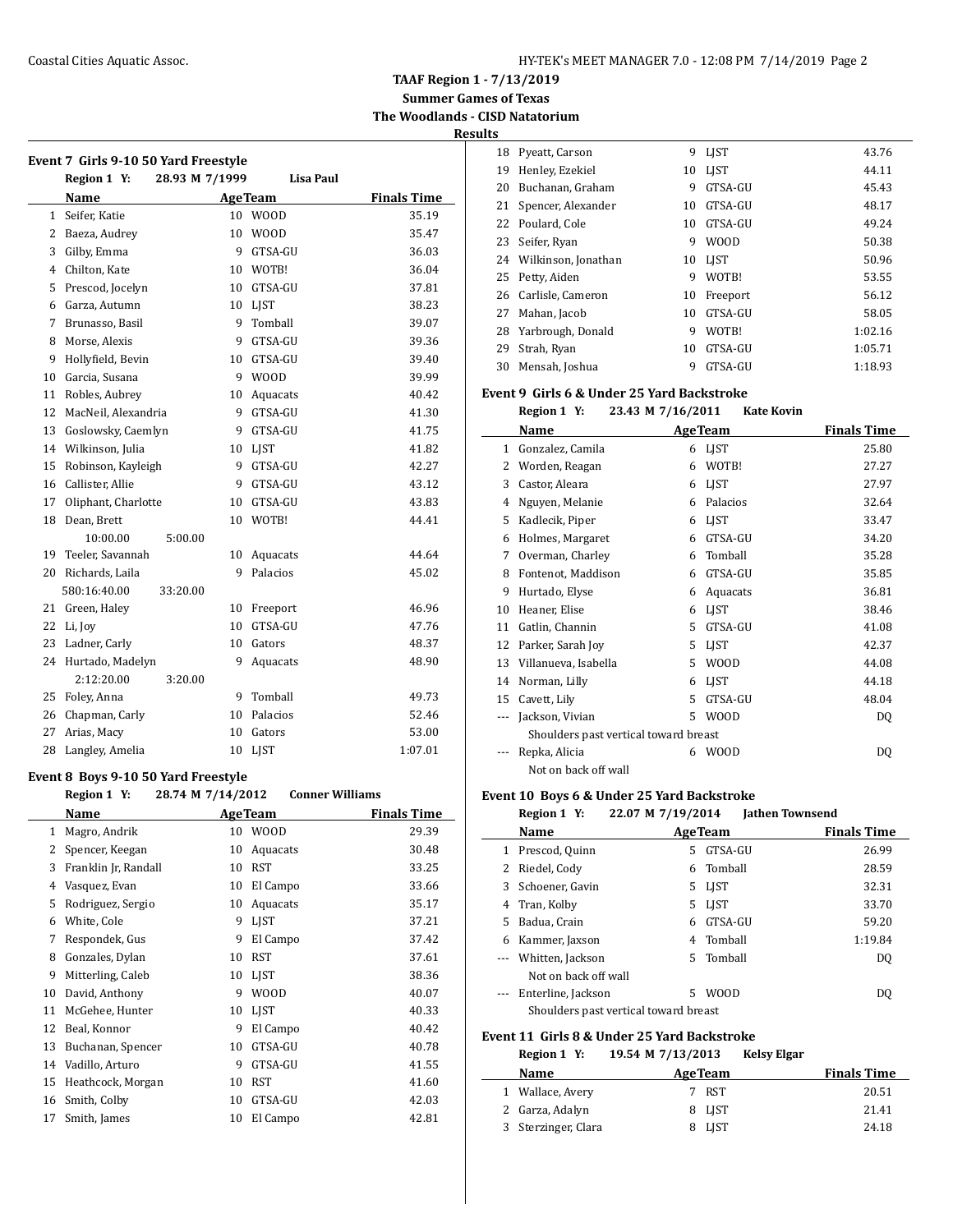## **TAAF Region 1 - 7/13/2019 Summer Games of Texas The Woodlands - CISD Natatorium**

| Results |
|---------|
|---------|

| (Event 11 Girls 8 & Under 25 Yard Backstroke) |                           |   |                |                    |  |
|-----------------------------------------------|---------------------------|---|----------------|--------------------|--|
|                                               | Name                      |   | <b>AgeTeam</b> | <b>Finals Time</b> |  |
| 4                                             | Adams, Makayla            | 8 | Freeport       | 24.85              |  |
| 5                                             | Krsak, Finley             | 8 | <b>LIST</b>    | 25.46              |  |
| 6                                             | Mathews, Cadence          | 7 | <b>SEALS</b>   | 25.52              |  |
| 7                                             | Cavett, Emily             | 8 | GTSA-GU        | 26.09              |  |
| 8                                             | Vos, Alaina               | 7 | GTSA-GU        | 26.83              |  |
| 9                                             | Jackson, Cora             | 8 | <b>WOOD</b>    | 26.85              |  |
| 10                                            | Meeks, Charlotte          | 8 | <b>RST</b>     | 26.92              |  |
| 11                                            | Mahurin, Jane             | 7 | WOTB!          | 27.63              |  |
| 12                                            | Pfardrescher, Kate        | 7 | El Campo       | 27.85              |  |
| 13                                            | Perkins, Reagan           | 8 | <b>LIST</b>    | 28.01              |  |
| 14                                            | Welch, Lacie              | 8 | WOTB!          | 28.04              |  |
| 15                                            | O'Brien, Grace            | 7 | <b>LIST</b>    | 30.54              |  |
| 16                                            | Odom, Isabella            | 7 | <b>WTS</b>     | 31.11              |  |
| 17                                            | Repka, Mia                | 8 | <b>WOOD</b>    | 31.47              |  |
| 18                                            | Oquendo-Berteen, Kimberly | 7 | Tomball        | 33.15              |  |
| 19                                            | Malbrough, Reese          | 7 | GTSA-GU        | 34.98              |  |
| 20                                            | Ailstock, Maclyn          | 8 | GTSA-GU        | 36.20              |  |
| 21                                            | Richards, Ellen-Claire    | 7 | Palacios       | 37.86              |  |
| 22                                            | Robisheaux, Sophie        | 8 | LIST           | 38.12              |  |
| 23                                            | Morgan, Kendall           | 8 | <b>LIST</b>    | 38.38              |  |
| 24                                            | Coffey, Rainey            | 7 | GTSA-GU        | 38.59              |  |

## **Event 12 Boys 8 & Under 25 Yard Backstroke**

|    | Region 1 Y:       | 17.94 M 7/24/2010 |                | <b>Conner Williams</b> |
|----|-------------------|-------------------|----------------|------------------------|
|    | Name              |                   | <b>AgeTeam</b> | <b>Finals Time</b>     |
| 1  | Niko, Daylen      | 7                 | <b>RST</b>     | 22.14                  |
| 2  | Poe, Charlie      | 8                 | LIST           | 22.31                  |
| 3  | Guy, Kaisen       | 7                 | GTSA-GU        | 22.44                  |
| 4  | Rodriguez, Robert | 7                 | <b>SEALS</b>   | 23.77                  |
| 5  | Brunasso, Nolan   | 7                 | Tomball        | 23.92                  |
| 6  | Behnke, Lucas     | 8                 | <b>WOOD</b>    | 24.20                  |
| 7  | McGee, Jackson    | 8                 | Makos          | 24.45                  |
| 8  | Khondker, Kiaan   | 7                 | Aquacats       | 25.18                  |
| 9  | Sneary, Craig     | 8                 | Aquacats       | 25.66                  |
| 10 | Kammer, Preston   | 7                 | Tomball        | 25.83                  |
| 11 | Mullin, Noah      | 7                 | GTSA-GU        | 26.33                  |
| 12 | Vejella, Sri      | 8                 | GTSA-GU        | 27.12                  |
| 13 | Eversull, Ronin   | 7                 | <b>WOOD</b>    | 28.09                  |
| 14 | Gilby, Lucas      | 7                 | GTSA-GU        | 28.52                  |
| 15 | Edwards, Brycen   | 8                 | Tomball        | 29.23                  |
| 16 | Howland, Luke     | 7                 | Tomball        | 30.60                  |
| 17 | Kammer, Aiden     | 8                 | Tomball        | 31.45                  |
| 18 | Brian, Liam       | 8                 | <b>RST</b>     | 31.59                  |
| 19 | Oshea, Joseph     | 7                 | GTSA-GU        | 31.77                  |
| 20 | Meeks, Lennox     | 6                 | <b>RST</b>     | 32.14                  |
| 21 | Miksch, Drew      | 8                 | WOTB!          | 32.56                  |

#### **Event 13 Girls 9-10 25 Yard Backstroke**

| Region 1 Y:       | 16.61 M 7/14/2012 |                | <b>Camryn Jansky</b> |                    |
|-------------------|-------------------|----------------|----------------------|--------------------|
| <b>Name</b>       |                   | <b>AgeTeam</b> |                      | <b>Finals Time</b> |
| 1 Miksch, Abigail | 10                | WOTB!          |                      | 17.35              |
| 2 Kadlecik, Hope  |                   | 10 LIST        |                      | 17.39              |
| 3 Baeza, Audrey   | 10                | <b>WOOD</b>    |                      | 18.87              |
| Kallus, Gianna    | 10                | WOTB!          |                      | 18.91              |

| 5  | Seifer, Katie        | 10 | <b>WOOD</b>  | 19.20 |
|----|----------------------|----|--------------|-------|
| 6  | Gilby, Emma          | 9  | GTSA-GU      | 19.75 |
| 7  | Morse, Alexis        | 9  | GTSA-GU      | 20.36 |
| 8  | Brunasso, Basil      | 9  | Tomball      | 20.49 |
| 9  | Arellano, Abigail    | 10 | <b>RST</b>   | 20.95 |
| 10 | Callister, Allie     | 9  | GTSA-GU      | 21.57 |
| 11 | Butler, Megan        | 10 | <b>SEALS</b> | 22.11 |
| 12 | Li, Joy              | 10 | GTSA-GU      | 22.62 |
| 13 | Hollyfield, Bevin    | 10 | GTSA-GU      | 22.89 |
| 14 | Overman, Elaine      | 9  | Tomball      | 23.06 |
| 15 | Robinson, Kayleigh   | 9  | GTSA-GU      | 23.24 |
| 16 | Goslowsky, Caemlyn   | 9  | GTSA-GU      | 23.39 |
| 17 | Mason, Samantha      | 10 | <b>WOOD</b>  | 23.56 |
| 18 | Bower, Bailey        | 9  | Aquacats     | 24.57 |
| 19 | Hipp, Callie         | 9  | LIST         | 25.22 |
| 20 | Garcia, Susana       | 9  | <b>WOOD</b>  | 25.60 |
| 21 | Saltsman, Natalia    | 9  | <b>WOOD</b>  | 25.78 |
| 22 | James, Rylee         | 9  | LIST         | 25.79 |
| 23 | Green, Haley         | 10 | Freeport     | 25.80 |
| 24 | Foley, Anna          | 9  | Tomball      | 26.23 |
| 25 | Ladner, Carly        | 10 | Gators       | 27.19 |
| 26 | Arias, Macy          | 10 | Gators       | 27.62 |
| 27 | Richards, Laila      | 9  | Palacios     | 27.92 |
| 28 | Hamelmann, Elizabeth | 10 | Gators       | 28.57 |
| 29 | Gramz, Kylee         | 9  | Gators       | 30.34 |
| 30 | Langley, Amelia      | 10 | <b>LIST</b>  | 36.85 |

## **Event 14 Boys 9-10 25 Yard Backstroke**

|       | Region 1 Y:          | 16.01 M 7/14/2012 | <b>Conner Williams</b> |                    |
|-------|----------------------|-------------------|------------------------|--------------------|
|       | Name                 |                   | <b>AgeTeam</b>         | <b>Finals Time</b> |
| 1     | Magro, Andrik        | 10                | <b>WOOD</b>            | 16.42              |
| 2     | Vasquez, Evan        | 10                | El Campo               | 19.22              |
| 3     | Respondek, Gus       | 9                 | El Campo               | 19.84              |
| 4     | Vadillo, Arturo      | 9                 | GTSA-GU                | 20.90              |
| 5     | Bailes, Benjamin     | 9                 | WOTB!                  | 21.36              |
| 6     | Chapa, Haiden        | 9                 | <b>RST</b>             | 21.49              |
| 7     | McGehee, Hunter      | 10                | <b>LIST</b>            | 21.64              |
| 8     | Gonzales, Dylan      | 10                | <b>RST</b>             | 21.92              |
| 9     | Buchanan, Graham     | 9                 | GTSA-GU                | 21.98              |
| 10    | Henley, Ezekiel      | 10                | <b>LIST</b>            | 22.06              |
| 11    | Schoener, Noah       | 10                | LIST                   | 22.41              |
| 12    | Tomlinson, Aiden     | 9                 | <b>LIST</b>            | 22.66              |
| 13    | Tortorice, Elliot    | 9                 | GTSA-GU                | 23.65              |
| 14    | Smith, Colby         | 10                | GTSA-GU                | 25.59              |
| 15    | Poulard, Cole        | 10                | GTSA-GU                | 25.81              |
| 16    | Foley, Cooper        | 10                | Tomball                | 26.61              |
| 17    | Cavett, Carter       | 10                | GTSA-GU                | 27.76              |
| 18    | Yarbrough, Donald    | 9                 | WOTB!                  | 28.67              |
| 19    | Carlisle, Cameron    | 10                | Freeport               | 28.96              |
| 20    | Trammell, Jake       | 10                | Palacios               | 29.51              |
| 21    | Spencer, Alexander   | 10                | GTSA-GU                | 31.98              |
| 22    | Mensah, Joshua       | 9                 | GTSA-GU                | 33.98              |
| 23    | Strah, Ryan          | 10                | GTSA-GU                | 35.38              |
| $---$ | Seifer, Ryan         | 9                 | <b>WOOD</b>            | D <sub>0</sub>     |
|       | Not on back off wall |                   |                        |                    |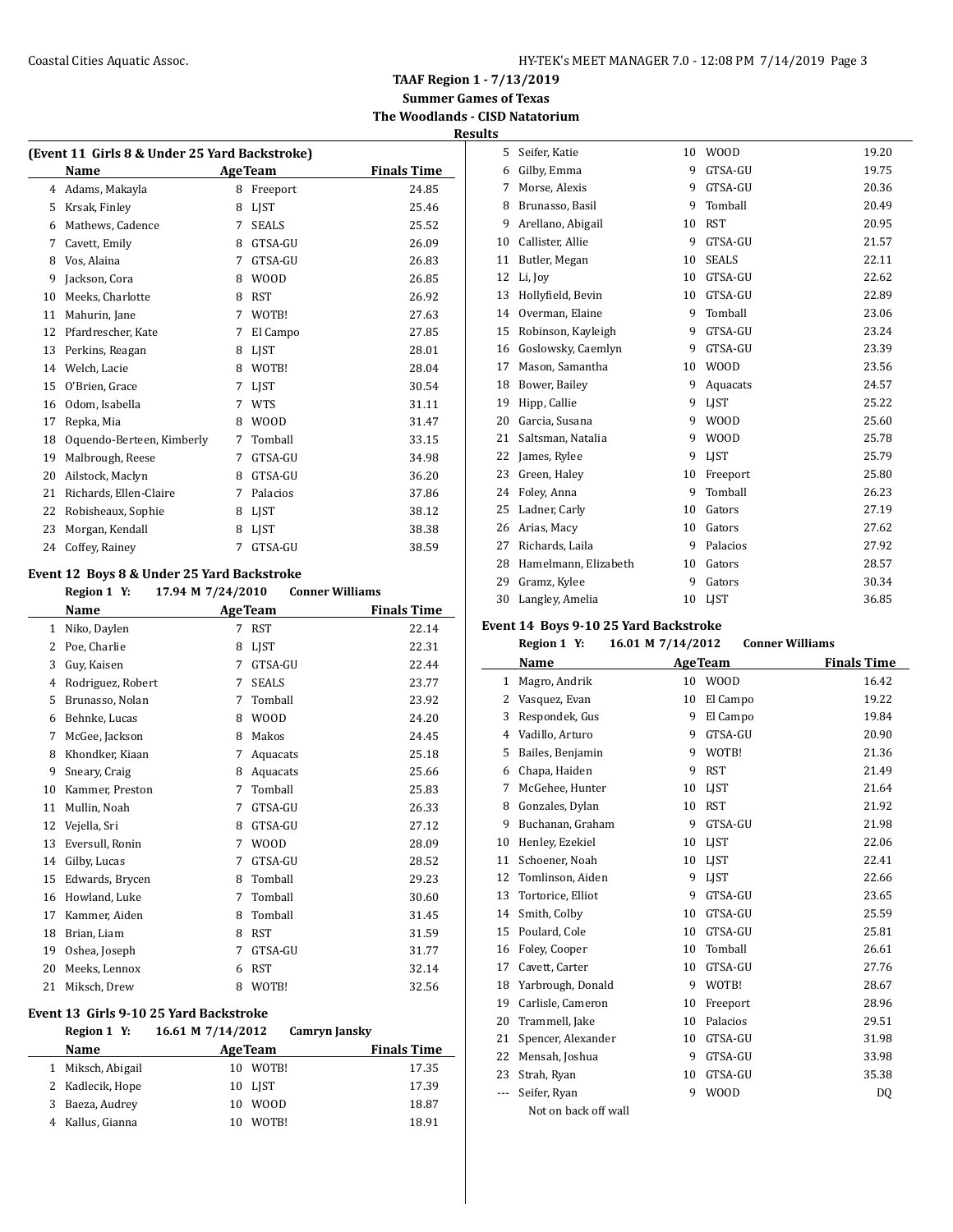| HY-TEK's MEET MANAGER 7.0 - 12:08 PM 7/14/2019 Page 4 |  |  |  |
|-------------------------------------------------------|--|--|--|
|-------------------------------------------------------|--|--|--|

**TAAF Region 1 - 7/13/2019 Summer Games of Texas**

**The Woodlands - CISD Natatorium**

**Results**

|              | Name                                          | <b>AgeTeam</b>    | <b>Finals Time</b>   |
|--------------|-----------------------------------------------|-------------------|----------------------|
|              | Riedel, Wesley                                | 10 Tomball        | DO.                  |
|              | Not on back off wall                          |                   |                      |
|              | Event 15 Girls 8 & Under 25 Yard Breaststroke |                   |                      |
|              | Region 1 Y:                                   | 20.29 M 7/11/2009 | <b>Cailyn McComb</b> |
|              | Name                                          | <b>AgeTeam</b>    | <b>Finals Time</b>   |
| $\mathbf{1}$ | Bracken, Sierra                               | <b>LIST</b><br>8  | 21.91                |
| 2            | Riedel, Madelynn                              | Tomball<br>8      | 26.33                |
| 3            | Robles, Geddan                                | 8<br>Aquacats     | 26.54                |
| 4            | Mayer, Autumn                                 | GTSA-GU<br>8      | 27.45                |
| 5            | Callister, Amy                                | GTSA-GU<br>7      | 30.91                |
| 6            | Garza, Marisa                                 | <b>RST</b><br>7   | 33.03                |
| 7            | Bartlett, Sarah                               | 8<br><b>LIST</b>  | 36.75                |
| 8            | Coffey, Rainey                                | GTSA-GU<br>7      | 40.22                |
| 9            | Repka, Mia                                    | <b>WOOD</b><br>8  | 42.12                |
| ---          | Cavett, Emily                                 | GTSA-GU<br>8      | D <sub>0</sub>       |
|              | Scissors kick                                 |                   |                      |
|              | Hood, Raegen                                  | 8<br>Aquacats     | DQ                   |
|              | <b>Alternating Kick</b>                       |                   |                      |
| ---          | Bowling, Spencer                              | LIST<br>6         | D <sub>0</sub>       |
|              | Arms past hipline                             |                   |                      |
|              | Cavett, Lily                                  | 5<br>GTSA-GU      | DO.                  |
|              | Scissors kick                                 |                   |                      |

## **Name Age Team Finals Time** 1 Baines, Justin 8 WOOD 22.78 2 Behnke, Lucas 8 WOOD 23.91 3 Lupher, Samuel 8 LJST 24.08 4 Franklin, Charles 8 RST 26.56 5 Baker, Caden 8 Aquacats 28.03 6 Niko, Daylen 7 RST 29.02 7 Collins, Luke 7 LJST 30.73 8 Brian, Liam 8 RST 32.20 9 Brunasso, Nolan 7 Tomball 33.73 10 Vejella, Sri 8 GTSA-GU 35.50 11 Edwards, Brycen 8 Tomball 36.68 12 Howland, Luke 7 Tomball 42.79 --- Ermel, Bryce 8 LJST DQ Alternating Kick

## **Event 17 Girls 9-10 25 Yard Breaststroke**

 $\overline{\phantom{0}}$ 

|    | Region 1 Y:         | 16.81 M 7/14/2012 | <b>Cailyn McComb</b> |                    |
|----|---------------------|-------------------|----------------------|--------------------|
|    | <b>Name</b>         | <b>Age Team</b>   |                      | <b>Finals Time</b> |
|    | Reves, Isabel       | 10                | <b>SEALS</b>         | 19.69              |
|    | Prescod, Jocelyn    | 10                | GTSA-GU              | 19.81              |
| 3  | Chilton, Kate       | 10                | WOTB!                | 20.04              |
| 4  | Howland, Faith      | 10                | Tomball              | 20.57              |
| 5. | Montgomery, Emerson | 9                 | <b>LIST</b>          | 22.66              |
| 6  | Arellano, Abigail   | 10                | <b>RST</b>           | 22.73              |
| 7  | Coffey, Jayla       | 9                 | GTSA-GU              | 23.48              |
| 8  | Teeler, Savannah    | 10                | Aquacats             | 23.58              |
| 9  | Rodriguez, Anyssia  | 10                | <b>SEALS</b>         | 23.98              |
| 10 | MacNeil, Alexandria | 9                 | GTSA-GU              | 24.29              |

| 11 | Dean, Brett                                 | 10 | WOTB!       | 24.40 |
|----|---------------------------------------------|----|-------------|-------|
|    | Overman, Elaine<br>12                       | 9  | Tomball     | 24.58 |
| 13 | Gilby, Emma                                 | 9  | GTSA-GU     | 24.70 |
| 14 | Robles, Aubrey                              | 10 | Aquacats    | 25.52 |
| 15 | Morse, Alexis                               | 9  | GTSA-GU     | 26.26 |
| 16 | Goslowsky, Caemlyn                          | 9  | GTSA-GU     | 26.56 |
| 17 | Wilson, Scout                               | 9  | <b>LIST</b> | 27.39 |
| 18 | Saltsman, Natalia                           | 9  | <b>WOOD</b> | 29.69 |
| 19 | Hipp, Callie                                | 9  | <b>LIST</b> | 29.94 |
| 20 | Chapman, Carly                              | 10 | Palacios    | 37.31 |
|    | Wilkinson, Julia<br><b>Alternating Kick</b> | 10 | <b>LIST</b> | DQ    |
|    | Oliphant, Charlotte<br>Double pull / kicks  | 10 | GTSA-GU     | DO    |
|    |                                             |    |             |       |

#### **Event 18 Boys 9-10 25 Yard Breaststroke**

|       | Region 1 Y:             | 16.90 M 7/2000 | <b>M</b> Pham  |                    |
|-------|-------------------------|----------------|----------------|--------------------|
|       | Name                    |                | <b>AgeTeam</b> | <b>Finals Time</b> |
| 1     | Lupher, Daniel          | 10             | <b>LIST</b>    | 19.34              |
| 2     | Niko, Kason             | 9              | <b>RST</b>     | 20.49              |
| 3     | Heathcock, Morgan       | 10             | <b>RST</b>     | 21.86              |
| 4     | Colligan, Gage          | 9              | <b>RST</b>     | 22.01              |
| 5     | Albarran, Benjamin      | 10             | <b>LIST</b>    | 23.48              |
| 6     | Howland, Kaleb          | 9              | Tomball        | 23.81              |
| 7     | Mitterling, Caleb       | 10             | <b>LIST</b>    | 24.36              |
| $*8$  | David, Charles          | 9              | <b>WOOD</b>    | 24.52              |
| $*8$  | Tortorice, Elliot       | 9              | GTSA-GU        | 24.52              |
| 10    | David, Anthony          | 9              | <b>WOOD</b>    | 25.27              |
| 11    | Foley, Cooper           | 10             | Tomball        | 25.67              |
| 12    | Schoener, Noah          | 10             | <b>LIST</b>    | 25.68              |
| 13    | Pyeatt, Carson          | 9              | <b>LIST</b>    | 26.18              |
| 14    | Petty, Aiden            | 9              | WOTB!          | 28.94              |
| 15    | Riedel, Wesley          | 10             | Tomball        | 29.41              |
| 16    | Wilkinson, Jonathan     | 10             | <b>LIST</b>    | 30.53              |
| 17    | Cavett, Carter          | 10             | GTSA-GU        | 32.48              |
| 18    | Strah, Ryan             | 10             | GTSA-GU        | 32.85              |
| 19    | Trammell, Jake          | 10             | Palacios       | 36.78              |
| $---$ | Beal, Konnor            | 9              | El Campo       | DQ                 |
|       | <b>Alternating Kick</b> |                |                |                    |
|       | Poulard, Cole           | 10             | GTSA-GU        | DQ                 |
|       | Scissors kick           |                |                |                    |

#### **Event 19 Girls 8 & Under 25 Yard Butterfly**

 $\overline{\phantom{a}}$ 

|    | 16.55 M 7/1999<br>Region 1 Y:                 |                | <b>Charae Grosser</b> |                    |
|----|-----------------------------------------------|----------------|-----------------------|--------------------|
|    | Name                                          | <b>AgeTeam</b> |                       | <b>Finals Time</b> |
| 1  | Pierce, Kyndahl                               | 8              | <b>RST</b>            | 19.05              |
|    | Bracken, Clara                                | 8              | <b>LIST</b>           | 19.07              |
| 3  | Kallus, Bella                                 | 7              | El Campo              | 25.90              |
| 4  | Williams, Gabrielle                           | 8              | GTSA-GU               | 27.10              |
| 5. | Mathews, Cadence                              | 7              | <b>SEALS</b>          | 29.10              |
| 6  | Albarran, Cora                                | 8              | <b>LIST</b>           | 30.32              |
| 7  | Callister, Amy                                | 7              | GTSA-GU               | 33.69              |
|    | Oquendo-Berteen, Kimberly<br>Alternating Kick | 7              | Tomball               | DQ                 |
|    | Perkins, Reagan<br>Arms underwater recovery   | 8              | <b>LIST</b>           | DO                 |
|    |                                               |                |                       |                    |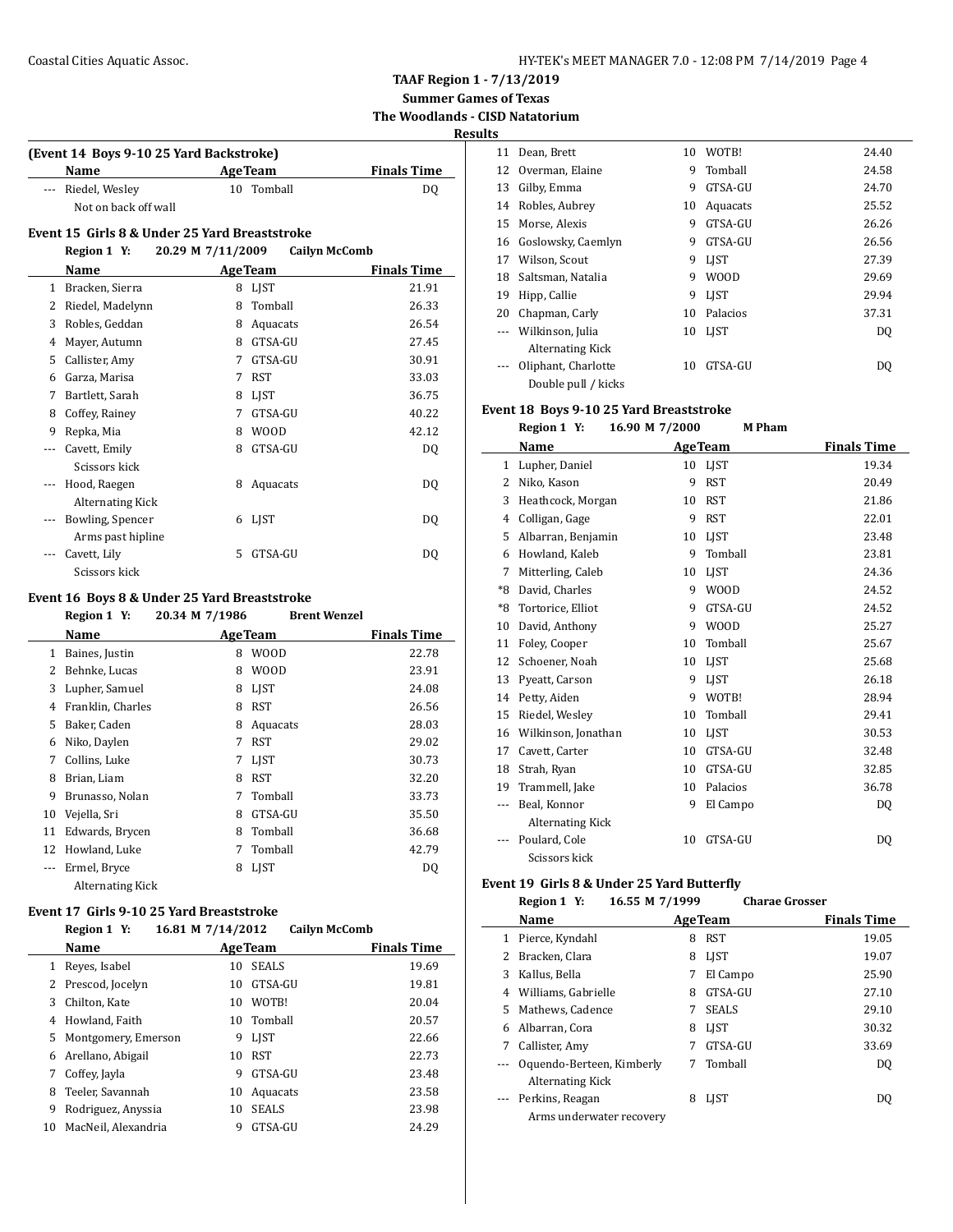**Summer Games of Texas The Woodlands - CISD Natatorium**

**Results**

| (Event 19 Girls 8 & Under 25 Yard Butterfly) |                |                    |  |  |
|----------------------------------------------|----------------|--------------------|--|--|
| <b>Name</b>                                  | <b>AgeTeam</b> | <b>Finals Time</b> |  |  |
| --- Odom, Isabella                           | <b>WTS</b>     | DO                 |  |  |
| <b>Alternating Kick</b>                      |                |                    |  |  |
| --- Prescod, Pearl                           | GTSA-GU        | DO                 |  |  |
| <b>Alternating Kick</b>                      |                |                    |  |  |
| Gatlin, Channin                              | GTSA-GU        | D0                 |  |  |
| Arms underwater recovery                     |                |                    |  |  |

#### **Event 20 Boys 8 & Under 25 Yard Butterfly**

#### **Region 1 Y: 16.58 M 7/24/2010 Conner Williams**

|    | Name                     |   | <b>AgeTeam</b> | <b>Finals Time</b> |
|----|--------------------------|---|----------------|--------------------|
| 1  | Baines, Justin           | 8 | <b>WOOD</b>    | 18.97              |
| 2  | Parker, Jiles            | 8 | LIST           | 19.80              |
| 3  | Guy, Kaisen              | 7 | GTSA-GU        | 23.95              |
| 4  | Rodriguez, Robert        | 7 | <b>SEALS</b>   | 27.52              |
| 5. | Kammer, Preston          | 7 | Tomball        | 37.34              |
|    | McGee, Jackson           | 8 | Makos          | DQ                 |
|    | Arms underwater recovery |   |                |                    |
|    | Kammer, Aiden            | 8 | Tomball        | DQ                 |
|    | Non-simultaneous arms    |   |                |                    |
|    | McClellan, Lukas         | 8 | <b>SEALS</b>   | DQ                 |
|    | Arms underwater recovery |   |                |                    |
|    | Gilby, Lucas             | 7 | GTSA-GU        | DQ                 |
|    | Arms underwater recovery |   |                |                    |
|    | Vejella, Sri             | 8 | GTSA-GU        | DQ                 |
|    | Non-simultaneous arms    |   |                |                    |
|    | Badua, Crain             | 6 | GTSA-GU        | DQ                 |
|    | Arms underwater recovery |   |                |                    |

## **Event 21 Girls 9-10 25 Yard Butterfly**

## **Region 1 Y: 14.60 M 7/9/2005 Haley Skinner**

| Name                 |    |              | <b>Finals Time</b> |
|----------------------|----|--------------|--------------------|
| Bracken, Larissa     | 10 | LIST         | 15.05              |
| Kadlecik, Hope       | 10 | <b>LIST</b>  | 15.38              |
| Nichols, Makena      | 10 | WOTB!        | 16.59              |
| Corn, Kesleigh       | 10 | LIST         | 16.95              |
| Baeza, Audrey        | 10 | <b>WOOD</b>  | 17.46              |
| Howland, Faith       | 10 | Tomball      | 18.98              |
| Reyes, Isabel        | 10 | <b>SEALS</b> | 19.28              |
| Butler, Megan        | 10 | <b>SEALS</b> | 20.84              |
| MacNeil, Alexandria  | 9  | GTSA-GU      | 21.38              |
| Robinson, Kayleigh   | 9  | GTSA-GU      | 23.55              |
| Coffey, Jayla        | 9  | GTSA-GU      | 23.96              |
| Dean, Brett          | 10 | WOTB!        | 24.38              |
| Rodriguez, Anyssia   | 10 | <b>SEALS</b> | 24.47              |
| Saltsman, Natalia    | 9  | <b>WOOD</b>  | 24.54              |
| Goslowsky, Caemlyn   | 9  | GTSA-GU      | 25.49              |
| Li, Joy              | 10 | GTSA-GU      | 25.74              |
| Hipp, Callie         | 9  | <b>LIST</b>  | 25.90              |
| Hamelmann, Elizabeth | 10 | Gators       | 26.15              |
| Garcia, Susana       | 9  | <b>WOOD</b>  | 26.33              |
| Gramz, Kylee         | 9  | Gators       | 26.35              |
| Oliphant, Charlotte  | 10 | GTSA-GU      | 28.56              |
|                      |    |              | <b>AgeTeam</b>     |

| Event 22 Boys 9-10 25 Yard Butterfly |                    |                   |                |                        |
|--------------------------------------|--------------------|-------------------|----------------|------------------------|
|                                      | Region 1 Y:        | 15.00 M 7/14/2012 |                | <b>Conner Williams</b> |
|                                      | Name               |                   | <b>AgeTeam</b> | <b>Finals Time</b>     |
| 1                                    | Magro, Andrik      | 10                | W00D           | 14.45M                 |
| 2                                    | White, Cole        | 9                 | <b>LIST</b>    | 17.27                  |
| 3                                    | Rodriguez, Sergio  | 10                | Aquacats       | 17.60                  |
| 4                                    | Respondek, Gus     | 9                 | El Campo       | 17.75                  |
| 5                                    | David, Charles     | 9                 | W00D           | 20.72                  |
| 6                                    | McGehee, Hunter    | 10                | <b>LIST</b>    | 21.82                  |
| 7                                    | Bailes, Benjamin   | 9                 | WOTB!          | 22.00                  |
| 8                                    | Tortorice, Elliot  | 9                 | GTSA-GU        | 22.25                  |
| 9                                    | Buchanan, Spencer  | 10                | GTSA-GU        | 24.03                  |
| 10                                   | Spencer, Alexander | 10                | GTSA-GU        | 25.25                  |
| 11                                   | Howland, Kaleb     | 9                 | Tomball        | 27.76                  |
| 12                                   | Smith, Colby       | 10                | GTSA-GU        | 28.34                  |
| 13                                   | Mahan, Jacob       | 10                | GTSA-GU        | 30.70                  |
| 14                                   | Cavett, Carter     | 10                | GTSA-GU        | 32.12                  |

#### **Event 23 Girls 6 & Under 25 Yard Freestyle**

|    | Region 1 Y:          | 18.73 M 7/24/2010 | <b>Isabella Barrientos</b> |                    |
|----|----------------------|-------------------|----------------------------|--------------------|
|    | Name                 | <b>AgeTeam</b>    |                            | <b>Finals Time</b> |
| 1  | Gonzalez, Camila     | <b>LIST</b><br>6  |                            | 25.19              |
| 2  | Gatlin, Channin      | 5                 | GTSA-GU                    | 25.95              |
| 3  | Kadlecik, Piper      | <b>LIST</b><br>6  |                            | 26.21              |
| 4  | Worden, Reagan       | 6                 | WOTB!                      | 27.19              |
| 5  | Castor, Aleara       | <b>LIST</b><br>6  |                            | 29.37              |
| 6  | Holmes, Margaret     | 6                 | GTSA-GU                    | 31.52              |
| 7  | Nguyen, Melanie      | 6                 | Palacios                   | 31.77              |
| 8  | Fontenot, Maddison   | 6                 | GTSA-GU                    | 33.39              |
| 9  | Jackson, Vivian      | 5                 | <b>WOOD</b>                | 34.78              |
| 10 | Parker, Sarah Joy    | <b>LIST</b><br>5  |                            | 35.09              |
| 11 | Repka, Alicia        | 6                 | <b>WOOD</b>                | 35.50              |
| 12 | Heaner, Elise        | <b>LIST</b><br>6  |                            | 36.50              |
| 13 | Hurtado, Elyse       | 6                 | Aquacats                   | 37.85              |
| 14 | Villanueva, Isabella | 5                 | <b>WOOD</b>                | 38.78              |
| 15 | Overman, Charley     | 6                 | Tomball                    | 39.63              |
| 16 | Norman, Lilly        | <b>LIST</b><br>6  |                            | 40.27              |
| 17 | Cavett, Lily         | 5                 | GTSA-GU                    | 46.28              |
| 18 | Bowling, Spencer     | <b>LIST</b><br>6  |                            | 46.38              |
| 19 | Gates, Quinn         | 6                 | Tomball                    | 56.45              |

#### **Event 24 Boys 6 & Under 25 Yard Freestyle**

 $\overline{\phantom{a}}$ 

#### **Region 1 Y: 17.22 M 7/14/2012 Luke Johnson**

|    | Name               |    | <b>AgeTeam</b> | <b>Finals Time</b> |
|----|--------------------|----|----------------|--------------------|
| 1  | Riedel, Cody       | 6  | Tomball        | 23.51              |
|    | Prescod, Quinn     | 5. | GTSA-GU        | 24.03              |
| 3  | Tran, Kolby        | 5. | <b>LIST</b>    | 26.45              |
| 4  | Schoener, Gavin    | 5. | <b>LIST</b>    | 34.18              |
| 5. | Meeks, Lennox      | 6  | <b>RST</b>     | 34.84              |
| 6  | Badua, Crain       | 6  | GTSA-GU        | 35.07              |
|    | Enterline, Jackson | 5. | <b>WOOD</b>    | 43.88              |
| 8  | Whitten, Jackson   | 5. | Tomball        | 1:11.40            |
| 9  | Riedel, Kyle       | 4  | Tomball        | 1:40.87            |
| 10 | Kammer, Jaxson     | 4  | Tomball        | 1:43.97            |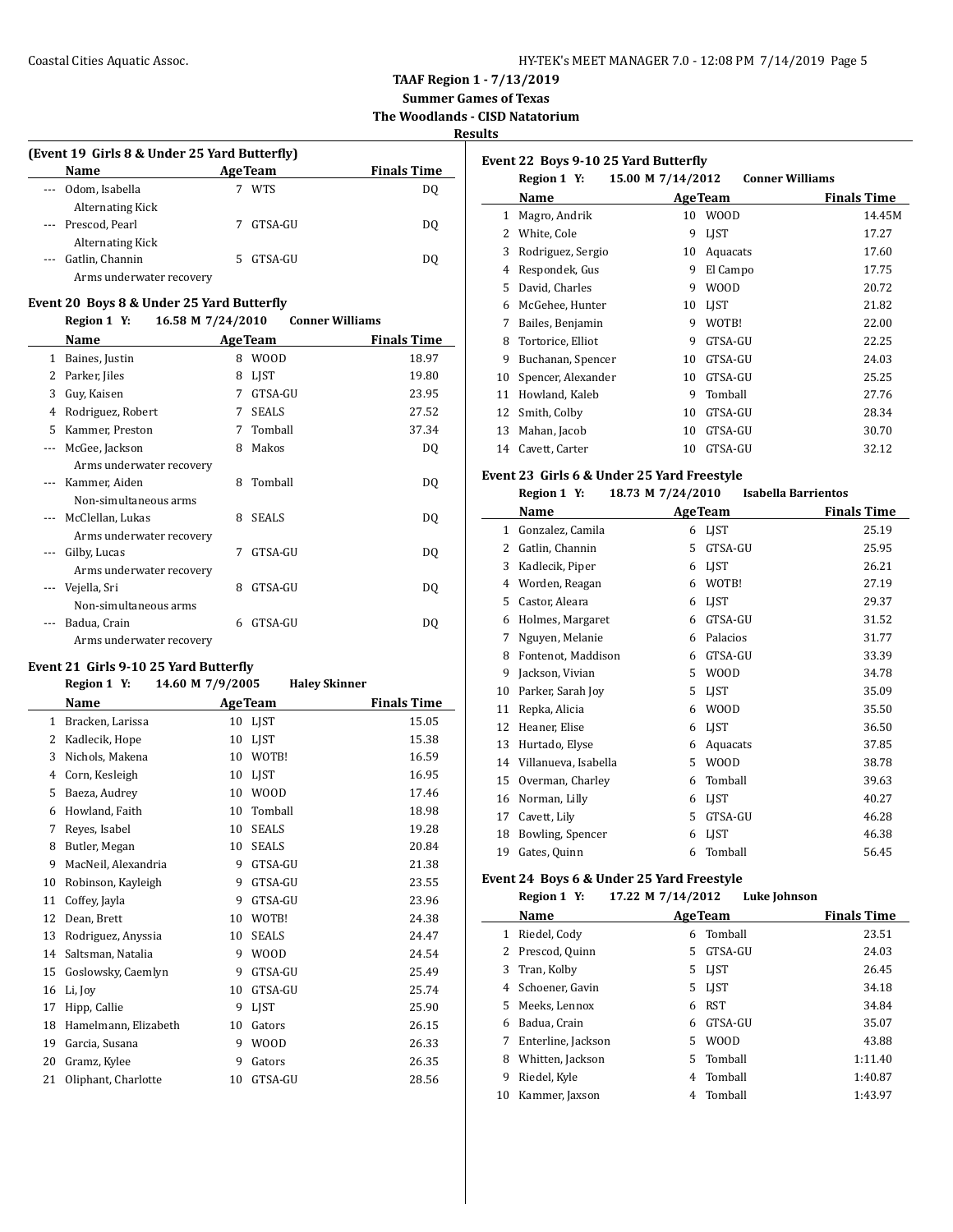$\overline{a}$ 

**Event 25 Girls 8 & Under 25 Yard Freestyle**

**TAAF Region 1 - 7/13/2019**

**Summer Games of Texas The Woodlands - CISD Natatorium**

## **Results**

| 19 O'Brien, Cole | 8 LJST    | 28.77 |
|------------------|-----------|-------|
| 20 Howland, Luke | 7 Tomball | 32.16 |

#### **Event 27 Girls 9-10 25 Yard Freestyle Region 1 Y: 13.46 M 7/1999 Lisa Paul**

|    | 16.52 M 7/19/2014<br>Region 1 Y: |                | <b>Kendall Dean</b> |                    |
|----|----------------------------------|----------------|---------------------|--------------------|
|    | <b>Name</b>                      | <b>AgeTeam</b> |                     | <b>Finals Time</b> |
| 1  | Rodriguez, Kailey                | 8              | Aquacats            | 18.54              |
| 2  | White, Caylee                    | 8              | LIST                | 18.73              |
| 3  | Wurtz, Lillian                   | 8              | Aquacats            | 19.09              |
| 4  | Wallace, Avery                   | 7              | <b>RST</b>          | 19.16              |
| 5  | Garza, Marisa                    | 7              | <b>RST</b>          | 20.53              |
| 6  | Riedel, Madelynn                 | 8              | Tomball             | 20.66              |
| 7  | Welch, Lacie                     | 8              | WOTB!               | 20.90              |
| 8  | Williams, Gabrielle              | 8              | GTSA-GU             | 21.08              |
| 9  | Prescod, Pearl                   | 7              | GTSA-GU             | 21.39              |
| 10 | Adams, Makayla                   | 8              | Freeport            | 21.95              |
| 11 | Meeks, Charlotte                 | 8              | <b>RST</b>          | 23.62              |
| 12 | Kallus, Bella                    | 7              | El Campo            | 24.05              |
| 13 | Jackson, Cora                    | 8              | <b>WOOD</b>         | 24.37              |
| 14 | Mathews, Cadence                 | 7              | <b>SEALS</b>        | 24.45              |
| 15 | Vos, Alaina                      | 7              | GTSA-GU             | 24.74              |
| 16 | Cavett, Emily                    | 8              | GTSA-GU             | 24.98              |
| 17 | Callister, Amy                   | 7              | GTSA-GU             | 24.99              |
| 18 | Hood, Raegen                     | 8              | Aquacats            | 25.59              |
| 19 | Pfardrescher, Kate               | 7              | El Campo            | 26.54              |
| 20 | James, Audrey                    | 7              | <b>LIST</b>         | 26.59              |
| 21 | Malbrough, Reese                 | 7              | GTSA-GU             | 28.08              |
| 22 | Richards, Ellen-Claire           | 7              | Palacios            | 28.47              |
| 23 | Morgan, Kendall                  | 8              | <b>LIST</b>         | 28.56              |
| 24 | Oquendo-Berteen, Kimberly        | 7              | Tomball             | 29.56              |
| 25 | Mahurin, Jane                    | 7              | WOTB!               | 29.70              |
| 26 | Repka, Mia                       | 8              | <b>WOOD</b>         | 30.49              |
| 27 | Perkins, Reagan                  | 8              | <b>LIST</b>         | 31.52              |
| 28 | Robisheaux, Sophie               | 8              | <b>LIST</b>         | 32.74              |
| 29 | Coffey, Rainey                   | 7              | GTSA-GU             | 33.45              |
| 30 | O'Brien, Grace                   | 7              | <b>LJST</b>         | 33.52              |

## **Event 26 Boys 8 & Under 25 Yard Freestyle**

**Region 1 Y: 14.81 M 7/18/2015 Oliver Spencer**

|    | Name              |   | <b>AgeTeam</b> | <b>Finals Time</b> |
|----|-------------------|---|----------------|--------------------|
| 1  | Baines, Justin    | 8 | <b>WOOD</b>    | 14.88              |
| 2  | Moore, Liam       | 8 | GTSA-GU        | 17.57              |
| 3  | MacNeil, Cooper   | 7 | GTSA-GU        | 17.97              |
| 4  | Spencer, Alistair | 7 | Aquacats       | 18.58              |
| 5  | Brunasso, Nolan   | 7 | Tomball        | 18.65              |
| 6  | Schoener, Felix   | 8 | <b>LIST</b>    | 19.11              |
| 7  | Gilby, Lucas      | 7 | GTSA-GU        | 20.33              |
| 8  | Ermel, Bryce      | 8 | LIST           | 20.67              |
| 9  | Behnke, Lucas     | 8 | WOOD           | 20.96              |
| 10 | Mullin, Noah      | 7 | GTSA-GU        | 21.05              |
| 11 | Miksch, Drew      | 8 | WOTB!          | 22.31              |
| 12 | Eversull, Ronin   | 7 | WOOD           | 22.32              |
| 13 | Rodriguez, Robert | 7 | <b>SEALS</b>   | 23.03              |
| 14 | Edwards, Brycen   | 8 | Tomball        | 25.15              |
| 15 | Kammer, Aiden     | 8 | Tomball        | 26.07              |
| 16 | Oshea, Joseph     | 7 | GTSA-GU        | 26.66              |
| 17 | Kammer, Preston   | 7 | Tomball        | 26.79              |
| 18 | Franklin, Charles | 8 | <b>RST</b>     | 27.51              |

|    | Name                 |    | <b>AgeTeam</b> | <b>Finals Time</b> |
|----|----------------------|----|----------------|--------------------|
| 1  | Kadlecik, Hope       | 10 | <b>LIST</b>    | 14.08              |
| 2  | Bracken, Larissa     | 10 | <b>LIST</b>    | 14.70              |
| 3  | Nichols, Makena      | 10 | WOTB!          | 15.23              |
| 4  | Kallus, Gianna       | 10 | WOTB!          | 15.55              |
| 5  | Seifer, Katie        | 10 | <b>WOOD</b>    | 15.57              |
| 6  | Baeza, Audrey        | 10 | <b>WOOD</b>    | 16.13              |
| 7  | Brunasso, Basil      | 9  | Tomball        | 17.05              |
| 8  | Garza, Autumn        | 10 | <b>LIST</b>    | 17.64              |
| 9  | Gilby, Emma          | 9  | GTSA-GU        | 17.89              |
| 10 | Hollyfield, Bevin    | 10 | GTSA-GU        | 17.90              |
| 11 | Arellano, Abigail    | 10 | <b>RST</b>     | 18.35              |
| 12 | Coffey, Jayla        | 9  | GTSA-GU        | 18.45              |
| 13 | Butler, Megan        | 10 | <b>SEALS</b>   | 18.87              |
| 14 | Garcia, Susana       | 9  | <b>WOOD</b>    | 19.04              |
| 15 | Callister, Allie     | 9  | GTSA-GU        | 19.19              |
| 16 | Wilson, Scout        | 9  | <b>LIST</b>    | 19.54              |
| 17 | Robinson, Kayleigh   | 9  | GTSA-GU        | 19.96              |
| 18 | Ladner, Carly        | 10 | Gators         | 20.10              |
| 19 | Overman, Elaine      | 9  | Tomball        | 20.14              |
| 20 | Richards, Laila      | 9  | Palacios       | 20.28              |
| 21 | James, Rylee         | 9  | LIST           | 20.46              |
| 22 | Mason, Samantha      | 10 | <b>WOOD</b>    | 20.74              |
| 23 | Oliphant, Charlotte  | 10 | GTSA-GU        | 20.78              |
| 24 | Green, Haley         | 10 | Freeport       | 20.86              |
| 25 | Rodriguez, Anyssia   | 10 | <b>SEALS</b>   | 21.82              |
| 26 | Gramz, Kylee         | 9  | Gators         | 22.17              |
| 27 | Chapman, Carly       | 10 | Palacios       | 22.61              |
| 28 | Foley, Anna          | 9  | Tomball        | 23.28              |
| 29 | Arias, Macy          | 10 | Gators         | 25.06              |
| 30 | Hamelmann, Elizabeth | 10 | Gators         | 25.80              |
| 31 | Langley, Amelia      | 10 | <b>LIST</b>    | 28.79              |

#### **Event 28 Boys 9-10 25 Yard Freestyle**

 $\overline{a}$ 

**Region 1 Y: 13.44 M 7/15/2017 Oliver Spencer**

|    | Name                 |    | <b>AgeTeam</b> | <b>Finals Time</b> |
|----|----------------------|----|----------------|--------------------|
| 1  | Magro, Andrik        | 10 | <b>WOOD</b>    | 13.29M             |
| 2  | Spencer, Keegan      | 10 | Aquacats       | 14.28              |
| 3  | Parker, Kersh        | 10 | <b>LIST</b>    | 15.05              |
| 4  | Franklin Jr, Randall | 10 | <b>RST</b>     | 15.19              |
| 5  | Vasquez, Evan        | 10 | El Campo       | 15.37              |
| 6  | Niko, Kason          | 9  | <b>RST</b>     | 15.92              |
| 7  | Rodriguez, Sergio    | 10 | Aquacats       | 16.33              |
| 8  | David, Charles       | 9  | W00D           | 16.60              |
| 9  | Gonzales, Dylan      | 10 | <b>RST</b>     | 16.84              |
| 10 | Bailes, Benjamin     | 9  | WOTB!          | 17.07              |
| 11 | Mitterling, Caleb    | 10 | LIST           | 17.19              |
| 12 | Albarran, Benjamin   | 10 | <b>LIST</b>    | 17.67              |
| 13 | Vadillo, Arturo      | 9  | GTSA-GU        | 17.98              |
| 14 | Beal, Konnor         | 9  | El Campo       | 18.50              |
| 15 | Riedel, Wesley       | 10 | Tomball        | 18.51              |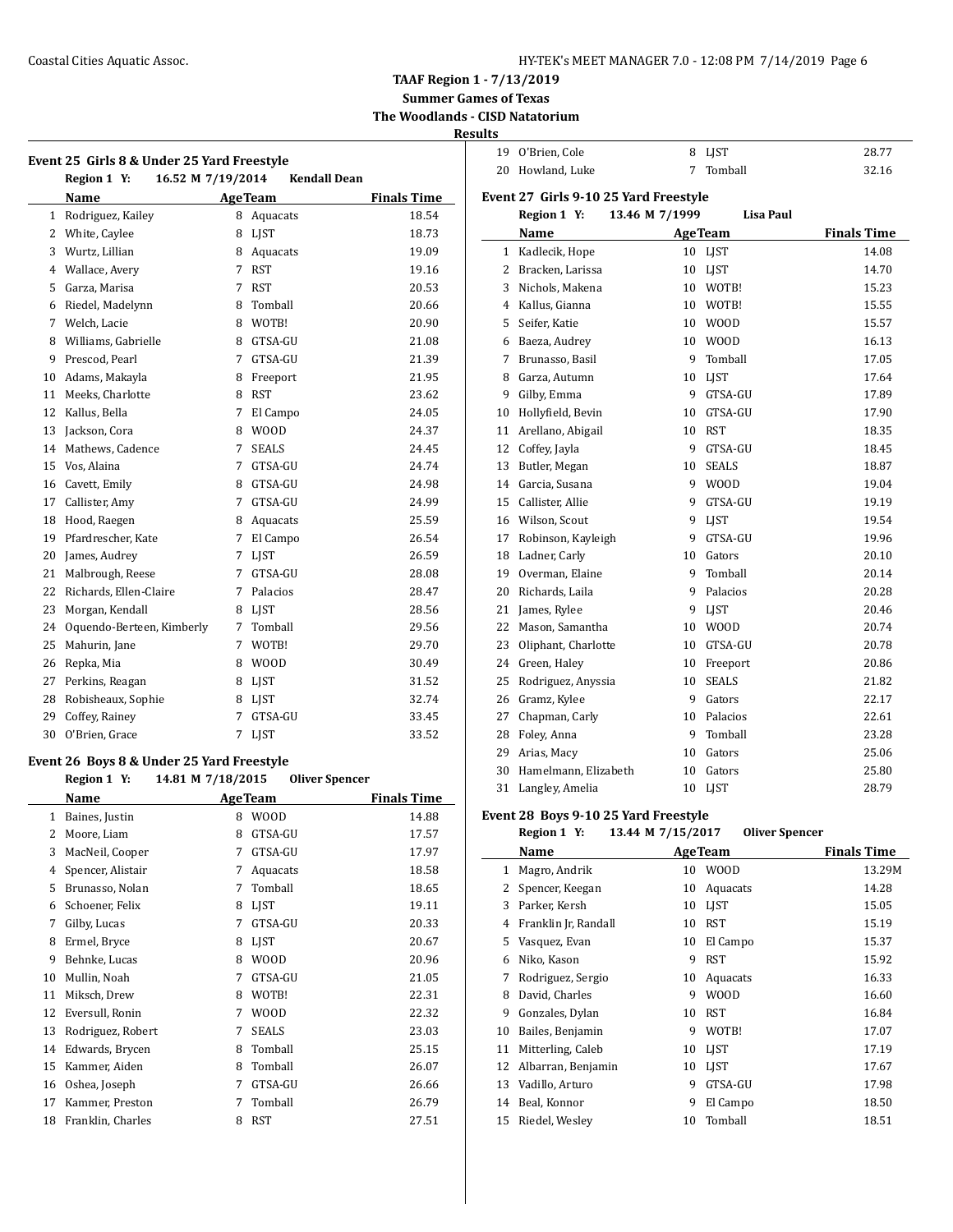**TAAF Region 1 - 7/13/2019**

**Summer Games of Texas The Woodlands - CISD Natatorium**

**Results**

 $\overline{\phantom{0}}$ 

 $\overline{\phantom{a}}$ 

| (Event 28 Boys 9-10 25 Yard Freestyle) |                     |    |                 |                    |
|----------------------------------------|---------------------|----|-----------------|--------------------|
|                                        | Name                |    | <b>Age Team</b> | <b>Finals Time</b> |
| $*16$                                  | Chapa, Haiden       | 9  | <b>RST</b>      | 18.60              |
| $*16$                                  | Pyeatt, Carson      | 9  | <b>LIST</b>     | 18.60              |
| 18                                     | Smith, Colby        | 10 | GTSA-GU         | 19.00              |
| 19                                     | Schoener, Noah      | 10 | <b>LIST</b>     | 19.43              |
| 20                                     | Howland, Kaleb      | 9  | Tomball         | 19.51              |
| 21                                     | Henley, Ezekiel     | 10 | <b>LIST</b>     | 20.31              |
| 22                                     | Foley, Cooper       | 10 | Tomball         | 20.37              |
| 23                                     | Seifer, Ryan        | 9  | <b>WOOD</b>     | 22.25              |
| 24                                     | Trammell, Jake      | 10 | Palacios        | 23.64              |
| 25                                     | Petty, Aiden        | 9  | WOTB!           | 23.67              |
| 26                                     | Carlisle, Cameron   | 10 | Freeport        | 23.75              |
| 27                                     | Wilkinson, Jonathan | 10 | <b>LIST</b>     | 24.36              |
| 28                                     | Poulard, Cole       | 10 | GTSA-GU         | 25.14              |
| 29                                     | Yarbrough, Donald   | 9  | WOTB!           | 25.89              |
| 30                                     | Cavett, Carter      | 10 | GTSA-GU         | 28.22              |
| 31                                     | Mensah, Joshua      | 9  | GTSA-GU         | 30.15              |
|                                        |                     |    |                 |                    |

### **Event 29 Girls 8 & Under 100 Yard IM**

**Region 1 Y: 1:31.54 M 7/1986 B. Haschke**

|      | $\frac{1}{2}$ | D. Hastiint |             |
|------|---------------|-------------|-------------|
| Namo | AgaTaam       |             | Finale Time |

|   | маше             |         |   | де геаш     | гицанэ гипе |
|---|------------------|---------|---|-------------|-------------|
|   | Bracken, Clara   |         | 8 | <b>LIST</b> | 1:47.21     |
|   | 48.81            | 58.40   |   |             |             |
| 2 | Bracken, Sierra  |         | 8 | LJST        | 1:48.97     |
|   | 52.86            | 56.11   |   |             |             |
| 3 | Todd, Rush       |         |   | GTSA-GU     | 1:56.95     |
|   | 55.32            | 1:01.63 |   |             |             |
| 4 | Riedel, Madelynn |         | 8 | Tomball     | 2:00.11     |
|   | 56.08            | 1:04.03 |   |             |             |
| 5 | Mayer, Autumn    |         | 8 | GTSA-GU     | 2:12.47     |
|   | 1:08.75          | 1:03.72 |   |             |             |

#### **Event 30 Boys 8 & Under 100 Yard IM**

**Region 1 Y: 1:28.75 M 7/10/2004 Corey Duke**

|   | <b>Name</b>        | <b>AgeTeam</b> |    | <b>Finals Time</b> |         |
|---|--------------------|----------------|----|--------------------|---------|
| 1 | Poe, Charlie       |                |    | 8 LJST             | 1:48.80 |
|   | 1:48.80            |                |    |                    |         |
|   | 2 McClellan, Lukas |                | 8. | SEALS              | 1:50.82 |
|   | 53.61              | 57.21          |    |                    |         |

#### **Event 31 Girls 9-10 100 Yard IM**

#### **Region 1 Y: 1:14.52 M 7/24/2010 Hope Williams**

|    | Name             |       |    | <b>AgeTeam</b> | <b>Finals Time</b> |
|----|------------------|-------|----|----------------|--------------------|
| 1  | Miksch, Abigail  |       | 10 | WOTB!          | 1:26.28            |
|    | 40.90            | 45.38 |    |                |                    |
| 2  | Bracken, Larissa |       |    | 10 LIST        | 1:27.45            |
|    | 37.11            | 50.34 |    |                |                    |
| 3  | Howland, Faith   |       | 10 | Tomball        | 1:29.83            |
|    | 43.71            | 46.12 |    |                |                    |
| 4  | Reves, Isabel    |       | 10 | <b>SEALS</b>   | 1:31.99            |
|    | 43.19            | 48.80 |    |                |                    |
| 5. | Corn, Kesleigh   |       |    | 10 LJST        | 1:33.17            |
|    | 43.13            | 50.04 |    |                |                    |
| 6  | Prescod, Jocelyn |       | 10 | GTSA-GU        | 1:33.89            |
|    | 42.91            | 50.98 |    |                |                    |

|    | Montgomery, Emerson |         | 9  | LIST        | 1:34.95 |
|----|---------------------|---------|----|-------------|---------|
|    | 44.97               | 49.98   |    |             |         |
| 8  | Arellano, Abigail   |         | 10 | RST         | 1:40.05 |
| 9  | Seifer, Katie       |         | 10 | <b>WOOD</b> | 1:40.06 |
|    | 44.40               | 55.66   |    |             |         |
| 10 | Hollyfield, Bevin   |         | 10 | GTSA-GU     | 1:46.42 |
| 11 | Bower, Bailey       |         | 9  | Aquacats    | 2:05.28 |
| 12 | Hurtado, Madelyn    |         | 9  | Aquacats    | 2:05.63 |
|    | 58.70               | 1:06.93 |    |             |         |

#### **Event 32 Boys 9-10 100 Yard IM**

| Name                |       |                         |             | <b>Finals Time</b>                                                                                          |
|---------------------|-------|-------------------------|-------------|-------------------------------------------------------------------------------------------------------------|
| Lupher, Daniel      |       |                         |             | 1:28.49                                                                                                     |
| Spencer, Keegan     |       | 10                      | Aquacats    | 1:30.91                                                                                                     |
| 43.98               | 46.93 |                         |             |                                                                                                             |
| Colligan, Gage      |       | 9                       | <b>RST</b>  | 1:38.24                                                                                                     |
| 49.14               | 49.10 |                         |             |                                                                                                             |
| Parker, Kersh       |       |                         |             | 1:40.42                                                                                                     |
| 45.76               | 54.66 |                         |             |                                                                                                             |
| Heathcock, Morgan   |       |                         |             | 1:45.83                                                                                                     |
| 52.11               | 53.72 |                         |             |                                                                                                             |
| Tomlinson, Aiden    |       | 9                       | <b>LIST</b> | 1:46.81                                                                                                     |
| 50.56               | 56.25 |                         |             |                                                                                                             |
| David, Charles      |       | 9                       | <b>WOOD</b> | 1:47.51                                                                                                     |
| 51.19               | 56.32 |                         |             |                                                                                                             |
| Seifer, Ryan        |       | 9                       | <b>WOOD</b> | DQ                                                                                                          |
| Scissors kick - fly |       |                         |             |                                                                                                             |
| David, Anthony      |       | 9                       | <b>WOOD</b> | DQ                                                                                                          |
|                     |       |                         |             |                                                                                                             |
|                     |       | One hand touch - breast |             | Region 1 Y: 1:18.39 M 7/13/2013<br><b>Thomas Reinholt</b><br><b>AgeTeam</b><br>10 LJST<br>10 LJST<br>10 RST |

#### **Event 33 Girls 6 & Under 100 Yard Freestyle Relay**

**Region 1 Y: 1:42.29 M 7/18/2015 Lake Jackson Swim Team H Kadlecik, J Day, K Corn, G Palmer**

| Team                 |         | Relav                  | <b>Finals Time</b> |
|----------------------|---------|------------------------|--------------------|
| LIST                 |         | А                      | 2:14.55            |
| 1) Kadlecik, Piper 6 |         | 2) Parker, Sarah Joy 5 |                    |
| 3) Castor, Aleara 6  |         | 4) Gonzalez, Camila 6  |                    |
| 1:02.72              | 1:11.83 |                        |                    |

#### **Event 34 Boys 6 & Under 100 Yard Freestyle Relay**

**Region 1 Y: 1:34.83 M 7/13/2013 Golden Triangle**

| L Danner, J Townsend, T Merrill, A Neireiter |                   |                    |  |  |  |  |
|----------------------------------------------|-------------------|--------------------|--|--|--|--|
| Team                                         | Relay             | <b>Finals Time</b> |  |  |  |  |
| Tomball<br>1.                                | А                 | 4:57.40            |  |  |  |  |
| 1) Kammer, Jaxson 4                          | 2) Riedel, Kyle 4 |                    |  |  |  |  |
| 3) Whitten, Jackson 5                        | 4) Riedel, Cody 6 |                    |  |  |  |  |
| 1:02.72                                      | 3:54.68           |                    |  |  |  |  |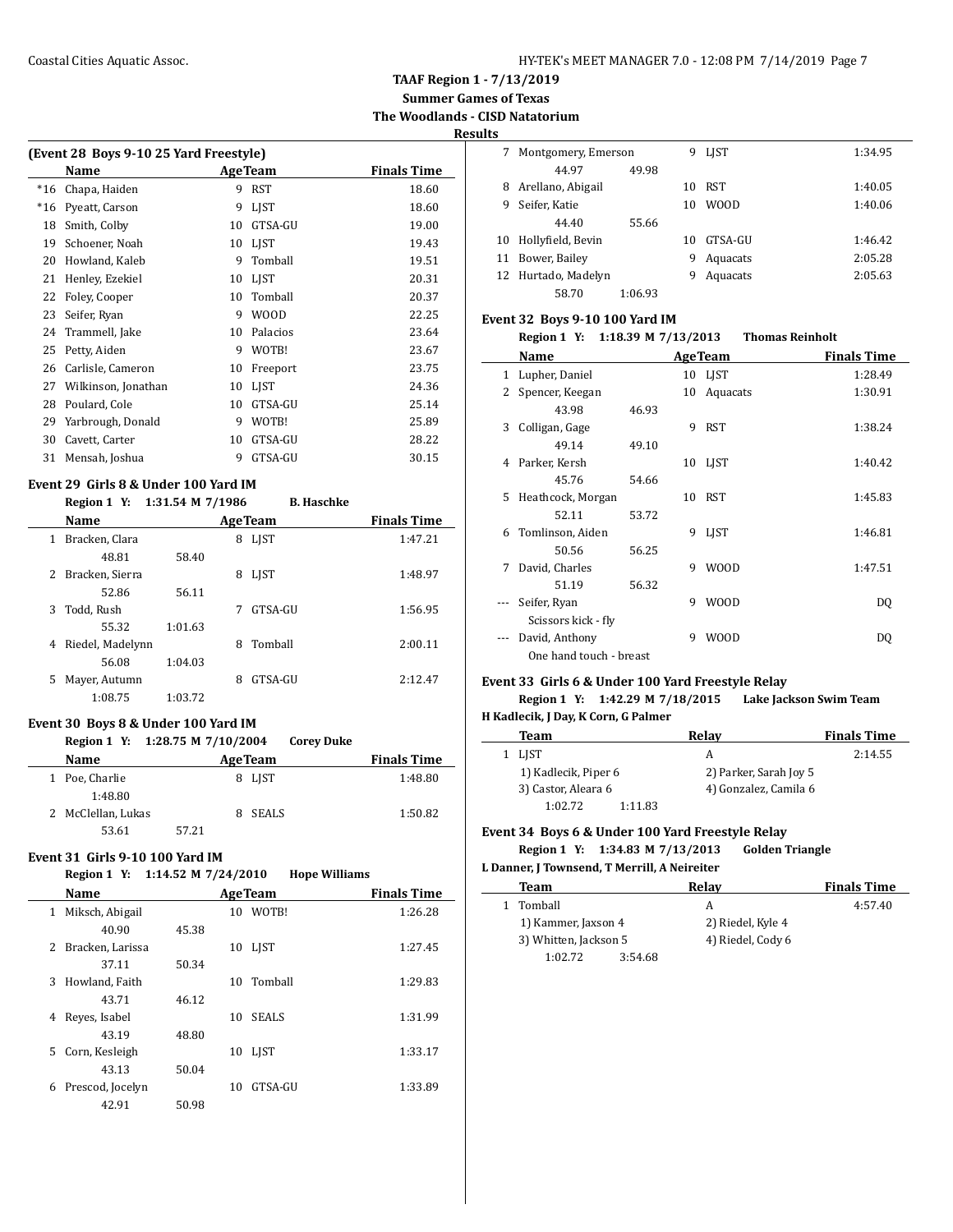**Summer Games of Texas**

### **The Woodlands - CISD Natatorium Results**

# **Event 35 Girls 8 & Under 100 Yard Freestyle Relay**

|              | Team                   |         | Relay                | <b>Finals Time</b> |
|--------------|------------------------|---------|----------------------|--------------------|
| $\mathbf{1}$ | <b>RST</b>             |         | A                    | 1:19.14            |
|              | 1) Wallace, Avery 7    |         | 2) Garza, Marisa 7   |                    |
|              | 3) Meeks, Charlotte 8  |         | 4) Pierce, Kyndahl 8 |                    |
|              | 21.82                  | 57.32   |                      |                    |
| 2            | LJST                   |         | A                    | 1:19.25            |
|              | 1) Garza, Adalyn 8     |         | 2) Krsak, Finley 8   |                    |
|              | 3) Sterzinger, Clara 8 |         | 4) White, Caylee 8   |                    |
|              | 42.81                  | 36.44   |                      |                    |
| 3            | GTSA-GU                |         | A                    | 1:42.45            |
|              | 1) Prescod, Pearl 7    |         | 2) Mayer, Autumn 8   |                    |
|              | 3) Ailstock, Maclyn 8  |         | 4) Todd, Rush 7      |                    |
|              | 48.91                  | 53.54   |                      |                    |
| 4            | LJST                   |         | R                    | 1:52.87            |
|              | 1) James, Audrey 7     |         | 2) Bartlett, Sarah 8 |                    |
|              | 3) Morgan, Kendall 8   |         | 4) Albarran, Cora 8  |                    |
|              | 36.97                  | 1:15.90 |                      |                    |

## **Event 36 Boys 8 & Under 100 Yard Freestyle Relay Region 1 Y: 1:10.45 M 7/18/2015 R&R Aquatics**

**G Masters, S Gage, P Dagley, B Spurlock**

|               | Team                   |       | Relay                  | <b>Finals Time</b> |
|---------------|------------------------|-------|------------------------|--------------------|
|               | 1 LJST                 |       | A                      | 1:18.15            |
|               | 1) Schoener, Felix 8   |       | 2) Ermel, Bryce 8      |                    |
|               | 3) Lupher, Samuel 8    |       | 4) Parker, Jiles 8     |                    |
|               | 40.98                  | 37.17 |                        |                    |
| $\mathcal{L}$ | GTSA-GU                |       | A                      | 1:18.49            |
|               | 1) MacNeil, Cooper 7   |       | 2) Guy, Kaisen 7       |                    |
|               | 3) Mullin, Noah 7      |       | 4) Moore, Liam 8       |                    |
|               | 42.46                  | 36.03 |                        |                    |
| 3             | Aquacats               |       | A                      | 1:21.82            |
|               | 1) Baker, Caden 8      |       | 2) Sneary, Craig 8     |                    |
|               | 3) Khondker, Kiaan 7   |       | 4) Spencer, Alistair 7 |                    |
|               | 42.09                  | 39.73 |                        |                    |
| 4             | LIST                   |       | R                      | 1:55.72            |
|               | 1) O'Brien, Cole 8     |       | 2) Schoener, Gavin 5   |                    |
|               | 3) Tran, Kolby 5       |       | 4) Collins, Luke 7     |                    |
|               | 57.99                  | 57.73 |                        |                    |
| 5             | <b>RST</b>             |       | A                      | 1:58.80            |
|               | 1) Franklin, Charles 8 |       | 2) Brian, Liam 8       |                    |
|               | 3) Meeks, Lennox 6     |       | 4) Niko, Daylen 7      |                    |
|               | 1:06.36                | 52.44 |                        |                    |

#### **Event 37 Girls 9-10 100 Yard Freestyle Relay**

| Region 1 Y:           | 58.94 M 7/1999 | Lake Jackson             |                    |
|-----------------------|----------------|--------------------------|--------------------|
| Team                  |                | Relay                    | <b>Finals Time</b> |
| WOTB!                 |                | A                        | 1:01.20            |
| 1) Nichols, Makena 10 |                | 2) Chilton, Kate 10      |                    |
| 3) Kallus, Gianna 10  |                | 4) Miksch, Abigail 10    |                    |
| 31.94                 | 29.26          |                          |                    |
| LIST                  |                | A                        | 1:02.77            |
| 1) Kadlecik, Hope 10  |                | 2) Montgomery, Emerson 9 |                    |
| 3) Corn, Kesleigh 10  |                | 4) Bracken, Larissa 10   |                    |
| 31.61                 | 31.16          |                          |                    |

| 3  | <b>LIST</b>                |       | B                      | 1:16.75 |
|----|----------------------------|-------|------------------------|---------|
|    | 1) Garza, Autumn 10        |       | 2) Wilson, Scout 9     |         |
|    | 3) James, Rylee 9          |       | 4) Wilkinson, Julia 10 |         |
|    | 1:17.49                    |       |                        |         |
| 4  | Aquacats                   |       | A                      | 1:21.06 |
|    | 1) Teeler, Savannah 10     |       | 2) Bower, Bailey 9     |         |
|    | 3) Hurtado, Madelyn 9      |       | 4) Robles, Aubrey 10   |         |
|    | 40.39                      | 40.67 |                        |         |
| 5. | Gators                     |       | A                      | 1:32.04 |
|    | 1) Gramz, Kylee 9          |       | 2) Arias, Macy 10      |         |
|    | 3) Hamelmann, Elizabeth 10 |       | 4) Ladner, Carly 10    |         |
|    | 51.09                      | 40.95 |                        |         |

#### **Event 38 Boys 9-10 100 Yard Freestyle Relay**

|              | Region 1 Y:             | 58.17 M 7/1997 | Wharton                    |                    |
|--------------|-------------------------|----------------|----------------------------|--------------------|
|              | Team                    |                | Relay                      | <b>Finals Time</b> |
| $\mathbf{1}$ | <b>LIST</b>             |                | A                          | 1:06.28            |
|              | 1) Lupher, Daniel 10    |                | 2) Albarran, Benjamin 10   |                    |
|              | 3) Tomlinson, Aiden 9   |                | 4) Parker, Kersh 10        |                    |
|              | 34.29                   | 31.99          |                            |                    |
| 2            | El Campo                |                | A                          | 1:07.06            |
|              | 1) Vasquez, Evan 10     |                | 2) Respondek, Gus 9        |                    |
|              | 3) Beal, Konnor 9       |                | 4) Smith, James 10         |                    |
|              | 31.87                   | 35.19          |                            |                    |
| 3            | <b>RST</b>              |                | A                          | 1:08.19            |
|              | 1) Niko, Kason 9        |                | 2) Colligan, Gage 9        |                    |
|              | 3) Heathcock, Morgan 10 |                | 4) Franklin Jr, Randall 10 |                    |
|              | 31.93                   | 36.26          |                            |                    |
| 4            | GTSA-GU                 |                | A                          | 1:10.11            |
|              | 1) Tortorice, Elliot 9  |                | 2) Vadillo, Arturo 9       |                    |
|              | 3) Buchanan, Graham 9   |                | 4) Buchanan, Spencer 10    |                    |
|              | 35.08                   | 35.03          |                            |                    |
| 5            | LIST                    |                | B                          | 1:17.52            |
|              | 1) Henley, Ezekiel 10   |                | 2) Wilkinson, Jonathan 10  |                    |
|              | 3) Pyeatt, Carson 9     |                | 4) White, Cole 9           |                    |
|              | 1:17.52                 |                |                            |                    |

## **Event 39 Girls 11-12 200 Yard Medley Relay**

#### **Region 1 Y: 2:11.99 M 7/13/2013 El Campo Red Wave C Jansky, C McComb, C Thrash, E Wilson**

|   | Team                  |       | Relay                   |       | <b>Finals Time</b> |
|---|-----------------------|-------|-------------------------|-------|--------------------|
| 1 | Aquacats              |       | A                       |       | 2:23.62            |
|   | 1) Lee, Paislei 12    |       | 2) Ashworth, Madilyn 11 |       |                    |
|   | 3) Ryman, Nicole 12   |       | 4) Gibbens, Iralynn 11  |       |                    |
|   | 39.07                 | 41.70 | 32.11                   | 30.74 |                    |
| 2 | <b>LIST</b>           |       | A                       |       | 2:24.70            |
|   | 1) Kesler, Mallory 12 |       | 2) Lower, Gigi 11       |       |                    |
|   | 3) Kadlecik, Grace 12 |       | 4) Mixon, Emily 12      |       |                    |
|   | 37.09                 | 39.48 | 39.97                   | 28.16 |                    |
| 3 | <b>WOOD</b>           |       | A                       |       | 2:29.11            |
|   | 1) Garcia, Maria 12   |       | 2) Schoch, Madeline 12  |       |                    |
|   | 3) Depoy, Reese 11    |       | 4) Shannon, Lauren 11   |       |                    |
|   | 38.52                 | 41.52 | 32.20                   | 36.87 |                    |
| 4 | <b>RST</b>            |       | A                       |       | 2:31.96            |
|   | 1) Garza, Danica 12   |       | 2) Trauth, Haydyn 12    |       |                    |
|   | 3) Trevino, Estela 12 |       | 4) Juarez, Abigail 12   |       |                    |
|   | 39.19                 | 44.06 | 42.87                   | 25.84 |                    |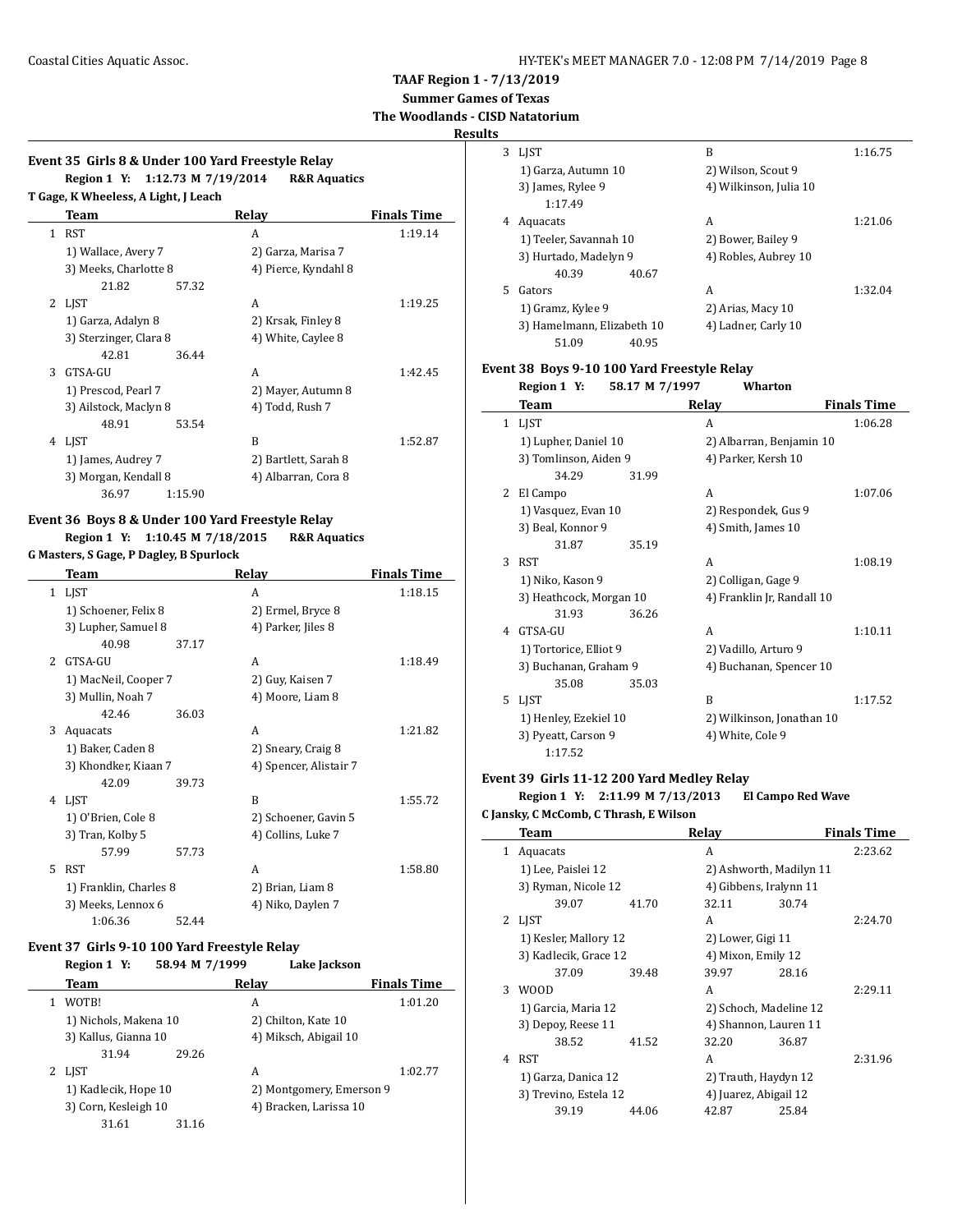**Summer Games of Texas**

**The Woodlands - CISD Natatorium**

### **Results**

 $\overline{a}$ 

 $\sim$ 

#### **Event 42 Boys 13-14 200 Yard Medley Relay**

**Team Relay Finals Time** 5 Freeport A 2:45.48 1) Collins, Gracie 12 2) Myers, Kelsie 12 3) Patton, Kaileigh 12 4) Perkins, Penelope 12 1:16.46

## **Event 40 Boys 11-12 200 Yard Medley Relay**

**(Event 39 Girls 11-12 200 Yard Medley Relay)**

## **Region 1 Y: 1:55.02 M 7/12/2008 R&R Aquatics**

#### **R Kempisty, S Mangel, C Garza, M Burditt**

|               | Team                      |       | <b>Relay</b>            |       | <b>Finals Time</b> |
|---------------|---------------------------|-------|-------------------------|-------|--------------------|
| $\mathbf{1}$  | <b>RST</b>                |       | A                       |       | 2:10.97            |
|               | 1) Esparza, Ethan 12      |       | 2) Rivera, William 11   |       |                    |
|               | 3) Spurlock, Britt 12     |       | 4) Peralta, Jonathan 12 |       |                    |
|               | 35.63                     | 35.01 | 33.79                   | 26.54 |                    |
| $\mathcal{L}$ | GTSA-GU                   |       | A                       |       | 2:16.06            |
|               | 1) Fontenot, Kevin 12     |       | 2) Neireiter, Andrew 12 |       |                    |
|               | 3) Myers, Mason 12        |       | 4) Sosa, Ignacio 12     |       |                    |
|               | 35.55                     | 37.06 | 33.53                   | 29.92 |                    |
| 3             | <b>LIST</b>               |       | A                       |       | 2:24.42            |
|               | 1) Pyeatt, Collin 12      |       | 2) Corn, Kasen 11       |       |                    |
|               | 3) Mixon, Luke 11         |       | 4) Sauceda, Gabriel 12  |       |                    |
|               | 35.72                     | 39.98 | 41.67                   | 27.05 |                    |
| 4             | <b>SEALS</b>              |       | A                       |       | 2:30.35            |
|               | 1) Vazquez, Nestor 12     |       | 2) Nicastro, Dillon 11  |       |                    |
|               | 3) McClellan, Logan 12    |       | 4) Leysath, Dax 11      |       |                    |
|               | 40.44                     | 41.69 | 33.31                   | 34.91 |                    |
| 5.            | Aquacats                  |       | A                       |       | 2:37.12            |
|               | 1) Frazier, Trevor 12     |       | 2) Goodman, Curtis 12   |       |                    |
|               | 3) Garza, Daiten 11       |       | 4) Rodriguez, Joey 12   |       |                    |
|               | 38.67                     | 43.93 | 42.39                   | 32.13 |                    |
|               | <b>RST</b>                |       | B                       |       | DQ                 |
|               | Early take-off swimmer #2 |       |                         |       |                    |
|               | 1) Arellano, Alwin 12     |       | 2) Gonzales, Diego 12   |       |                    |
|               | 3) Miller, Lance 12       |       | 4) Beal, Kaden 12       |       |                    |

#### **Event 41 Girls 13-14 200 Yard Medley Relay**

**Region 1 Y: 1:59.53 M 7/20/2014 El Campo**

**K Espinoza, H Williams, I Willis, E Wilson**

|    | Team                   |       | Relay                  |       | <b>Finals Time</b> |
|----|------------------------|-------|------------------------|-------|--------------------|
| 1. | <b>LIST</b>            |       | A                      |       | 2:15.16            |
|    | 1) Gambrel, Sarah 13   |       | 2) Brown, Emily 13     |       |                    |
|    | 3) Agan, Emily 14      |       | 4) Sparkman, Alex 13   |       |                    |
|    | 32.25                  | 37.86 | 34.29                  | 30.76 |                    |
| 2  | Aquacats               |       | A                      |       | 2:16.35            |
|    | 1) Gibbens, Alexis 13  |       | 2) Khondker, Suhana 13 |       |                    |
|    | 3) Frick, Lucille 13   |       | 4) Ashworth, Morgan 13 |       |                    |
|    | 35.56                  | 38.76 | 32.53                  | 29.50 |                    |
| 3  | WOTB!                  |       | A                      |       | 2:24.51            |
|    | 1) Dean, Kendall 13    |       | 2) Bible, Gracie 14    |       |                    |
|    | 3) Moore, Kamrynn 14   |       | 4) Vacek, Audrey 14    |       |                    |
|    | 33.13                  | 38.06 | 37.03                  | 36.29 |                    |
| 4  | W00D                   |       | A                      |       | 2:25.14            |
|    | 1) Habib, Ava 14       |       | 2) Pekel, Isabella 14  |       |                    |
|    | 3) Eversull, Alexis 13 |       | 4) Davis, McKenzie 13  |       |                    |
|    | 50.48                  | 33.27 | 31.85                  | 29.54 |                    |
|    |                        |       |                        |       |                    |

## **Region 1 Y: 1:51.28 M 7/20/2014 Lake Jackson Swim Team**

| N Harpham, C Yates, K Johnson, J Kuettel |  |  |
|------------------------------------------|--|--|
|                                          |  |  |

|                     |       |                                                                                                                                   |       | <b>Finals Time</b>                                                                                                                                                                          |
|---------------------|-------|-----------------------------------------------------------------------------------------------------------------------------------|-------|---------------------------------------------------------------------------------------------------------------------------------------------------------------------------------------------|
| <b>SEALS</b>        |       | A                                                                                                                                 |       | 1:57.09                                                                                                                                                                                     |
| 1) Butler, Dylan 14 |       |                                                                                                                                   |       |                                                                                                                                                                                             |
| 3) Pantoja, Erik 14 |       |                                                                                                                                   |       |                                                                                                                                                                                             |
| 31.83               | 29.00 | 29.12                                                                                                                             | 27.14 |                                                                                                                                                                                             |
| GTSA-GU             |       | A                                                                                                                                 |       | 2:04.04                                                                                                                                                                                     |
|                     |       |                                                                                                                                   |       |                                                                                                                                                                                             |
| 3) West, Carter 14  |       |                                                                                                                                   |       |                                                                                                                                                                                             |
| 34.68               | 34.10 | 28.91                                                                                                                             | 26.35 |                                                                                                                                                                                             |
| Aquacats            |       | A                                                                                                                                 |       | DO.                                                                                                                                                                                         |
|                     |       |                                                                                                                                   |       |                                                                                                                                                                                             |
|                     |       |                                                                                                                                   |       |                                                                                                                                                                                             |
| 3) Garza, Kaiden 13 |       |                                                                                                                                   |       |                                                                                                                                                                                             |
| RST                 |       | A                                                                                                                                 |       | DO.                                                                                                                                                                                         |
|                     |       |                                                                                                                                   |       |                                                                                                                                                                                             |
| 1) Sugawara, Ian 13 |       |                                                                                                                                   |       |                                                                                                                                                                                             |
|                     |       |                                                                                                                                   |       |                                                                                                                                                                                             |
|                     |       | 1) Meaux, Brandt 13<br>Early take-off swimmer #3<br>1) Rodriguez, Felix 14<br>Early take-off swimmer #2<br>3) Goodrich, Dustin 14 |       | 2) Reves, Sergio 14<br>4) Rodriguez, Ayden 14<br>2) Nelson, Joshua 14<br>4) Chaney, Donovan 13<br>2) Kubecka, Ty 14<br>4) Brooks, Mathew 14<br>2) Brian, Jonny 14<br>4) Sugawara, Connor 13 |

#### **Event 43 Women 15-17 200 Yard Medley Relay**

#### **Region 1 Y: 1:56.77 M 7/10/2004 Richmond/Rosenberg Team C PHILLIPS, J ROTH, H D'Antoni, J Louvier**

| Team                     |       | Relav                  |       | <b>Finals Time</b> |
|--------------------------|-------|------------------------|-------|--------------------|
| RST                      |       | А                      |       | 2:05.47            |
| 1) Malone, Bailey 15     |       | 2) Chancoco, Deanna 15 |       |                    |
| 3) Buchwalter, Lauren 17 |       | 4) Grigar, Valerie 16  |       |                    |
| 34.27                    | 36.40 | 2912                   | 25.68 |                    |

#### **Event 44 Men 15-17 200 Yard Medley Relay**

#### **Region 1 Y: 1:42.32 M 7/16/2011 Golden Triangle**

#### **P Qin, M Stockmann, D White, C Stockmann**

|    | Team                     |       | Relay                      |       | <b>Finals Time</b> |
|----|--------------------------|-------|----------------------------|-------|--------------------|
| 1. | <b>RST</b>               |       | A                          |       | 1:51.41            |
|    | 1) Boettcher, Kase 15    |       | 2) Montgomery, Dereck 15   |       |                    |
|    | 3) Valladares, Bryant 17 |       | 4) Felan, Colin 15         |       |                    |
|    | 27.24                    | 30.80 | 27.80                      | 25.57 |                    |
| 2  | El Campo                 |       | A                          |       | 1:53.56            |
|    | 1) Williams, Reid 15     |       | 2) Garner, Gage 16         |       |                    |
|    | 3) Williams, Conner 17   |       | 4) Whitington, Carson 15   |       |                    |
|    | 31.49                    | 30.30 | 24.51                      | 27.26 |                    |
| 3  | WOTB!                    |       | A                          |       | 1:58.90            |
|    | 1) Foster, Dylan 15      |       | 2) Massengale, James 16    |       |                    |
|    | 3) Mann, Dakota 17       |       | 4) Bailes, Jacob 16        |       |                    |
|    | 30.56                    | 35.09 | 27.67                      | 25.58 |                    |
| 4  | Aquacats                 |       | A                          |       | 2:07.99            |
|    | 1) Dye, Daniel 15        |       | 2) Bower, Payton 16        |       |                    |
|    | 3) Wright, Jordan 15     |       | 4) Peralta, Christopher 15 |       |                    |
|    | 31.48                    | 38.45 | 31.80                      | 26.26 |                    |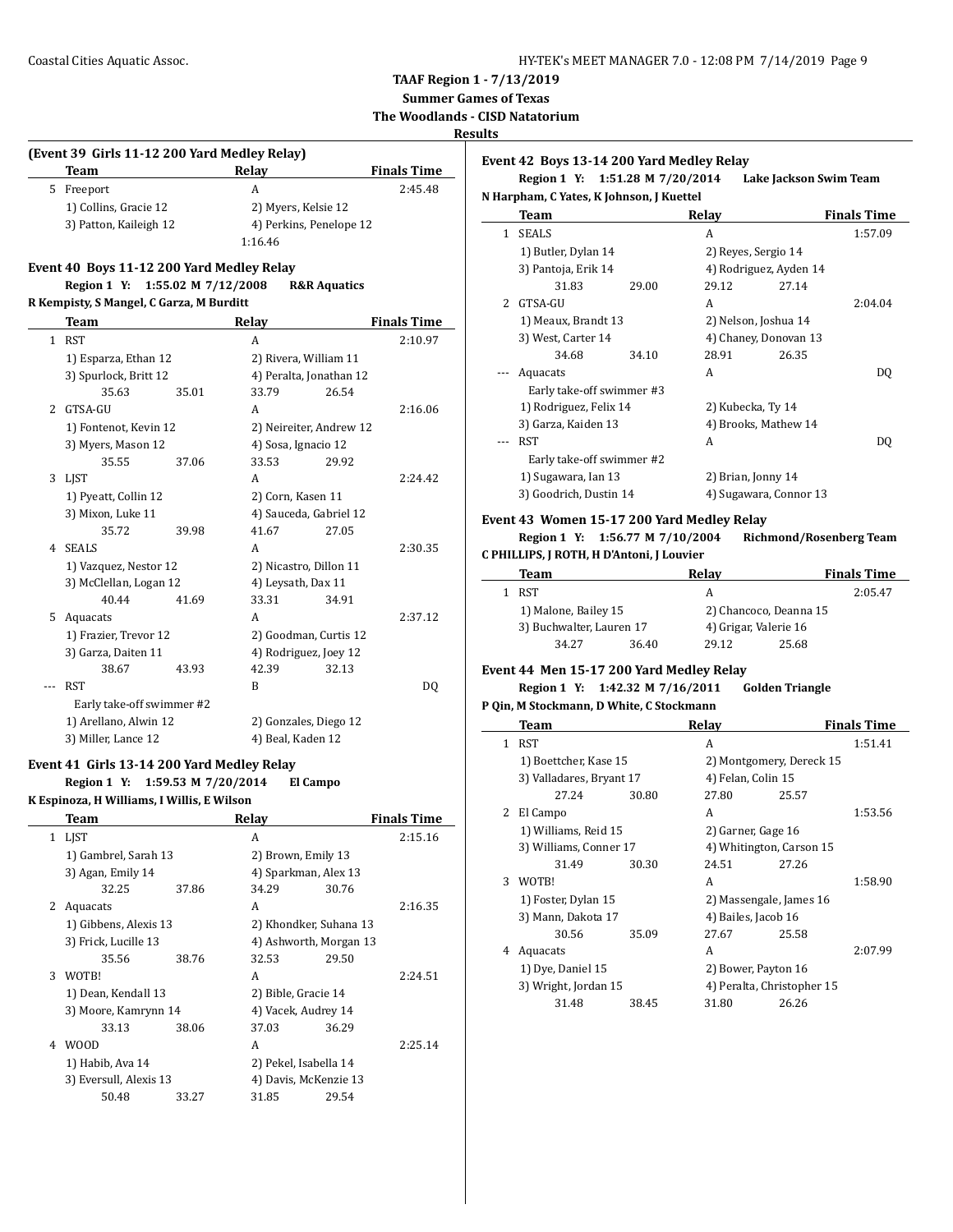**Summer Games of Texas The Woodlands - CISD Natatorium**

## **Results**

| Event 45 Girls 11-12 100 Yard Freestyle |                |                 |                    | 5 Goodman, Curtis                       |                   | 12 Aquacats                                      | 1:12.51              |
|-----------------------------------------|----------------|-----------------|--------------------|-----------------------------------------|-------------------|--------------------------------------------------|----------------------|
| Region 1 Y:                             | 58.67 M 7/1996 |                 | Jessica Lovorn     | 36.01                                   | 36.50             |                                                  |                      |
|                                         |                |                 |                    | 6 Mixon, Luke                           |                   | 11 LJST                                          | 1:13.74              |
| Name                                    |                | <b>Age Team</b> | <b>Finals Time</b> | 35.19                                   | 38.55             |                                                  |                      |
| 1 Ryman, Nicole                         |                | 12 Aquacats     | 1:04.22            | 7 Rodriguez, Joey                       |                   | 12 Aquacats                                      | 1:13.80              |
| 30.81                                   | 33.41          |                 |                    | 34.61                                   | 39.19             |                                                  |                      |
| 2 Moya, Megan                           |                | 12 Aquacats     | 1:09.19            | 8 Frazier, Trevor                       |                   | 12 Aquacats                                      | 1:14.06              |
| 31.64                                   | 37.55          |                 |                    | 36.18                                   | 37.88             |                                                  |                      |
| 3 Kesler, Mallory                       |                | 12 LJST         | 1:09.62            | 9 Owens, Karson                         |                   | 11 LJST                                          | 1:15.09              |
| 32.51                                   | 37.11          |                 |                    | 35.67                                   | 39.42             |                                                  |                      |
| 4 Douglas, Maelynn                      |                | 12 GTSA-GU      | 1:11.09            | 10 Adams, Kasey                         |                   | 12 Freeport                                      | 1:15.24              |
| 33.31                                   | 37.78          |                 |                    | 35.20                                   | 40.04             |                                                  |                      |
| 5 Gibbens, Iralynn                      |                | 11 Aquacats     | 1:12.05            | 11 Lower, Jack                          |                   | 12 LJST                                          | 1:15.57              |
| 34.69                                   | 37.36          |                 |                    | 36.82                                   | 38.75             |                                                  |                      |
| 6 Mixon, Emily                          |                | 12 LJST         | 1:12.78            | 12 Sauceda, Gabriel                     |                   | 12 LJST                                          | 1:17.02              |
| 34.12                                   | 38.66          |                 |                    | 35.26                                   | 41.76             |                                                  |                      |
| 7 Oliphant, Ireland                     |                | 11 GTSA-GU      | 1:14.82            | 13 Cardenas, Manuel                     |                   | 12 LJST                                          | 1:21.37              |
| 35.37                                   | 39.45          |                 |                    | 36.68                                   | 44.69             |                                                  |                      |
| 8 Trevino, Estela                       |                | 12 RST          | 1:15.49            | 14 Beckwith, Zachary                    |                   | 12 WOTB!                                         | 1:24.20              |
| 35.03                                   | 40.46          |                 |                    | 39.06                                   | 45.14             |                                                  |                      |
| 9 Juarez, Abigail                       |                | 12 RST          | 1:15.62            | 15 Trammell, James                      |                   | 12 Palacios                                      | 1:24.25              |
| 34.92                                   | 40.70          |                 |                    | 39.06                                   | 45.19             |                                                  |                      |
| 10 Lee, Paislei                         |                | 12 Aquacats     | 1:18.37            | 16 Carlisle, Caden                      |                   | 12 Freeport                                      | 1:30.01              |
| 38.67                                   | 39.70          |                 |                    | 17 Vadillo, Victor                      |                   | 11 GTSA-GU                                       |                      |
| 11 Pettingill, Madisen                  |                | 11 GTSA-GU      | 1:19.74            | 41.72                                   | 49.58             |                                                  | 1:31.30              |
| 37.90                                   | 41.84          |                 |                    |                                         |                   |                                                  |                      |
| 12 Hill, Abigail                        |                | 12 El Campo     | 1:20.29            | 18 Vos, Kendric                         |                   | 11 GTSA-GU                                       | 1:41.86              |
| 37.75                                   | 42.54          |                 |                    | 46.48                                   | 55.38             |                                                  |                      |
| 13 Harris, Addyson                      |                | 11 GTSA-GU      | 1:23.10            | 19 Spencer, Antonio                     |                   | 12 GTSA-GU                                       | 1:45.59              |
| 39.56                                   | 43.54          |                 |                    | 48.71                                   | 56.88             |                                                  |                      |
| 14 Collins, Gracie                      |                | 12 Freeport     | 1:23.23            | 20 Arias, Luke                          |                   | 12 Gators                                        | 1:46.47              |
| 39.42                                   | 43.81          |                 |                    | 46.16                                   | 1:00.31           |                                                  |                      |
| 15 Patton, Kaileigh                     |                | 12 Freeport     | 1:23.43            | 21 Leavins, Kason                       |                   | 11 GTSA-GU                                       | 2:08.01              |
| 38.41                                   | 45.02          |                 |                    | 58.69                                   | 1:09.32           |                                                  |                      |
| 16 Reuschle, Anna                       |                | 12 LJST         | 1:23.58            | Event 47 Girls 13-14 100 Yard Freestyle |                   |                                                  |                      |
| 40.93                                   | 42.65          |                 |                    | Region 1 Y:                             | 54.57 M 7/15/2017 |                                                  | <b>Jordyn Waters</b> |
| 17 Behnke, Lillian                      |                | 11 WOOD         | 1:28.91            | Name                                    |                   | <b>AgeTeam</b>                                   | <b>Finals Time</b>   |
| 42.21                                   |                |                 |                    |                                         |                   |                                                  |                      |
|                                         | 46.70          |                 | 1:35.23            | 1 Tran, Minnie                          |                   | 14 LJST                                          | 55.81                |
| 18 Livingston, Jaysie                   |                | 12 GTSA-GU      |                    | 26.50                                   | 29.31             |                                                  |                      |
| 44.64                                   | 50.59          |                 |                    | 2 Eversull, Alexis                      |                   | 13 WOOD                                          | 59.20                |
| 19 Ford, Alexis                         |                | 12 GTSA-GU      | 1:37.52            | 28.25                                   | 30.95             |                                                  |                      |
| 44.54                                   | 52.98          |                 |                    | 3 Frick, Lucille                        |                   | 13 Aquacats                                      | 1:00.35              |
| 20 Ebey, Michelle                       |                | 11 LJST         | 1:48.78            | 28.89                                   | 31.46             |                                                  |                      |
| 49.98                                   | 58.80          |                 |                    | 4 Neireiter, Ashlyn                     |                   | 14 GTSA-GU                                       | 1:01.93              |
| Event 46 Boys 11-12 100 Yard Freestyle  |                |                 |                    | 29.48                                   | 32.45             | $\sim$ $\sim$ $\sim$ $\sim$ $\sim$ $\sim$ $\sim$ | 10000                |
|                                         |                |                 |                    |                                         |                   |                                                  |                      |

## **Region 1 Y: 56.28 M 7/9/2005 Cody Armstrong**

|   | Name              |       | <b>AgeTeam</b> |              | <b>Finals Time</b> |
|---|-------------------|-------|----------------|--------------|--------------------|
|   | Peralta, Jonathan |       |                | 12 RST       | 59.44              |
|   | 28.27             | 31.17 |                |              |                    |
|   | Esparza, Ethan    |       |                | 12 RST       | 1:03.07            |
|   | 30.52             | 32.55 |                |              |                    |
|   | Pyeatt, Collin    |       |                | 12 LIST      | 1:05.81            |
| 4 | McClellan, Logan  |       | 12             | <b>SEALS</b> | 1:10.38            |
|   | 33.08             | 37.30 |                |              |                    |
|   |                   |       |                |              |                    |

|    | 17 vadillo, victor                    |                   |    | II GIJA-GU           | 1:21.20            |
|----|---------------------------------------|-------------------|----|----------------------|--------------------|
|    | 41.72                                 | 49.58             |    |                      |                    |
| 18 | Vos, Kendric                          |                   | 11 | GTSA-GU              | 1:41.86            |
|    | 46.48                                 | 55.38             |    |                      |                    |
| 19 | Spencer, Antonio                      |                   | 12 | GTSA-GU              | 1:45.59            |
|    | 48.71                                 | 56.88             |    |                      |                    |
| 20 | Arias, Luke                           |                   | 12 | Gators               | 1:46.47            |
|    | 46.16                                 | 1:00.31           |    |                      |                    |
| 21 | Leavins, Kason                        |                   | 11 | GTSA-GU              | 2:08.01            |
|    | 58.69                                 | 1:09.32           |    |                      |                    |
|    | ent 47 Girls 13-14 100 Yard Freestyle |                   |    |                      |                    |
|    | Region 1 Y:                           | 54.57 M 7/15/2017 |    | <b>Jordyn Waters</b> |                    |
|    | Name                                  |                   |    | <b>AgeTeam</b>       | <b>Finals Time</b> |
|    | 1 Tran, Minnie                        |                   |    | 14 LJST              | 55.81              |
|    | 26.50                                 | 29.31             |    |                      |                    |
| 2  | Eversull, Alexis                      |                   |    | 13 WOOD              | 59.20              |
|    | 28.25                                 | 30.95             |    |                      |                    |
| 3  | Frick, Lucille                        |                   |    | 13 Aquacats          | 1:00.35            |
|    | 28.89                                 | 31.46             |    |                      |                    |
| 4  | Neireiter, Ashlyn                     |                   |    | 14 GTSA-GU           | 1:01.93            |
|    | 29.48                                 | 32.45             |    |                      |                    |
| 5. | Dean, Kendall                         |                   |    | 13 WOTB!             | 1:03.96            |
|    | 30.01                                 | 33.95             |    |                      |                    |
| 6  | Wise, Lydia                           |                   |    | 14 Tomball           | 1:06.42            |
|    | 31.49                                 | 34.93             |    |                      |                    |
| 7  | Brown, Emily                          |                   |    | 13 LJST              | 1:06.57            |
| 8  | Gibbens, Alexis                       |                   | 13 | Aquacats             | 1:06.88            |
|    | 31.87                                 | 35.01             |    |                      |                    |
| 9  | Davis, McKenzie                       |                   |    | 13 WOOD              | 1:09.87            |
|    | 32.11                                 | 37.76             |    |                      |                    |
| 10 | Sprayberry, Izabella                  |                   |    | 14 Gators            | 1:11.07            |

34.55 36.52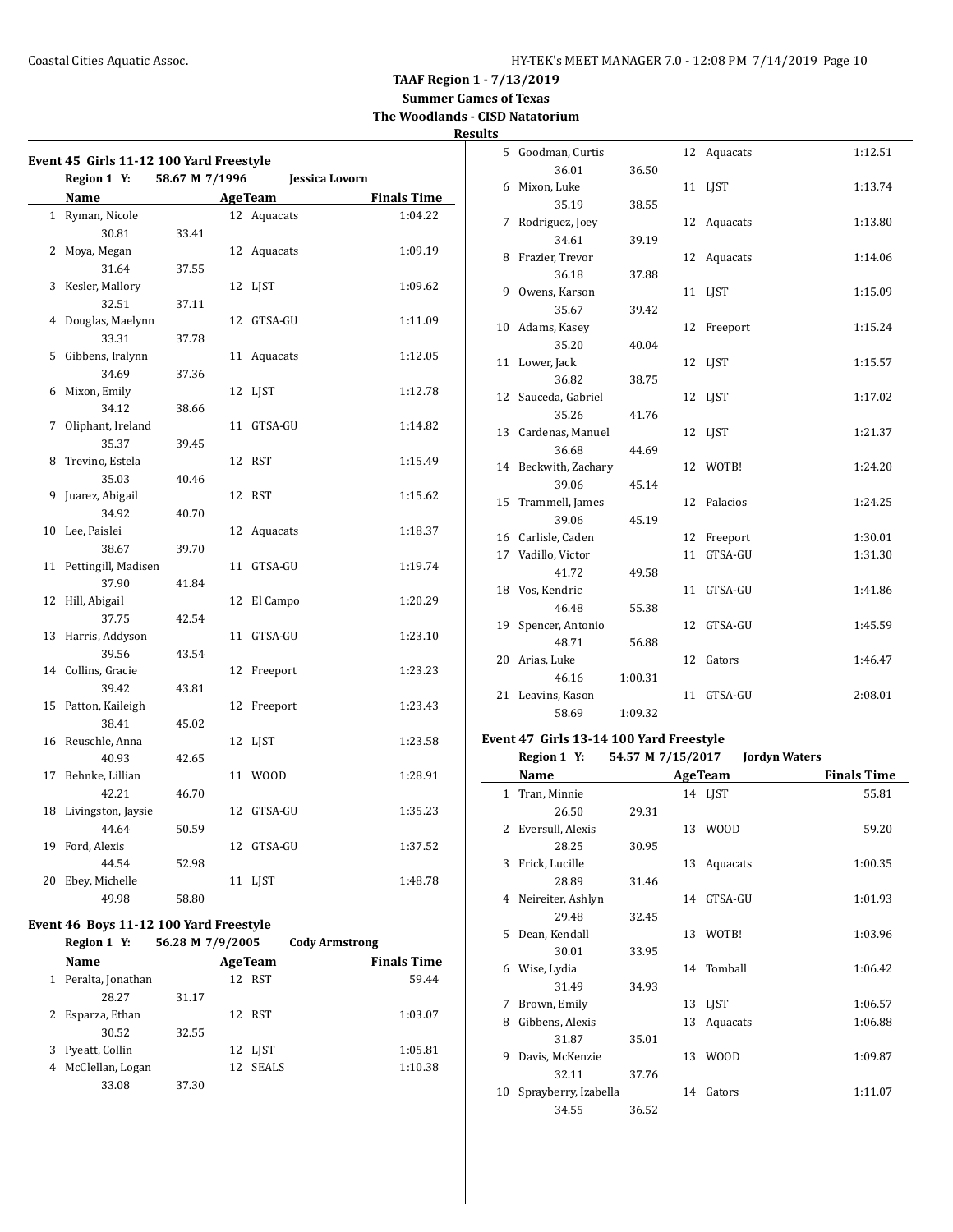**Summer Games of Texas The Woodlands - CISD Natatorium**

**Results**

|    | (Event 47 Girls 13-14 100 Yard Freestyle) |       |     |                |                    |  |  |  |  |
|----|-------------------------------------------|-------|-----|----------------|--------------------|--|--|--|--|
|    | Name                                      |       |     | <b>AgeTeam</b> | <b>Finals Time</b> |  |  |  |  |
| 11 | Sparkman, Alex                            |       |     | 13 LIST        | 1:11.10            |  |  |  |  |
|    | 33.79                                     | 37.31 |     |                |                    |  |  |  |  |
| 12 | Bower, Ella                               |       | 14  | Aquacats       | 1:16.47            |  |  |  |  |
|    | 34.38                                     | 42.09 |     |                |                    |  |  |  |  |
| 13 | Habib, Ava                                |       | 14  | WOOD           | 1:24.77            |  |  |  |  |
|    | 40.77                                     | 44.00 |     |                |                    |  |  |  |  |
| 14 | Vacek, Audrey                             |       | 14  | WOTB!          | 1:26.63            |  |  |  |  |
|    | 40.71                                     | 45.92 |     |                |                    |  |  |  |  |
| 15 | Mahan, Cleah                              |       | 13. | GTSA-GU        | 1:29.41            |  |  |  |  |
|    | 39.99                                     | 49.42 |     |                |                    |  |  |  |  |
| 16 | Watts, Tabitha                            |       | 14  | LIST           | 1:29.71            |  |  |  |  |
|    | 40.54                                     | 49.17 |     |                |                    |  |  |  |  |

## **Event 48 Boys 13-14 100 Yard Freestyle**

#### **Region 1 Y: 50.56 M 7/14/2007 Cody Armstrong**

| Name         |                     |       |    | <b>AgeTeam</b> | <b>Finals Time</b> |  |
|--------------|---------------------|-------|----|----------------|--------------------|--|
| $\mathbf{1}$ | McCullough, John    |       |    | 14 WOOD        | 54.45              |  |
|              | 26.91               | 27.54 |    |                |                    |  |
| 2            | Sury, Anthony       |       |    | 14 LJST        | 57.24              |  |
|              | 28.05               | 29.19 |    |                |                    |  |
| 3            | Rodriguez, Ayden    |       |    | 14 SEALS       | 59.15              |  |
|              | 28.42               | 30.73 |    |                |                    |  |
|              | 4 Rodriguez, Felix  |       |    | 14 Aquacats    | 59.41              |  |
|              | 28.90               | 30.51 |    |                |                    |  |
| 5.           | Pantoja, Erik       |       |    | 14 SEALS       | 59.58              |  |
|              | 28.59               | 30.99 |    |                |                    |  |
|              | 6 Chaney, Donovan   |       |    | 13 GTSA-GU     | 1:00.22            |  |
|              | 28.44               | 31.78 |    |                |                    |  |
| 7            | Oliphant, Jackson   |       | 13 | GTSA-GU        | 1:04.49            |  |
|              | 29.84               | 34.65 |    |                |                    |  |
| 8            | Garcia, Damian      |       |    | 13 GTSA-GU     | 1:05.98            |  |
|              | 1:05.98             |       |    |                |                    |  |
| 9            | Reed, Gaeb          |       |    | 14 GTSA-GU     | 1:06.87            |  |
|              | 31.43               | 35.44 |    |                |                    |  |
|              | 10 Vos, Evan        |       |    | 14 GTSA-GU     | 1:07.11            |  |
|              | 31.93               | 35.18 |    |                |                    |  |
|              | 11 Sugawara, Connor |       |    | 13 RST         | 1:07.47            |  |
|              | 31.68               | 35.79 |    |                |                    |  |
|              | 12 Brown, Sean      |       |    | 14 LJST        | 1:08.56            |  |
|              | 32.18               | 36.38 |    |                |                    |  |
|              | 13 Williams, Colby  |       |    | 14 El Campo    | 1:13.48            |  |
|              | 33.99               | 39.49 |    |                |                    |  |
|              | 14 Livingston, Max  |       | 13 | GTSA-GU        | 1:31.77            |  |
|              | 42.15               | 49.62 |    |                |                    |  |

## **Event 49 Women 15-17 100 Yard Freestyle**

|   | Region 1 Y:      | 52.56 M 7/12/2008 |                | <b>Skylar Smith</b> |                    |
|---|------------------|-------------------|----------------|---------------------|--------------------|
|   | <b>Name</b>      |                   | <b>AgeTeam</b> |                     | <b>Finals Time</b> |
| 1 | Grigar, Valerie  |                   | 16 RST         |                     | 54.61              |
|   | 26.32            | 28.29             |                |                     |                    |
|   | 2 Beal, Kendall  |                   | 15 El Campo    |                     | 58.24              |
|   | 27.55            | 30.69             |                |                     |                    |
|   | 3 Pierce, Morgan |                   | 16 El Campo    |                     | 1:01.49            |
|   | 29.22            | 32.27             |                |                     |                    |

| 4  | Wise, Shayna       |       |    | 17 Tomball  | 1:01.74 |
|----|--------------------|-------|----|-------------|---------|
|    | 29.28              | 32.46 |    |             |         |
| 5. | Weems, Torrie      |       | 16 | GTSA-GU     | 1:02.11 |
|    | 29.65              | 32.46 |    |             |         |
| 6  | Malone, Bailey     |       |    | 15 RST      | 1:02.90 |
|    | 29.38              | 33.52 |    |             |         |
| 7  | Bible, Katie       |       | 17 | WOTB!       | 1:10.40 |
|    | 32.66              | 37.74 |    |             |         |
| 8  | Alvarez Ward, Inez |       | 16 | <b>WOOD</b> | 1:14.13 |
|    | 34.11              | 40.02 |    |             |         |
| 9  | Respondek, Riley   |       | 16 | El Campo    | 1:14.40 |
|    | 34.81              | 39.59 |    |             |         |
| 10 | Harmon, Ryleigh    |       |    | 16 Tomball  | 1:17.26 |
|    | 35.75              | 41.51 |    |             |         |
| 11 | Carlisle, Alexis   |       | 15 | Gators      | 1:25.69 |
|    | 41.17              | 44.52 |    |             |         |
| 12 | Ebey, Ashlyn       |       | 16 | LJST        | 1:40.93 |
|    | 45.65              | 55.28 |    |             |         |

#### **Event 50 Men 15-17 100 Yard Freestyle**

|    | Region 1 Y:        | 47.75 M 7/9/2005 |    | <b>Nicholas Ward</b> |                    |
|----|--------------------|------------------|----|----------------------|--------------------|
|    | <b>Name</b>        |                  |    | <b>AgeTeam</b>       | <b>Finals Time</b> |
|    | 1 Kesler, Mason    |                  |    | 16 LJST              | 54.84              |
|    | 26.11              | 28.73            |    |                      |                    |
|    | 2 Kuhlman, Riley   |                  |    | 15 LJST              | 56.38              |
|    | 27.24              | 29.14            |    |                      |                    |
|    | 3 Parcon, Caleb    |                  |    | 15 GTSA-GU           | 57.92              |
|    | 28.38              | 29.54            |    |                      |                    |
|    | 4 Oliphant, Connor |                  |    | 16 GTSA-GU           | 57.97              |
|    | 28.17              | 29.80            |    |                      |                    |
| 5  | Mann, Dakota       |                  |    | 17 WOTB!             | 58.06              |
|    | 27.29              | 30.77            |    |                      |                    |
|    | 6 Bailes, Jacob    |                  |    | 16 WOTB!             | 59.16              |
|    | 28.04              | 31.12            |    |                      |                    |
| 7  | Felan, Colin       |                  |    | 15 RST               | 59.54              |
|    | 28.23              | 31.31            |    |                      |                    |
| 8  | Dye, Daniel        |                  |    | 15 Aquacats          | 1:00.51            |
|    | 28.58              | 31.93            |    |                      |                    |
| 9  | Serag-Eldin, Shane |                  |    | 15 Tomball           | 1:02.73            |
|    | 29.80              | 32.93            |    |                      |                    |
|    | 10 Bower, Payton   |                  |    | 16 Aquacats          | 1:04.68            |
|    | 30.78              | 33.90            |    |                      |                    |
|    | 11 Derr, Bryson    |                  |    | 15 GTSA-GU           | 1:10.52            |
|    | 31.67              | 38.85            |    |                      |                    |
| 12 | Morgan, Eli        |                  | 15 | GTSA-GU              | 1:18.67            |
|    | 36.72              | 41.95            |    |                      |                    |
| 13 | Brooke, John       |                  |    | 15 GTSA-GU           | 1:21.08            |
|    | 37.49              | 43.59            |    |                      |                    |

#### **Event 51 Girls 11-12 50 Yard Backstroke**

#### **Region 1 Y: 30.63 M 7/20/2014 Camryn Jansky**

|   | <b>Name</b>       | <b>AgeTeam</b> | <b>Finals Time</b> |
|---|-------------------|----------------|--------------------|
|   | Ryman, Nicole     | 12 Aquacats    | 33.45              |
|   | 2 Depoy, Reese    | 11 WOOD        | 35.72              |
| 3 | Flanagan, Zaniya  | 12 GTSA-GU     | 36.60              |
|   | 4 Kesler, Mallory | 12 LJST        | 37.39              |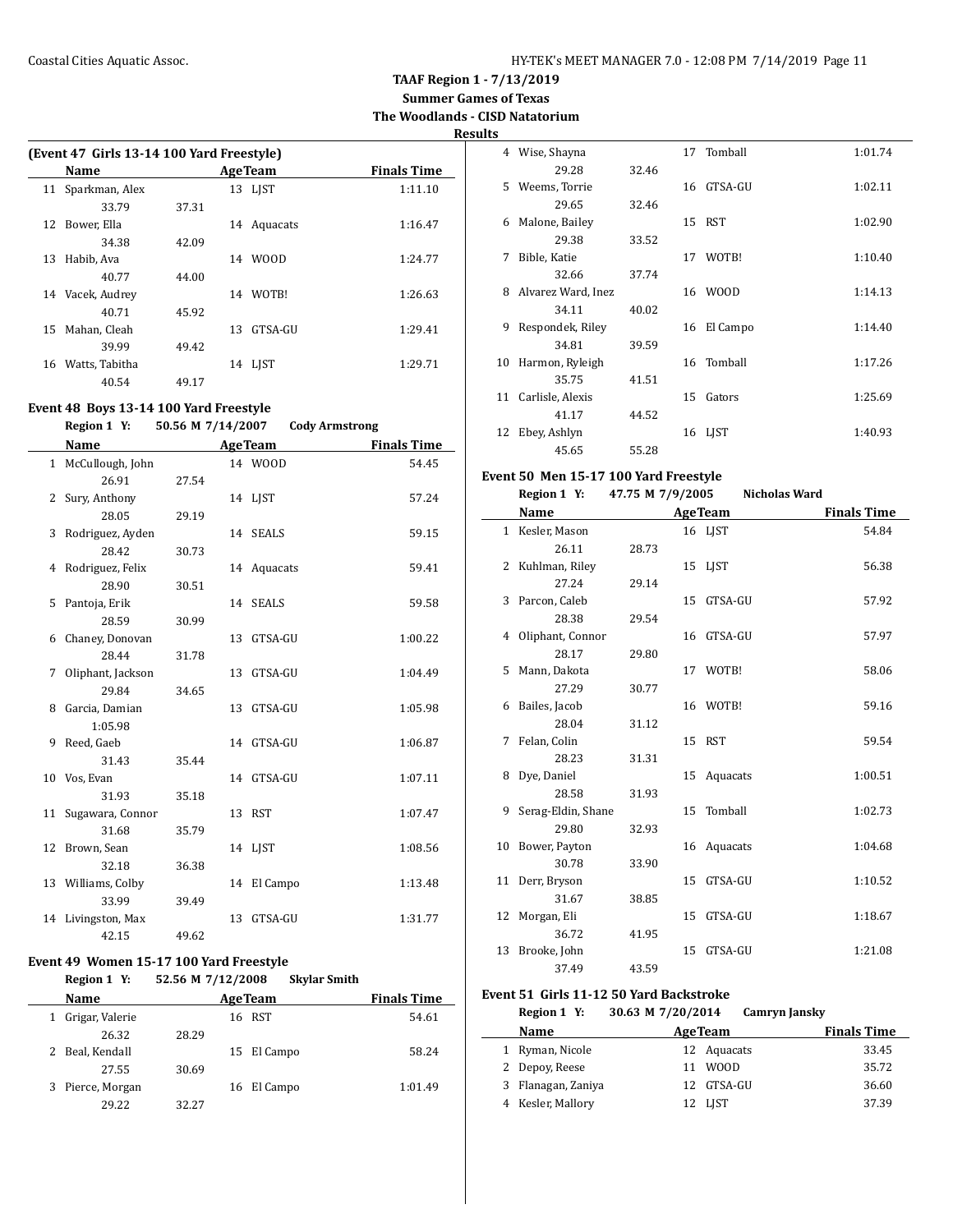**TAAF Region 1 - 7/13/2019**

**Summer Games of Texas The Woodlands - CISD Natatorium**

## **Results**

 $\sim$ 

| (Event 51 Girls 11-12 50 Yard Backstroke) |                      |    |                |                    |  |
|-------------------------------------------|----------------------|----|----------------|--------------------|--|
|                                           | Name                 |    | <b>AgeTeam</b> | <b>Finals Time</b> |  |
| 5                                         | Schoch, Madeline     | 12 | <b>WOOD</b>    | 37.61              |  |
| 6                                         | Garza, Danica        | 12 | <b>RST</b>     | 38.74              |  |
| 7                                         | Lower, Gigi          | 11 | <b>LIST</b>    | 39.00              |  |
| 8                                         | Lee, Paislei         | 12 | Aquacats       | 39.66              |  |
| 9                                         | Garcia, Maria        | 12 | <b>WOOD</b>    | 40.24              |  |
| 10                                        | Oliphant, Ireland    | 11 | GTSA-GU        | 40.49              |  |
| 11                                        | Harris, Addyson      | 11 | GTSA-GU        | 40.94              |  |
| 12                                        | Milton, Reagan       | 12 | GTSA-GU        | 41.32              |  |
| 13                                        | Trauth, Haydyn       | 12 | <b>RST</b>     | 41.80              |  |
| 14                                        | Patton, Kaileigh     | 12 | Freeport       | 43.12              |  |
| 15                                        | Pettingill, Madisen  | 11 | GTSA-GU        | 43.64              |  |
| 16                                        | Riedel, Elizabeth    | 11 | Tomball        | 44.24              |  |
| 17                                        | Reuschle, Anna       | 12 | <b>LIST</b>    | 44.79              |  |
| 18                                        | Perkins, Penelope    | 12 | Freeport       | 45.97              |  |
| 19                                        | Lopez, Baylie        | 12 | El Campo       | 46.37              |  |
| 20                                        | Montoya, Kailey      | 11 | <b>SEALS</b>   | 46.52              |  |
| 21                                        | Hill, Abigail        | 12 | El Campo       | 46.63              |  |
| 22                                        | Gray, Kodi           | 11 | Aquacats       | 47.39              |  |
| 23                                        | Behnke, Lillian      | 11 | <b>WOOD</b>    | 49.27              |  |
| 24                                        | Longoria, Madison    | 12 | Gators         | 51.81              |  |
| 25                                        | Spencer, Kayla       | 11 | Tomball        | 53.88              |  |
| 26                                        | Runge, Brianna       | 11 | WOTB!          | 59.53              |  |
| 27                                        | Ford, Alexis         | 12 | GTSA-GU        | 59.88              |  |
| 28                                        | Ebey, Michelle       | 11 | <b>LIST</b>    | 1:01.79            |  |
| $---$                                     | Castillo, Rachel     | 11 | Aquacats       | DQ                 |  |
|                                           | Not on back off wall |    |                |                    |  |

## **Event 52 Boys 11-12 50 Yard Backstroke**

|    | Region 1 Y:      | 31.04 M 7/20/2014 |                | <b>Conner Williams</b> |
|----|------------------|-------------------|----------------|------------------------|
|    | <b>Name</b>      |                   | <b>AgeTeam</b> | <b>Finals Time</b>     |
| 1  | Esparza, Ethan   |                   | 12 RST         | 32.19                  |
| 2  | Nicastro, Dillon | 11                | <b>SEALS</b>   | 34.94                  |
| 3  | Corn, Kasen      | 11                | <b>LIST</b>    | 35.23                  |
| 4  | Fontenot, Kevin  | 12                | GTSA-GU        | 35.48                  |
| 5  | Nguyen, Landyn   | 11                | GTSA-GU        | 36.21                  |
| 6  | Todd, Reid       | 11                | GTSA-GU        | 36.74                  |
| 7  | Calhoun, Jacob   | 11                | Makos          | 36.84                  |
| 8  | Townsend, Jathen | 11                | GTSA-GU        | 37.58                  |
| 9  | Adams, Kasev     | 12                | Freeport       | 38.08                  |
| 10 | Sauceda, Gabriel | 12                | LIST           | 39.55                  |
| 11 | Frazier, Trevor  | 12                | Aquacats       | 39.86                  |
| 12 | Vazquez, Nestor  | 12                | <b>SEALS</b>   | 42.02                  |
| 13 | Leysath, Dax     | 11                | <b>SEALS</b>   | 42.97                  |
| 14 | Cardenas, Manuel | 12                | <b>LIST</b>    | 43.71                  |
| 15 | Cobb, Jackson    | 11                | <b>LIST</b>    | 43.82                  |
| 16 | Holmes, Phillip  | 11                | GTSA-GU        | 44.99                  |
| 17 | Lower, Jack      | 12                | <b>LIST</b>    | 45.65                  |
| 18 | Landry, Luke     | 12                | GTSA-GU        | 45.80                  |
| 19 | Robbins, Daniel  | 12                | <b>WOOD</b>    | 47.30                  |
| 20 | Carlisle, Caden  | 12                | Freeport       | 50.33                  |
| 21 | Garza, Daiten    | 11                | Aquacats       | 50.58                  |
| 22 | Vos, Kendric     | 11                | GTSA-GU        | 53.53                  |
| 23 | Spencer, Antonio | 12                | GTSA-GU        | 58.83                  |
| 24 | Arias, Luke      | 12                | Gators         | 1:02.02                |

|    | 25 Leavins, Kason                        | 11                | GTSA-GU              | 1:07.98            |
|----|------------------------------------------|-------------------|----------------------|--------------------|
|    | Event 53  Girls 13-14 50 Yard Backstroke |                   |                      |                    |
|    | Region 1 Y:                              | 28.90 M 7/15/2017 | <b>Jordyn Waters</b> |                    |
|    | Name                                     | <b>AgeTeam</b>    |                      | <b>Finals Time</b> |
| 1  | Gambrel, Sarah                           | 13                | LJST                 | 32.01              |
| 2  | Pekel, Isabella                          | 14                | <b>WOOD</b>          | 32.59              |
| 3  | Dean, Kendall                            | 13                | WOTB!                | 32.86              |
| 4  | Neireiter, Ashlyn                        | 14                | GTSA-GU              | 33.38              |
| 5  | Wise, Lydia                              | 14                | Tomball              | 35.38              |
| 6  | Demers, Avery                            | 13                | Makos                | 35.62              |
| 7  | Gibbens, Alexis                          | 13                | Aquacats             | 36.24              |
| 8  | Khondker, Suhana                         | 13                | Aquacats             | 36.30              |
| 9  | Nemeth, Laurelie                         | 13                | Gators               | 38.45              |
| 10 | Sprayberry, Izabella                     | 14                | Gators               | 40.30              |
| 11 | Bower, Ella                              | 14                | Aquacats             | 40.79              |
| 12 | Habib, Ava                               | 14                | <b>WOOD</b>          | 43.82              |
| 13 | Trahan, Hannah                           | 14                | Tomball              | 51.41              |
| 14 | Bramble, Marie                           | 14 UN             |                      | 1:08.43            |

#### **Event 54 Boys 13-14 50 Yard Backstroke Region 1 Y: 28.02 M 7/14/2018 Kase Boettcher**

|    | $-0.0 - 0.1 + 1.0 - 0.00$ |    |                |                    |  |  |
|----|---------------------------|----|----------------|--------------------|--|--|
|    | Name                      |    | <b>AgeTeam</b> | <b>Finals Time</b> |  |  |
| 1  | Owens, Kole               |    | 14 LJST        | 28.00M             |  |  |
| 2  | Sury, Anthony             |    | 14 LJST        | 28.37              |  |  |
| 3  | Garner, Zane              | 13 | El Campo       | 30.42              |  |  |
| 4  | Butler, Dylan             | 14 | <b>SEALS</b>   | 31.95              |  |  |
| 5  | Brooks, Mathew            |    | 14 Aquacats    | 32.69              |  |  |
| 6  | Nelson, Joshua            | 14 | GTSA-GU        | 34.92              |  |  |
| 7  | Kingan, Robert            | 14 | <b>SEALS</b>   | 35.48              |  |  |
| 8  | Rodriguez, Felix          |    | 14 Aquacats    | 35.73              |  |  |
| 9  | Sugawara, Ian             | 13 | <b>RST</b>     | 37.01              |  |  |
| 10 | Rodriguez jr., Rene       |    | 14 WOTB!       | 37.16              |  |  |
| 11 | Reed, Gaeb                | 14 | GTSA-GU        | 37.51              |  |  |
| 12 | Williams, Colby           | 14 | El Campo       | 38.72              |  |  |
| 13 | Sandoval, Leo             | 14 | GTSA-GU        | 39.75              |  |  |
| 14 | Alverez Ward, Ivano       | 13 | <b>WOOD</b>    | 51.10              |  |  |
| 15 | Livingston, Max           | 13 | GTSA-GU        | 56.19              |  |  |
| 16 | Dimmock, Russell          | 13 | GTSA-GU        | 57.58              |  |  |

## **Event 55 Women 15-17 50 Yard Backstroke**

| 27.90 M 7/16/2016<br><b>Karley Thompson</b><br>Region 1 Y: |
|------------------------------------------------------------|
|------------------------------------------------------------|

|    | Name               | <b>AgeTeam</b> |             | <b>Finals Time</b> |
|----|--------------------|----------------|-------------|--------------------|
| 1  | Beal, Kendall      | 15             | El Campo    | 30.06              |
| 2  | Zhou, Emily        | 17             | GTSA-GU     | 30.14              |
| 3  | Sanders, Summer    | 15             | <b>LIST</b> | 31.13              |
| 4  | Ross, Erin         | 16             | GTSA-GU     | 32.67              |
| 5  | Pierce, Morgan     | 16             | El Campo    | 34.13              |
| 6  | Wise, Shayna       | 17             | Tomball     | 34.86              |
| 7  | Harmon, Ryleigh    | 16             | Tomball     | 38.79              |
| 8  | Velazquez, Kelly   | 15             | GTSA-GU     | 38.81              |
| 9  | Alvarez Ward, Inez | 16             | <b>WOOD</b> | 40.82              |
| 10 | Davis, Kenady      | 15             | GTSA-GU     | 42.19              |
| 11 | Moser, Madison     | 16             | GTSA-GU     | 44.94              |
| 12 | Carlisle, Alexis   | 15             | Gators      | 46.77              |
| 13 | Sandoval, Frida    | 16             | GTSA-GU     | 47.73              |
| 14 | Ebey, Ashlyn       |                | 16 LIST     | 52.02              |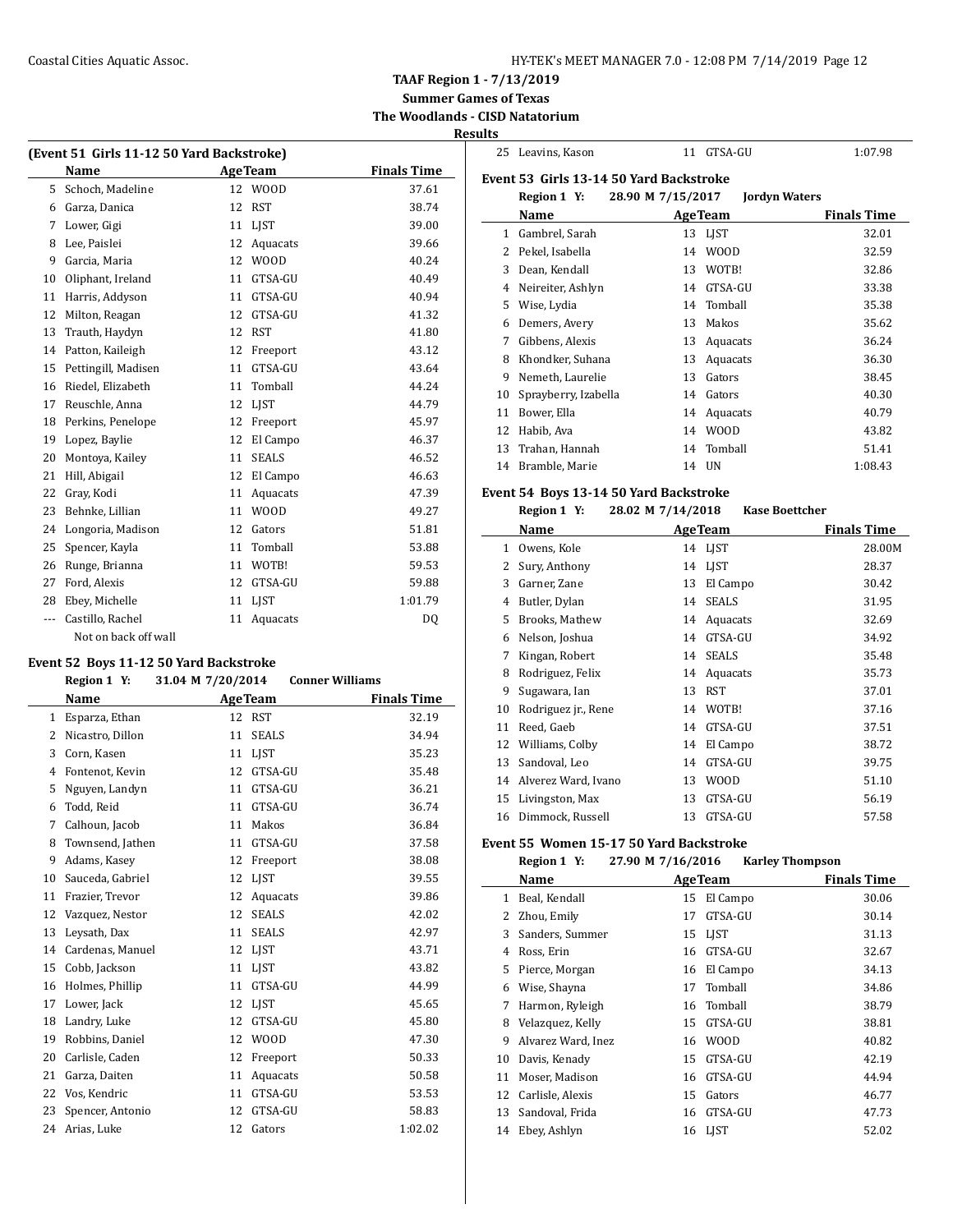**Summer Games of Texas The Woodlands - CISD Natatorium**

**Results**

|  | Event 56 Men 15-17 50 Yard Backstroke |
|--|---------------------------------------|

|              | went 56  Men 15-17 50 rard Backstroke |                   |                 |                       |                    |
|--------------|---------------------------------------|-------------------|-----------------|-----------------------|--------------------|
|              | Region 1 Y:                           | 25.33 M 7/14/2012 |                 | <b>Carter Wallace</b> |                    |
|              | Name                                  |                   | <b>Age Team</b> |                       | <b>Finals Time</b> |
| $\mathbf{1}$ | Boettcher, Kase                       | 15                | <b>RST</b>      |                       | 27.39              |
| 2            | Garner, Gage                          | 16                | El Campo        |                       | 28.46              |
| 3            | Kuhlman, Riley                        | 15                | <b>LIST</b>     |                       | 30.27              |
| 4            | Parcon, Caleb                         | 15                | GTSA-GU         |                       | 30.80              |
| 5            | Reed, Taylor                          | 15                | GTSA-GU         |                       | 30.90              |
| 6            | Foster, Dylan                         | 15                | WOTB!           |                       | 31.63              |
| 7            | Smith, Clinton                        | 17                | GTSA-GU         |                       | 31.85              |
| 8            | Sauceda, Aiden                        | 15                | <b>LIST</b>     |                       | 32.18              |
| 9            | Williams, Reid                        | 15                | El Campo        |                       | 32.37              |
| 10           | Meaux, Rory                           | 16                | GTSA-GU         |                       | 34.01              |
| 11           | Oliphant, Connor                      | 16                | GTSA-GU         |                       | 34.91              |
| 12           | Rocha, Emmanuel                       | 15                | GTSA-GU         |                       | 36.43              |
| 13           | Wright, Jordan                        | 15                | Aquacats        |                       | 36.60              |
| 14           | Derr, Bryson                          | 15                | GTSA-GU         |                       | 39.01              |
|              | Whitington, Carson                    | 15                | El Campo        |                       | DQ                 |
|              | Not on back off wall                  |                   |                 |                       |                    |

## **Event 57 Girls 11-12 50 Yard Breaststroke**

#### **Region 1 Y: 33.90 M 7/20/2014 Cailyn McComb**

|    | Name                |    | <b>AgeTeam</b> | <b>Finals Time</b> |
|----|---------------------|----|----------------|--------------------|
| 1  | Moya, Megan         | 12 | Aquacats       | 37.75              |
| 2  | Lower, Gigi         | 11 | <b>LIST</b>    | 39.54              |
| 3  | Flanagan, Zaniya    | 12 | GTSA-GU        | 39.77              |
| 4  | Milton, Reagan      | 12 | GTSA-GU        | 41.92              |
| 5  | Kadlecik, Grace     | 12 | <b>LIST</b>    | 42.61              |
| 6  | Ashworth, Madilyn   | 11 | Aquacats       | 42.87              |
| 7  | Schoch, Madeline    | 12 | W00D           | 43.38              |
| 8  | Myers, Kelsie       | 12 | Freeport       | 44.48              |
| 9  | Douglas, Maelynn    | 12 | GTSA-GU        | 46.06              |
| 10 | Trauth, Haydyn      | 12 | RST            | 46.30              |
| 11 | Juarez, Abigail     | 12 | <b>RST</b>     | 48.04              |
| 12 | Pettingill, Madisen | 11 | GTSA-GU        | 49.47              |
| 13 | Cogswell, Kodi      | 11 | WOTB!          | 52.36              |
| 14 | Gray, Kodi          | 11 | Aquacats       | 53.46              |
| 15 | Montoya, Kailey     | 11 | <b>SEALS</b>   | 53.54              |
| 16 | Spencer, Kayla      | 11 | Tomball        | 53.67              |
| 17 | Behnke, Lillian     | 11 | <b>WOOD</b>    | 54.27              |
| 18 | Riedel, Elizabeth   | 11 | Tomball        | 56.12              |
| 19 | Ebey, Michelle      | 11 | LIST           | 1:02.84            |
| 20 | Kingan, Tayler      | 12 | <b>SEALS</b>   | 1:03.63            |
|    | Lee, Paislei        | 12 | Aquacats       | DQ                 |
|    | One hand touch      |    |                |                    |

## **Event 58 Boys 11-12 50 Yard Breaststroke**

|   | Region 1 Y:       | 32.21 M 7/24/2010 |                | <b>Matthew Wilkins</b> |
|---|-------------------|-------------------|----------------|------------------------|
|   | Name              |                   | <b>AgeTeam</b> | <b>Finals Time</b>     |
| 1 | Neireiter, Andrew |                   | 12 GTSA-GU     | 37.17                  |
|   | 2 Rivera, William |                   | 11 RST         | 38.25                  |
|   | 3 Arellano, Alwin |                   | 12 RST         | 40.17                  |
| 4 | Corn, Kasen       |                   | 11 LIST        | 40.60                  |
|   | 5 Myers, Mason    |                   | 12 GTSA-GU     | 41.18                  |
|   | 6 Spurlock, Britt |                   | 12 RST         | 41.71                  |
| 7 | Nicastro, Dillon  |                   | <b>SEALS</b>   | 41.72                  |

| w  |                       |    |              |         |
|----|-----------------------|----|--------------|---------|
| 8  | Beal, Kaden           | 12 | <b>RST</b>   | 43.07   |
| 9  | Gonzales, Diego       | 12 | <b>RST</b>   | 43.55   |
| 10 | Goodman, Curtis       | 12 | Aquacats     | 44.12   |
| 11 | Sauceda, Gabriel      | 12 | <b>LIST</b>  | 48.21   |
| 12 | Leysath, Dax          | 11 | <b>SEALS</b> | 49.47   |
| 13 | Jones, Koby           | 11 | GTSA-GU      | 49.76   |
| 14 | Landry, Luke          | 12 | GTSA-GU      | 50.71   |
| 15 | Castillo, Christopher | 11 | Aquacats     | 51.66   |
| 16 | Rodriguez, Gregorio   | 11 | Makos        | 52.01   |
| 17 | Robbins, Daniel       | 12 | <b>WOOD</b>  | 55.22   |
| 18 | Beckwith, Zachary     | 12 | WOTB!        | 59.04   |
| 19 | Garcia, Jorge         | 11 | <b>WOOD</b>  | 1:02.16 |
|    | Cardenas, Manuel      | 12 | <b>LIST</b>  | DQ      |
|    | Butterfly kick        |    |              |         |
|    | Vos, Kendric          | 11 | GTSA-GU      | DQ      |
|    | Scissors kick         |    |              |         |
|    | Rodriguez, Joey       | 12 | Aquacats     | DQ      |
|    | One hand touch        |    |              |         |
|    | Spencer, Antonio      | 12 | GTSA-GU      | DQ      |
|    | Scissors kick         |    |              |         |

#### **Event 59 Girls 13-14 50 Yard Breaststroke Region 1 Y: 32.09 M 7/24/2010 Kari Wilkins**

|    | $n$ cgion $1$ , $n$<br>$J = 0.01$ in $1/2T/L010$ |    | Kail Whaliis   |                    |
|----|--------------------------------------------------|----|----------------|--------------------|
|    | Name                                             |    | <b>AgeTeam</b> | <b>Finals Time</b> |
| 1  | Tran, Minnie                                     | 14 | LIST           | 34.10              |
| 2  | So, Teresa                                       | 14 | <b>RST</b>     | 36.46              |
| 3  | Agan, Emily                                      | 14 | <b>LIST</b>    | 37.91              |
| 4  | Brown, Emily                                     | 13 | <b>LIST</b>    | 38.00              |
| 5  | Khondker, Suhana                                 | 13 | Aquacats       | 38.43              |
| 6  | Pekel, Isabella                                  | 14 | <b>WOOD</b>    | 38.85              |
| 7  | Bible, Gracie                                    | 14 | WOTB!          | 39.47              |
| 8  | Wise, Lydia                                      | 14 | Tomball        | 39.57              |
| 9  | Spencer, McKinsey                                | 14 | Tomball        | 40.61              |
| 10 | Ashworth, Morgan                                 | 13 | Aquacats       | 42.44              |
| 11 | Nemeth, Laurelie                                 | 13 | Gators         | 44.99              |
| 12 | Garza, Ruby                                      | 14 | <b>RST</b>     | 45.26              |
| 13 | Watts, Tabitha                                   | 14 | <b>LIST</b>    | 46.59              |
| 14 | Trahan, Hannah                                   | 14 | Tomball        | 48.58              |
| 15 | Mahan, Cleah                                     | 13 | GTSA-GU        | 54.38              |
| 16 | Moser, Taylor                                    | 13 | GTSA-GU        | 1:02.44            |
|    | Habib, Ava                                       | 14 | <b>WOOD</b>    | DQ                 |
|    | False start                                      |    |                |                    |

## **Event 60 Boys 13-14 50 Yard Breaststroke**

 $\overline{\phantom{0}}$ 

|    | Region 1 Y:           | 28.59 M 7/15/2017  | <b>Brandon Michna</b> |
|----|-----------------------|--------------------|-----------------------|
|    | Name                  | <b>AgeTeam</b>     | <b>Finals Time</b>    |
| 1  | Reves, Sergio         | <b>SEALS</b><br>14 | 29.71                 |
| 2  | McCullough, John      | 14 WOOD            | 32.62                 |
| 3  | Goodrich. Dustin      | <b>RST</b><br>14   | 33.00                 |
| 4  | Nelson, Joshua        | GTSA-GU<br>14      | 34.79                 |
| 5. | <b>Brooks. Mathew</b> | Aquacats<br>14     | 34.86                 |
| 6  | Meaux, Brandt         | GTSA-GU<br>13      | 38.59                 |
| 7  | Sugawara, Connor      | <b>RST</b><br>13   | 39.38                 |
| 8  | Kubecka, Tv           | Aquacats<br>14     | 40.13                 |
| 9  | Garcia, Damian        | GTSA-GU<br>13      | 40.14                 |
| 10 | Withrow, Sheldon      | GTSA-GU<br>14      | 41.17                 |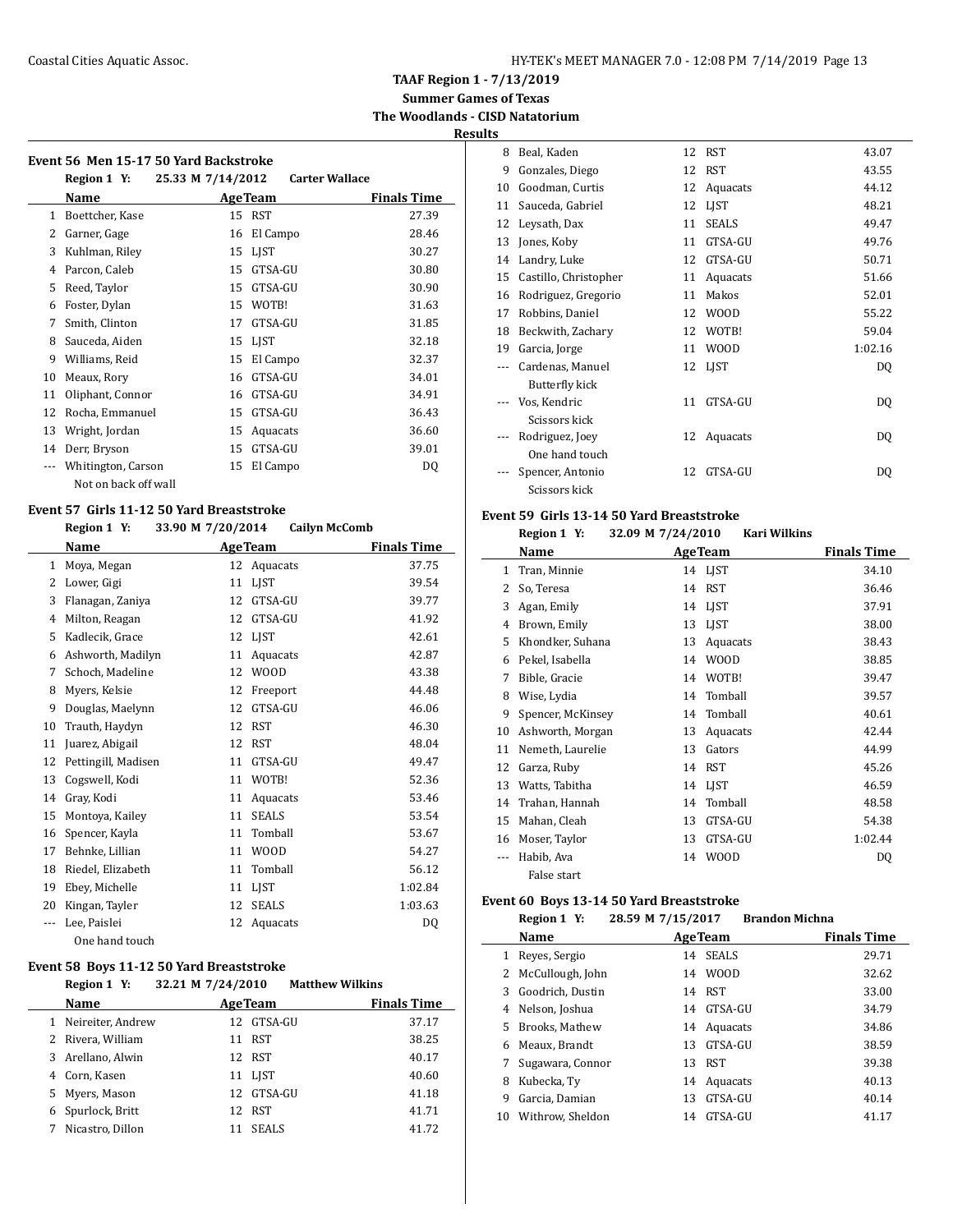**Summer Games of Texas The Woodlands - CISD Natatorium**

## **Results**

| (Event 60 Boys 13-14 50 Yard Breaststroke) |                                   |                    |             |       |  |  |
|--------------------------------------------|-----------------------------------|--------------------|-------------|-------|--|--|
|                                            | <b>Name</b>                       | <b>Finals Time</b> |             |       |  |  |
|                                            | 11 Brian, Jonny                   |                    | 14 RST      | 41.22 |  |  |
|                                            | 12 Garza, Kaiden                  |                    | 13 Aquacats | 42.52 |  |  |
|                                            | 13 Alverez Ward, Ivano            | 13.                | <b>WOOD</b> | 51.25 |  |  |
|                                            | 14 Dimmock, Russell               |                    | 13 GTSA-GU  | 58.70 |  |  |
|                                            | --- Oliphant, Jackson             | 13.                | GTSA-GU     | DO.   |  |  |
|                                            | Arms not in same horizontal plane |                    |             |       |  |  |

#### **Event 61 Women 15-17 50 Yard Breaststroke**

#### **Region 1 Y: 30.98 M 7/12/2008 Skylar Smith**

|    | Name             |    | <b>AgeTeam</b> | <b>Finals Time</b> |
|----|------------------|----|----------------|--------------------|
| 1  | Wise, Shayna     | 17 | Tomball        | 34.62              |
|    | Gambrel, Kathryn |    | 16 LIST        | 34.73              |
| 3  | Weems, Torrie    |    | 16 GTSA-GU     | 36.35              |
| 4  | Kubecka, Avery   | 17 | Palacios       | 36.86              |
| 5. | Bible, Katie     | 17 | WOTB!          | 39.24              |
| 6  | Davis, Kenady    |    | 15 GTSA-GU     | 43.63              |
| 7  | Sandoval, Frida  |    | 16 GTSA-GU     | 54.59              |
| 8  | Ebey, Ashlyn     |    | 16 LIST        | 59.04              |
|    | Harmon, Ryleigh  |    | 16 Tomball     | DO.                |
|    | One hand touch   |    |                |                    |

#### **Event 62 Men 15-17 50 Yard Breaststroke**

|   | Region 1 Y:         | 28.31 M 7/10/2004 | <b>Chris Hughes</b> |
|---|---------------------|-------------------|---------------------|
|   | Name                | <b>AgeTeam</b>    | <b>Finals Time</b>  |
| 1 | Garner, Gage        | El Campo<br>16    | 31.42               |
|   | 2 Massengale, James | 16 WOTB!          | 34.35               |
| 3 | Sauceda, Aiden      | 15 LIST           | 36.09               |
| 4 | Mody, Kunal         | <b>RST</b><br>17  | 37.22               |
| 5 | Meaux, Rory         | 16 GTSA-GU        | 39.03               |
| 6 | Morgan, Eli         | GTSA-GU<br>15     | 41.35               |
|   | Serag-Eldin, Shane  | 15 Tomball        | DQ                  |
|   | Scissors kick       |                   |                     |

## **Event 63 Girls 11-12 50 Yard Butterfly**

|       | Region 1 Y:        | 28.39 M 7/20/2014 | Savannah Goudeau |                    |
|-------|--------------------|-------------------|------------------|--------------------|
|       | Name               | <b>AgeTeam</b>    |                  | <b>Finals Time</b> |
| 1     | Ryman, Nicole      |                   | 12 Aquacats      | 33.29              |
| 2     | Depoy, Reese       | 11                | <b>WOOD</b>      | 33.45              |
| 3     | Trevino, Estela    | 12                | <b>RST</b>       | 36.00              |
| 4     | Ashworth, Madilyn  | 11                | Aquacats         | 37.08              |
| 5     | Garcia, Maria      | 12                | <b>WOOD</b>      | 39.62              |
| 6     | Kadlecik, Grace    | 12                | LIST             | 40.42              |
| 7     | Castillo, Rachel   | 11                | Aquacats         | 40.60              |
| 8     | West, Madison      | 11                | GTSA-GU          | 43.50              |
| 9     | Gibbens, Iralynn   | 11                | Aquacats         | 44.96              |
| 10    | Patton, Kaileigh   | 12                | Freeport         | 45.80              |
| 11    | Cogswell, Kodi     | 11                | WOTB!            | 46.33              |
| 12    | Collins, Gracie    | 12                | Freeport         | 48.98              |
| 13    | Shannon, Lauren    | 11                | <b>WOOD</b>      | 50.24              |
| 14    | Spencer, Kayla     | 11                | Tomball          | 58.93              |
| 15    | Livingston, Jaysie | 12                | GTSA-GU          | 59.47              |
| $---$ | Ford, Alexis       | 12                | GTSA-GU          | DQ                 |
|       | Alternating Kick   |                   |                  |                    |

| Event 64 Boys 11-12 50 Yard Butterfly |                         |                   |                       |                    |
|---------------------------------------|-------------------------|-------------------|-----------------------|--------------------|
|                                       | Region 1 Y:             | 29.06 M 7/12/2008 | <b>Logan Campbell</b> |                    |
|                                       | Name                    |                   | <b>AgeTeam</b>        | <b>Finals Time</b> |
| 1                                     | Esparza, Ethan          | 12                | <b>RST</b>            | 32.43              |
| 2                                     | Pyeatt, Collin          | 12                | <b>LIST</b>           | 32.77              |
| 3                                     | Sosa, Ignacio           | 12                | GTSA-GU               | 32.78              |
| 4                                     | McClellan, Logan        | 12                | <b>SEALS</b>          | 33.50              |
| 5                                     | Myers, Mason            | 12                | GTSA-GU               | 34.46              |
| 6                                     | Beal, Kaden             | 12                | <b>RST</b>            | 34.64              |
| 7                                     | Spurlock, Britt         | 12                | <b>RST</b>            | 35.44              |
| 8                                     | Miller, Lance           | 12                | <b>RST</b>            | 36.28              |
| 9                                     | Calhoun, Jacob          | 11                | Makos                 | 37.06              |
| 10                                    | Mixon, Luke             | 11                | <b>LIST</b>           | 37.73              |
| $*11$                                 | Lower, Jack             | 12                | <b>LIST</b>           | 38.00              |
| $*11$                                 | Todd, Reid              | 11                | GTSA-GU               | 38.00              |
| 13                                    | Nguyen, Landyn          | 11                | GTSA-GU               | 38.15              |
| 14                                    | Owens, Karson           | 11                | <b>LIST</b>           | 38.39              |
| 15                                    | Townsend, Jathen        | 11                | GTSA-GU               | 38.72              |
| 16                                    | Beckwith, Zachary       | 12                | WOTB!                 | 43.18              |
| 17                                    | Trammell, James         | 12                | Palacios              | 44.74              |
| 18                                    | Cardenas, Manuel        | 12                | <b>LIST</b>           | 45.13              |
| 19                                    | Vazquez, Nestor         | 12                | <b>SEALS</b>          | 46.95              |
| 20                                    | Jones, Koby             | 11                | GTSA-GU               | 48.96              |
| 21                                    | Morris, Dawson          | 11                | GTSA-GU               | 50.92              |
| 22                                    | Vadillo, Victor         | 11                | GTSA-GU               | 1:00.27            |
| $\overline{\phantom{a}}$              | Leavins, Kason          | 11                | GTSA-GU               | D <sub>0</sub>     |
|                                       | Kick breaststroke type  |                   |                       |                    |
|                                       | Tohill, Jackson         | 11                | GTSA-GU               | DQ                 |
|                                       | No touch                |                   |                       |                    |
|                                       | Robbins, Daniel         | 12                | <b>WOOD</b>           | DQ                 |
|                                       | <b>Alternating Kick</b> |                   |                       |                    |

#### **Event 65 Girls 13-14 50 Yard Butterfly**

## **Region 1 Y: 27.10 M 7/20/2014 Ivy Willis**

|              | Name                                  | <b>AgeTeam</b>    |                        | <b>Finals Time</b> |  |  |
|--------------|---------------------------------------|-------------------|------------------------|--------------------|--|--|
| $\mathbf{1}$ | Eversull, Alexis                      | 13                | WOOD                   | 30.46              |  |  |
| 2            | So, Teresa                            | 14                | <b>RST</b>             | 30.83              |  |  |
| 3            | Frick, Lucille                        | 13                | Aquacats               | 31.52              |  |  |
| 4            | Pekel, Isabella                       | 14                | <b>WOOD</b>            | 32.57              |  |  |
| 5            | Edwards, Jordynn                      | 14                | GTSA-GU                | 32.69              |  |  |
| 6            | Agan, Emily                           |                   | 14 LIST                | 33.45              |  |  |
| 7            | Demers, Avery                         | 13                | Makos                  | 33.86              |  |  |
| 8            | Moore, Kamrynn                        | 14                | WOTB!                  | 38.64              |  |  |
| 9            | Sprayberry, Izabella                  | 14                | Gators                 | 38.66              |  |  |
| 10           | Spencer, McKinsey                     | 14                | Tomball                | 38.90              |  |  |
| 11           | Broussard, Malaika                    | 13                | GTSA-GU                | 41.77              |  |  |
| 12           | Bower, Ella                           | 14                | Aquacats               | 43.42              |  |  |
| 13           | Williams, Kennedi                     | 13                | GTSA-GU                | 44.19              |  |  |
| 14           | Mahan, Cleah                          | 13                | GTSA-GU                | 47.92              |  |  |
|              | Event 66 Boys 13-14 50 Yard Butterfly |                   |                        |                    |  |  |
|              | Region 1 Y:                           | 24.59 M 7/24/2010 | <b>Logan Sheffield</b> |                    |  |  |
|              | Name                                  | <b>AgeTeam</b>    |                        | <b>Finals Time</b> |  |  |
| 1            | Owens, Kole                           |                   | 14 LIST                | 26.15              |  |  |

 Reyes, Sergio 14 SEALS 27.03 McCullough, John 14 WOOD 27.40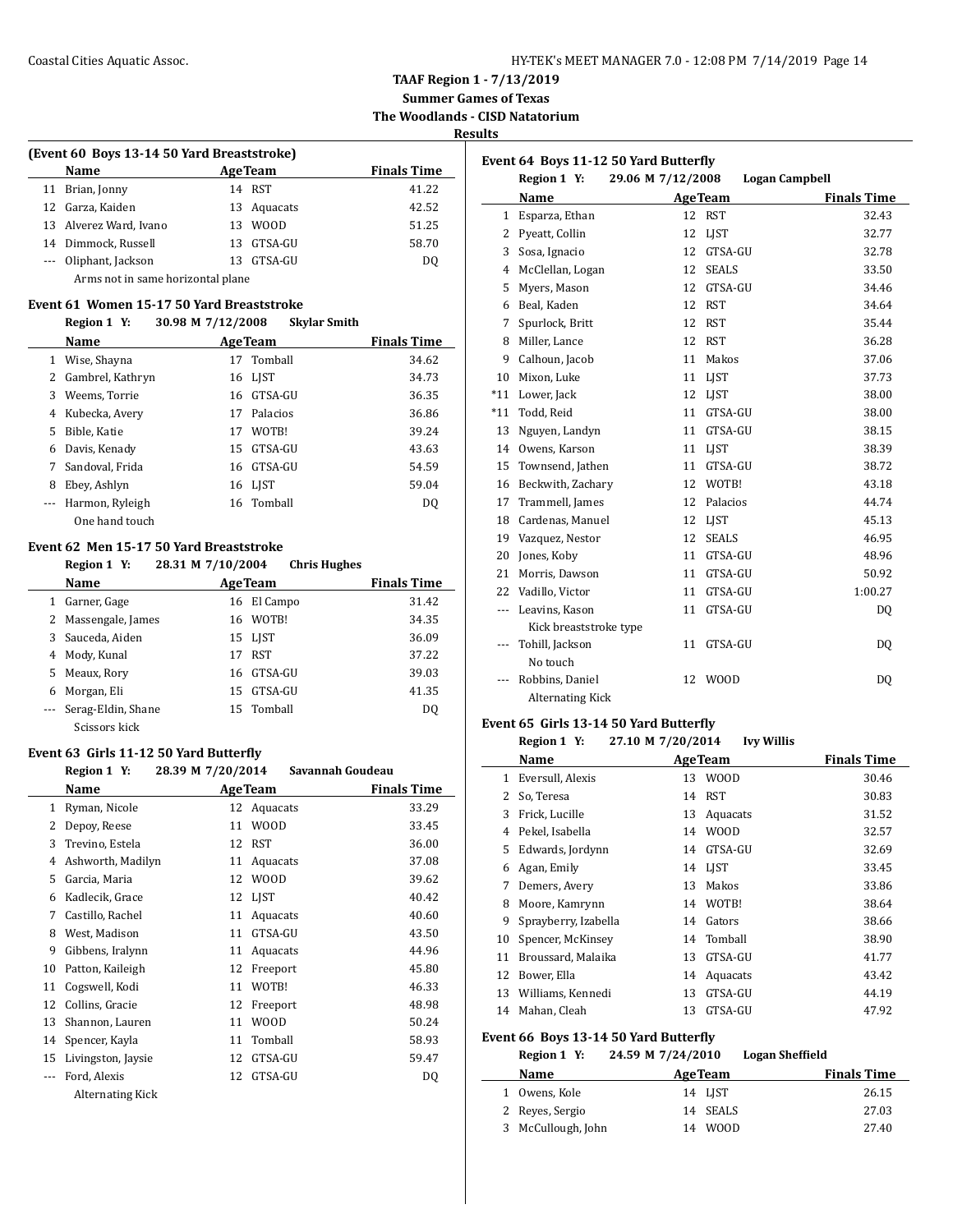**TAAF Region 1 - 7/13/2019**

**Summer Games of Texas The Woodlands - CISD Natatorium**

**Results**

| (Event 66 Boys 13-14 50 Yard Butterfly) |                     |    |                 |                    |  |
|-----------------------------------------|---------------------|----|-----------------|--------------------|--|
|                                         | Name                |    | <b>Age Team</b> | <b>Finals Time</b> |  |
| 4                                       | Garner, Zane        | 13 | El Campo        | 27.58              |  |
| 5                                       | Goodrich, Dustin    | 14 | RST             | 29.14              |  |
| 6                                       | West, Carter        | 14 | GTSA-GU         | 29.56              |  |
| 7                                       | Pantoja, Erik       | 14 | <b>SEALS</b>    | 29.82              |  |
| 8                                       | Meaux, Brandt       | 13 | GTSA-GU         | 30.96              |  |
| 9                                       | Rodriguez, Ayden    | 14 | <b>SEALS</b>    | 31.81              |  |
| 10                                      | Reed, Gaeb          | 14 | GTSA-GU         | 32.34              |  |
| 11                                      | Garcia, Damian      | 13 | GTSA-GU         | 32.63              |  |
| 12                                      | Withrow, Sheldon    | 14 | GTSA-GU         | 33.50              |  |
| 13                                      | Rodriguez jr., Rene | 14 | WOTB!           | 34.33              |  |
| 14                                      | Kingan, Robert      | 14 | <b>SEALS</b>    | 35.26              |  |
| 15                                      | Vos, Evan           | 14 | GTSA-GU         | 36.55              |  |
| 16                                      | Sandoval, Leo       | 14 | GTSA-GU         | 39.67              |  |
| 17                                      | Garza, Kaiden       | 13 | Aquacats        | 40.28              |  |
| 18                                      | Livingston, Max     | 13 | GTSA-GU         | 57.15              |  |
|                                         |                     |    |                 |                    |  |

## **Event 67 Women 15-17 50 Yard Butterfly**

#### **Region 1 Y: 27.32 M 7/24/2010 Blythe Nava**

|    | Name               |    | <b>AgeTeam</b> | <b>Finals Time</b> |
|----|--------------------|----|----------------|--------------------|
|    | Beal, Kendall      | 15 | El Campo       | 29.00              |
|    | Buchwalter, Lauren | 17 | <b>RST</b>     | 29.43              |
| 3  | Sanders, Summer    |    | 15 LIST        | 29.46              |
| 4  | Zhou, Emily        | 17 | GTSA-GU        | 29.64              |
| 5. | Pierce, Morgan     | 16 | El Campo       | 30.63              |
| 6  | Ross, Erin         |    | 16 GTSA-GU     | 32.79              |
|    | Chancoco, Deanna   |    | 15 RST         | 33.20              |
| 8  | Respondek, Riley   | 16 | El Campo       | 34.72              |
| 9  | Velazquez, Kelly   | 15 | GTSA-GU        | 35.44              |
| 10 | Sandoval, Frida    | 16 | GTSA-GU        | 48.08              |
| 11 | Moser, Madison     | 16 | GTSA-GU        | 49.13              |

### **Event 68 Men 15-17 50 Yard Butterfly**

## **Region 1 Y: 23.59 M 7/14/2018 Vincent Fletcher**

|    | Name                 |    | <b>AgeTeam</b> | <b>Finals Time</b> |
|----|----------------------|----|----------------|--------------------|
| 1  | Williams, Conner     | 17 | El Campo       | 24.62              |
| 2  | Montgomery, Dereck   | 15 | <b>RST</b>     | 25.19              |
| 3  | Valladares, Bryant   | 17 | RST            | 27.44              |
| 4  | Kuhlman, Riley       | 15 | <b>LIST</b>    | 27.51              |
| 5  | Mann, Dakota         | 17 | WOTB!          | 27.54              |
| 6  | Reed, Taylor         | 15 | GTSA-GU        | 28.41              |
| 7  | Parcon, Caleb        | 15 | GTSA-GU        | 28.78              |
| 8  | Tohill, Donovan      | 15 | GTSA-GU        | 30.21              |
| 9  | Sauceda, Aiden       | 15 | <b>LIST</b>    | 30.42              |
| 10 | Peralta, Christopher | 15 | Aquacats       | 30.46              |
| 11 | Pilli, Nahum         | 17 | GTSA-GU        | 31.08              |
| 12 | Massengale, James    | 16 | WOTB!          | 31.47              |
| 13 | Meaux, Rory          | 16 | GTSA-GU        | 31.72              |
| 14 | Wright, Jordan       | 15 | Aquacats       | 32.37              |
| 15 | Serag-Eldin, Shane   | 15 | Tomball        | 33.03              |
| 16 | Rocha, Emmanuel      | 15 | GTSA-GU        | 33.38              |
| 17 | Schneider, Daniel    | 15 | W00D           | 35.45              |
| 18 | Derr, Bryson         | 15 | GTSA-GU        | 38.14              |

|              | Event 69 Girls 11-12 50 Yard Freestyle |                          |                    |
|--------------|----------------------------------------|--------------------------|--------------------|
|              | Region 1 Y:                            | 26.73 M 7/2000<br>L Paul |                    |
|              | Name                                   | <b>AgeTeam</b>           | <b>Finals Time</b> |
| $\mathbf{1}$ | Moya, Megan                            | 12<br>Aquacats           | 30.44              |
| 2            | Depoy, Reese                           | 11<br>WOOD               | 30.86              |
| 3            | Mixon, Emily                           | 12<br>LJST               | 31.27              |
| 4            | Schoch, Madeline                       | 12<br><b>WOOD</b>        | 31.70              |
| 5            | Kesler, Mallory                        | 12<br>LIST               | 32.23              |
| 6            | Ashworth, Madilyn                      | 11<br>Aquacats           | 32.40              |
| 7            | Garcia, Maria                          | 12<br><b>WOOD</b>        | 32.52              |
| 8            | Milton, Reagan                         | 12<br>GTSA-GU            | 32.71              |
| 9            | Douglas, Maelynn                       | 12<br>GTSA-GU            | 33.26              |
| 10           | Castillo, Rachel                       | 11<br>Aquacats           | 33.45              |
| 11           | Juarez, Abigail                        | 12<br><b>RST</b>         | 33.78              |
| 12           | Gibbens, Iralynn                       | 11<br>Aquacats           | 34.50              |
| 13           | Oliphant, Ireland                      | 11<br>GTSA-GU            | 34.59              |
| 14           | Lee, Paislei                           | 12<br>Aquacats           | 35.10              |
| 15           | Hill, Abigail                          | 12<br>El Campo           | 35.30              |
| 16           | Myers, Kelsie                          | 12<br>Freeport           | 35.77              |
| 17           | Kadlecik, Grace                        | 12<br>LIST               | 35.90              |
| 18           | Pettingill, Madisen                    | 11<br>GTSA-GU            | 37.09              |
| 19           | Perkins, Penelope                      | 12<br>Freeport           | 37.15              |
| 20           | Reuschle, Anna                         | 12<br>LJST               | 37.18              |
| 21           | Cogswell, Kodi                         | 11<br>WOTB!              | 37.84              |
| 22           | Riedel, Elizabeth                      | 11<br>Tomball            | 37.98              |
| 23           | Patton, Kaileigh                       | 12<br>Freeport           | 38.15              |
| 24           | Lopez, Baylie                          | 12<br>El Campo           | 38.69              |
| 25           | Montoya, Kailey                        | 11<br><b>SEALS</b>       | 39.97              |
| 26           | Collins, Gracie                        | 12<br>Freeport           | 40.06              |
| 27           | Shannon, Lauren                        | <b>WOOD</b><br>11        | 40.35              |
| 28           | Gray, Kodi                             | 11<br>Aquacats           | 41.75              |
| 29           | Ford, Alexis                           | 12<br>GTSA-GU            | 42.24              |
| 30           | Spencer, Kayla                         | Tomball<br>11            | 43.39              |
| 31           | Livingston, Jaysie                     | 12<br>GTSA-GU            | 43.74              |
| 32           | Longoria, Madison                      | 12<br>Gators             | 44.98              |
| 33           | Runge, Brianna                         | 11<br>WOTB!              | 48.19              |
| 34           | Kingan, Tayler                         | 12<br><b>SEALS</b>       | 49.74              |
| 35           | Ebey, Michelle                         | 11<br>LJST               | 50.32              |

## **Event 70 Boys 11-12 50 Yard Freestyle**

|    | Region 1 Y:       | 25.32 M 7/9/2005 |                | <b>Cody Armstrong</b> |
|----|-------------------|------------------|----------------|-----------------------|
|    | Name              |                  | <b>AgeTeam</b> | <b>Finals Time</b>    |
| 1  | Peralta, Jonathan | 12               | RST            | 27.15                 |
| 2  | Esparza, Ethan    | 12               | RST            | 28.74                 |
| 3  | Pyeatt, Collin    | 12               | LJST           | 29.39                 |
| 4  | Rivera, William   | 11               | <b>RST</b>     | 29.40                 |
| 5. | Beal, Kaden       | 12               | <b>RST</b>     | 30.58                 |
| 6  | Spurlock, Britt   | 12               | <b>RST</b>     | 30.79                 |
| 7  | Nicastro, Dillon  | 11               | <b>SEALS</b>   | 30.96                 |
| 8  | Miller, Lance     | 12               | RST            | 31.60                 |
| 9  | Nguyen, Landyn    | 11               | GTSA-GU        | 32.46                 |
| 10 | Arellano, Alwin   | 12               | <b>RST</b>     | 32.47                 |
| 11 | Townsend, Jathen  | 11               | GTSA-GU        | 32.51                 |
| 12 | Rodriguez, Joey   | 12               | Aquacats       | 32.64                 |
| 13 | Frazier, Trevor   | 12               | Aquacats       | 33.17                 |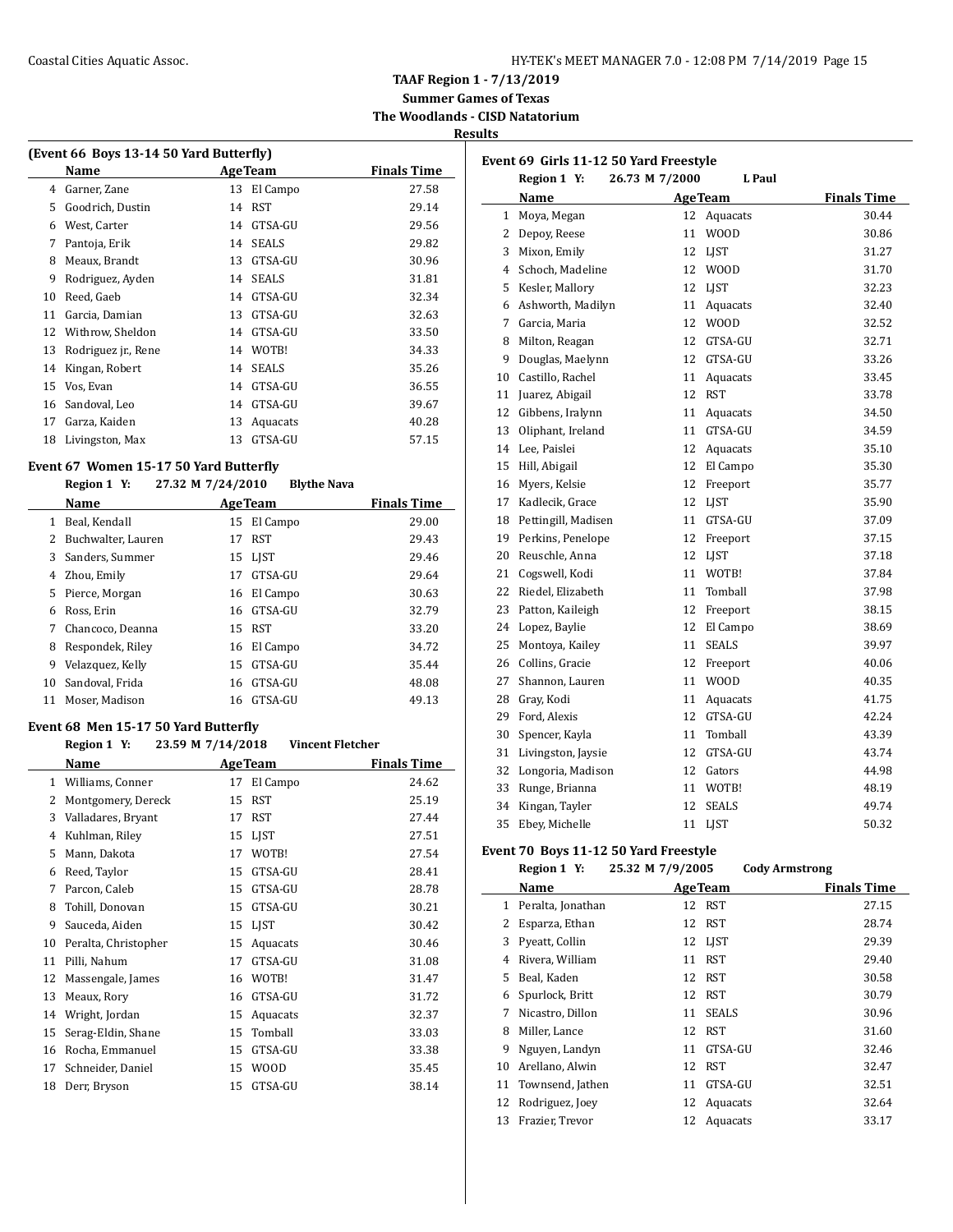#### Coastal Cities Aquatic Assoc. The Coastal Cities Aquatic Assoc. The HY-TEK's MEET MANAGER 7.0 - 12:08 PM 7/14/2019 Page 16

**TAAF Region 1 - 7/13/2019**

**Summer Games of Texas The Woodlands - CISD Natatorium**

**Results**

 $\overline{a}$ 

 $\overline{a}$ 

| (Event 70 Boys 11-12 50 Yard Freestyle) |                       |    |              |                    |  |
|-----------------------------------------|-----------------------|----|--------------|--------------------|--|
|                                         | Name                  |    | AgeTeam      | <b>Finals Time</b> |  |
| 14                                      | Sauceda, Gabriel      |    | 12 LIST      | 33.36              |  |
| 15                                      | Fontenot, Kevin       | 12 | GTSA-GU      | 33.48              |  |
| 16                                      | Adams, Kasey          | 12 | Freeport     | 33.51              |  |
| 17                                      | Mixon, Luke           | 11 | LIST         | 33.77              |  |
| 18                                      | Gonzales, Diego       | 12 | <b>RST</b>   | 34.15              |  |
| 19                                      | Garza, Daiten         | 11 | Aquacats     | 35.24              |  |
| 20                                      | Beckwith, Zachary     | 12 | WOTB!        | 36.47              |  |
| 21                                      | Holmes, Phillip       | 11 | GTSA-GU      | 36.58              |  |
| 22                                      | Leysath, Dax          | 11 | <b>SEALS</b> | 36.96              |  |
| 23                                      | Jones, Koby           | 11 | GTSA-GU      | 38.13              |  |
| 24                                      | Tohill, Jackson       | 11 | GTSA-GU      | 38.33              |  |
| 25                                      | Cobb, Jackson         | 11 | <b>LIST</b>  | 38.38              |  |
| 26                                      | Morris, Dawson        | 11 | GTSA-GU      | 38.50              |  |
| 27                                      | Castillo, Christopher | 11 | Aquacats     | 39.27              |  |
| 28                                      | Vadillo, Victor       | 11 | GTSA-GU      | 39.51              |  |
| 29                                      | Carlisle, Caden       | 12 | Freeport     | 40.17              |  |
| 30                                      | Arias, Luke           | 12 | Gators       | 44.79              |  |
| 31                                      | Garcia, Jorge         | 11 | <b>WOOD</b>  | 46.76              |  |
| 32                                      | Robbins, Daniel       | 12 | <b>WOOD</b>  | 52.19              |  |
| 33                                      | Leavins, Kason        | 11 | GTSA-GU      | 1:05.23            |  |
| ---                                     | Owens, Karson         | 11 | <b>LIST</b>  | D <sub>0</sub>     |  |
|                                         | False start           |    |              |                    |  |

#### **Event 71 Girls 13-14 50 Yard Freestyle**

**Region 1 Y: 25.27 M 7/20/2014 Hope Williams Name Age Team Finals Time**  Tran, Minnie 14 LJST 25.59 Eversull, Alexis 13 WOOD 27.31 Frick, Lucille 13 Aquacats 27.41 Dean, Kendall 13 WOTB! 28.87 Edwards, Jordynn 14 GTSA-GU 29.43 Brown, Emily 13 LJST 29.60 Gibbens, Alexis 13 Aquacats 29.90 Nemeth, Laurelie 13 Gators 30.60 Bible, Gracie 14 WOTB! 30.97 Ashworth, Morgan 13 Aquacats 31.71 Davis, McKenzie 13 WOOD 31.82 Sprayberry, Izabella 14 Gators 31.99 13 Sparkman, Alex 13 LJST 32.01 Spencer, McKinsey 14 Tomball 32.19 Moore, Kamrynn 14 WOTB! 32.20 Broussard, Malaika 13 GTSA-GU 34.74 Williams, Kennedi 13 GTSA-GU 36.87 Garza, Ruby 14 RST 37.23 19 Mahan, Cleah 13 GTSA-GU 38.74 Vacek, Audrey 14 WOTB! 38.99 21 Watts, Tabitha 14 LJST 41.31 Trahan, Hannah 14 Tomball 46.60 23 Moser, Taylor 13 GTSA-GU 51.97 Bramble, Marie 14 UN 1:02.60

|              | Event 72 Boys 13-14 50 Yard Freestyle |                   |                       |                    |
|--------------|---------------------------------------|-------------------|-----------------------|--------------------|
|              | Region 1 Y:                           | 23.36 M 7/14/2007 | <b>Cody Armstrong</b> |                    |
|              | Name                                  |                   | <b>AgeTeam</b>        | <b>Finals Time</b> |
| $\mathbf{1}$ | Owens, Kole                           |                   | 14 LJST               | 24.44              |
| 2            | McCullough, John                      | 14                | <b>WOOD</b>           | 24.58              |
| 3            | Brooks, Mathew                        | 14                | Aquacats              | 26.44              |
| 4            | Sury, Anthony                         | 14                | <b>LIST</b>           | 26.83              |
| 5            | Rodriguez, Ayden                      | 14                | <b>SEALS</b>          | 26.88              |
| $*6$         | Chaney, Donovan                       | 13                | GTSA-GU               | 27.13              |
| $*6$         | Rodriguez, Felix                      | 14                | Aquacats              | 27.13              |
| 8            | Garner, Zane                          | 13                | El Campo              | 27.40              |
| 9            | Butler, Dylan                         | 14                | <b>SEALS</b>          | 28.00              |
| 10           | Reed, Gaeb                            | 14                | GTSA-GU               | 29.15              |
| 11           | Garza, Kaiden                         | 13                | Aquacats              | 29.49              |
| 12           | Garcia, Damian                        | 13                | GTSA-GU               | 29.51              |
| 13           | Sugawara, Ian                         | 13                | <b>RST</b>            | 29.91              |
| 14           | Rodriguez jr., Rene                   | 14                | WOTB!                 | 30.38              |
| 15           | Kingan, Robert                        | 14                | <b>SEALS</b>          | 30.54              |
| 16           | Kubecka, Ty                           | 14                | Aquacats              | 30.55              |
| 17           | Withrow. Sheldon                      | 14                | GTSA-GU               | 30.65              |
| 18           | Sugawara, Connor                      | 13                | <b>RST</b>            | 30.88              |
| 19           | Brown, Sean                           | 14                | <b>LIST</b>           | 31.27              |
| 20           | Williams, Colby                       | 14                | El Campo              | 32.56              |
| 21           | Brian, Jonny                          | 14                | <b>RST</b>            | 33.06              |
| 22           | Sandoval, Leo                         | 14                | GTSA-GU               | 34.83              |
| 23           | Livingston, Max                       | 13                | GTSA-GU               | 40.46              |
| 24           | Alverez Ward, Ivano                   | 13                | <b>WOOD</b>           | 41.61              |
| 25           | Dimmock, Russell                      | 13                | GTSA-GU               | 51.38              |

#### **Event 73 Women 15-17 50 Yard Freestyle**

#### **Region 1 Y: 24.34 M 7/12/2008 Skylar Smith**

|    | Name               |    | <b>AgeTeam</b> | <b>Finals Time</b> |
|----|--------------------|----|----------------|--------------------|
| 1  | Grigar, Valerie    |    | 16 RST         | 25.32              |
|    | Malone, Bailey     | 15 | <b>RST</b>     | 27.78              |
| 3  | Kubecka, Avery     | 17 | Palacios       | 27.96              |
| 4  | Bible, Katie       | 17 | WOTB!          | 31.03              |
| 5. | Velazquez, Kelly   | 15 | GTSA-GU        | 31.94              |
| 6  | Harmon, Ryleigh    |    | 16 Tomball     | 32.54              |
| 7  | Davis, Kenady      | 15 | GTSA-GU        | 35.19              |
| 8  | Alvarez Ward, Inez |    | 16 WOOD        | 36.87              |
| 9  | Carlisle, Alexis   | 15 | Gators         | 37.48              |
| 10 | Moser. Madison     | 16 | GTSA-GU        | 41.62              |
| 11 | Ebey, Ashlyn       | 16 | <b>LIST</b>    | 44.76              |

#### **Event 74 Men 15-17 50 Yard Freestyle**

| Region 1 Y: | 21.66 M 7/14/2018 | <b>Vincent Fletcher</b> |
|-------------|-------------------|-------------------------|
|             |                   |                         |

| Name                    |    |          | <b>Finals Time</b>                                                                     |
|-------------------------|----|----------|----------------------------------------------------------------------------------------|
| Williams, Conner        | 17 | El Campo | 22.69                                                                                  |
| Montgomery, Dereck<br>2 |    |          | 22.79                                                                                  |
| Boettcher, Kase         |    |          | 23.85                                                                                  |
| Bailes, Jacob           |    |          | 25.41                                                                                  |
| 5 Valladares, Bryant    |    |          | 25.43                                                                                  |
| Felan, Colin            |    |          | 25.77                                                                                  |
| Smith, Clinton          | 17 | GTSA-GU  | 26.12                                                                                  |
| Oliphant, Connor        |    |          | 26.16                                                                                  |
| Dye, Daniel             |    | Aquacats | 26.46                                                                                  |
|                         |    |          | <b>AgeTeam</b><br>15 RST<br>15 RST<br>16 WOTB!<br>17 RST<br>15 RST<br>16 GTSA-GU<br>15 |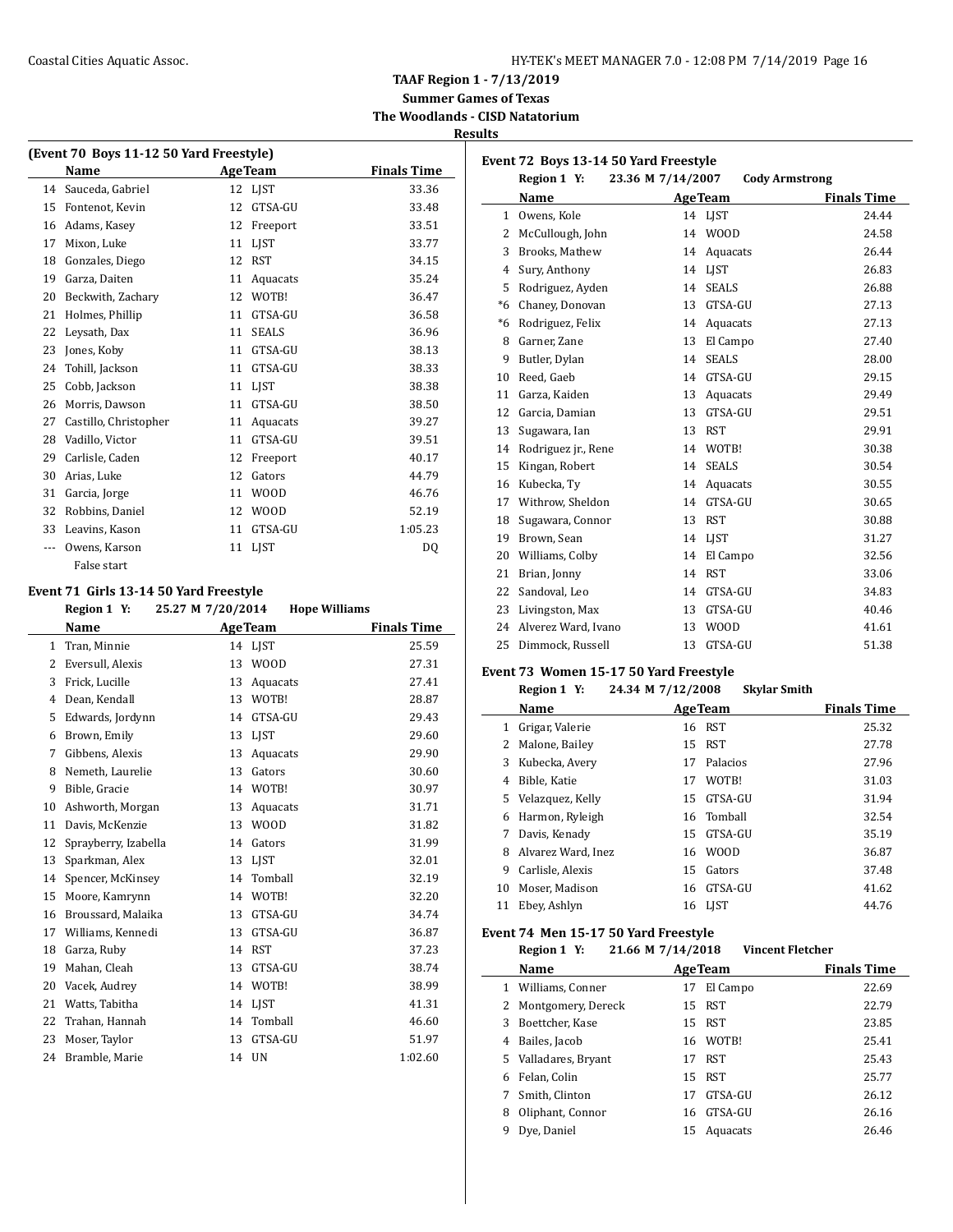**Summer Games of Texas The Woodlands - CISD Natatorium**

**Results**

| (Event 74 Men 15-17 50 Yard Freestyle) |                      |    |                 |             |  |
|----------------------------------------|----------------------|----|-----------------|-------------|--|
|                                        | Name                 |    | <b>Age Team</b> | Finals Time |  |
| 10                                     | Tohill, Donovan      |    | 15 GTSA-GU      | 26.60       |  |
| 11                                     | Peralta, Christopher | 15 | Aquacats        | 27.47       |  |
| 12                                     | Sauceda, Aiden       |    | 15 LJST         | 27.49       |  |
| 13                                     | Bower, Payton        | 16 | Aquacats        | 27.72       |  |
| 14                                     | Mody, Kunal          | 17 | RST             | 27.83       |  |
| 15                                     | Whitington, Carson   | 15 | El Campo        | 28.01       |  |
| 16                                     | Meaux, Rory          | 16 | GTSA-GU         | 28.21       |  |
| 17                                     | Serag-Eldin, Shane   | 15 | Tomball         | 28.51       |  |
| 18                                     | Rocha, Emmanuel      | 15 | GTSA-GU         | 29.21       |  |
| 19                                     | Pilli, Nahum         | 17 | GTSA-GU         | 29.72       |  |
| 20                                     | Derr, Bryson         | 15 | GTSA-GU         | 31.15       |  |
| 21                                     | Brooke, John         | 15 | GTSA-GU         | 35.27       |  |
| 22                                     | Morgan, Eli          | 15 | GTSA-GU         | 36.61       |  |

## **Event 75 Girls 11-12 100 Yard IM**

**Region 1 Y: 1:09.25 M 7/20/2014 Camryn Jansky**

|     | <b>Name</b>                  |         |    | <b>AgeTeam</b> | <b>Finals Time</b> |
|-----|------------------------------|---------|----|----------------|--------------------|
|     | 1 Ryman, Nicole              |         |    | 12 Aquacats    | 1:14.24            |
|     | 34.01                        | 40.23   |    |                |                    |
| 2   | Trevino, Estela              |         | 12 | <b>RST</b>     | 1:21.28            |
|     | 37.51                        | 43.77   |    |                |                    |
| 3   | Moya, Megan                  |         | 12 | Aquacats       | 1:21.58            |
|     | 38.75                        | 42.83   |    |                |                    |
| 4   | Depoy, Reese                 |         | 11 | <b>WOOD</b>    | 1:21.60            |
|     | 37.54                        | 44.06   |    |                |                    |
| 5.  | Flanagan, Zaniya             |         | 12 | GTSA-GU        | 1:23.30            |
|     | 37.45                        | 45.85   |    |                |                    |
| 6   | Lower, Gigi                  |         |    | 11 LJST        | 1:23.45            |
|     | 38.83                        | 44.62   |    |                |                    |
| 7   | Garza, Danica                |         | 12 | RST            | 1:23.83            |
|     | 39.72                        | 44.11   |    |                |                    |
| 8   | Mixon, Emily                 |         | 12 | LJST           | 1:24.85            |
|     | 39.19                        | 45.66   |    |                |                    |
| 9   | Myers, Kelsie                |         | 12 | Freeport       | 1:30.30            |
|     | 42.83                        | 47.47   |    |                |                    |
| 10  | Riedel, Elizabeth            |         | 11 | Tomball        | 1:36.93            |
|     | 44.84                        | 52.09   |    |                |                    |
|     | 11 Gibbens, Iralynn          |         | 11 | Aquacats       | 1:37.15            |
|     | 44.42                        | 52.73   |    |                |                    |
| 12  | Harris, Addyson              |         | 11 | GTSA-GU        | 1:38.33            |
|     | 43.05                        | 55.28   |    |                |                    |
|     | 13 West, Madison             |         | 11 | GTSA-GU        | 1:39.50            |
| 14  | Behnke, Lillian              |         | 11 | <b>WOOD</b>    | 1:42.13            |
|     | 48.53                        | 53.60   |    |                |                    |
|     | 15 Livingston, Jaysie        |         | 12 | GTSA-GU        | 2:02.96            |
|     | 55.28                        | 1:07.68 |    |                |                    |
| 16  | Kingan, Tayler               |         | 12 | <b>SEALS</b>   | 2:12.22            |
| --- | Shannon, Lauren              |         | 11 | <b>WOOD</b>    | D <sub>0</sub>     |
|     | One hand touch - fly         |         |    |                |                    |
| --- | Montoya, Kailey              |         | 11 | <b>SEALS</b>   | DQ                 |
|     | Kick breaststroke type - fly |         |    |                |                    |

| Event 76 Boys 11-12 100 Yard IM |                              |                     |    |                |                    |
|---------------------------------|------------------------------|---------------------|----|----------------|--------------------|
|                                 | Region 1 Y:                  | 1:06.60 M 7/24/2010 |    | Jordan Kacko   |                    |
|                                 | Name                         |                     |    | <b>AgeTeam</b> | <b>Finals Time</b> |
|                                 | 1 Peralta, Jonathan          |                     |    | 12 RST         | 1:10.57            |
|                                 | 32.87                        | 37.70               |    |                |                    |
| 2                               | Neireiter, Andrew            |                     |    | 12 GTSA-GU     | 1:13.05            |
|                                 | 33.98                        | 39.07               |    |                |                    |
| 3                               | Pyeatt, Collin               |                     |    | 12 LJST        | 1:16.48            |
|                                 | 34.93                        | 41.55               |    |                |                    |
| 4                               | Sosa, Ignacio                |                     |    | 12 GTSA-GU     | 1:18.31            |
|                                 | 35.47                        | 42.84               |    |                |                    |
| 5                               | Corn, Kasen                  |                     |    | 11 LIST        | 1:18.73            |
|                                 | 35.54                        | 43.19               |    |                |                    |
| 6                               | Nicastro, Dillon             |                     |    | 11 SEALS       | 1:22.57            |
|                                 | 37.92                        | 44.65               |    |                |                    |
| 7                               | McClellan, Logan             |                     |    | 12 SEALS       | 1:22.62            |
|                                 | 36.88                        | 45.74               |    |                |                    |
| 8                               | Arellano, Alwin              |                     |    | 12 RST         | 1:23.11            |
|                                 | 39.84                        | 43.27               |    |                |                    |
| 9                               | Calhoun, Jacob               |                     |    | 11 Makos       | 1:25.79            |
|                                 | 37.64                        | 48.15               |    |                |                    |
| 10                              | Todd, Reid                   |                     |    | 11 GTSA-GU     | 1:26.07            |
|                                 | 37.79                        | 48.28               |    |                |                    |
|                                 | 11 Goodman, Curtis           |                     |    | 12 Aquacats    | 1:32.66            |
|                                 | 44.84                        | 47.82               |    |                |                    |
|                                 | 12 Cobb, Jackson             |                     |    | 11 LJST        | 1:45.08            |
|                                 | 45.46                        | 59.62               |    |                |                    |
| 13                              | Holmes, Phillip              |                     |    | 11 GTSA-GU     | 1:45.95            |
|                                 | 48.01                        | 57.94               |    |                |                    |
|                                 | Trammell, James              |                     |    | 12 Palacios    | DQ                 |
|                                 | Not on back off wall - back  |                     |    |                |                    |
| ---                             | Vazquez, Nestor              |                     | 12 | <b>SEALS</b>   | DQ                 |
|                                 | Non-simultaneous touch - fly |                     |    |                |                    |

#### **Event 77 Girls 13-14 100 Yard IM**

 $\sim$ 

**Region 1 Y: 1:03.32 M 7/20/2014 Hope Williams**

|    | Name              |       |    | <b>AgeTeam</b> | <b>Finals Time</b> |
|----|-------------------|-------|----|----------------|--------------------|
| 1  | Eversull, Alexis  |       |    | 13 WOOD        | 1:09.89            |
|    | 32.21             | 37.68 |    |                |                    |
| 2  | Gambrel, Sarah    |       | 13 | LJST           | 1:10.71            |
|    | 32.28             | 38.43 |    |                |                    |
| 3  | So, Teresa        |       | 14 | RST            | 1:11.11            |
|    | 32.58             | 38.53 |    |                |                    |
| 4  | Neireiter, Ashlyn |       |    | 14 GTSA-GU     | 1:12.92            |
|    | 32.77             | 40.15 |    |                |                    |
| 5. | Pekel, Isabella   |       |    | 14 WOOD        | 1:13.91            |
|    | 32.91             | 41.00 |    |                |                    |
| 6  | Dean, Kendall     |       | 13 | WOTB!          | 1:17.10            |
|    | 35.33             | 41.77 |    |                |                    |
| 7  | Demers, Avery     |       | 13 | Makos          | 1:19.26            |
|    | 34.36             | 44.90 |    |                |                    |
| 8  | Wise, Lydia       |       | 14 | Tomball        | 1:20.33            |
|    | 36.96             | 43.37 |    |                |                    |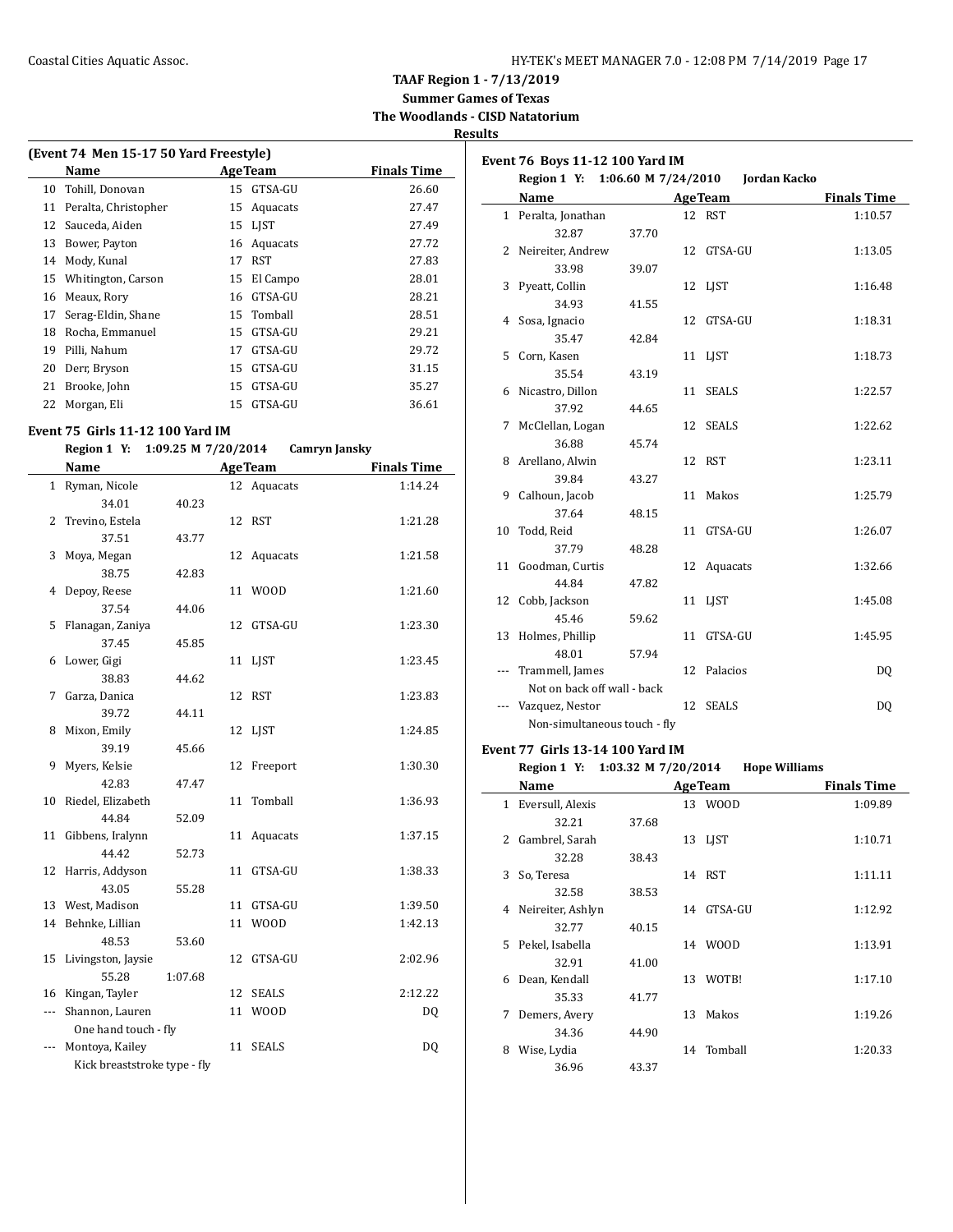**Summer Games of Texas**

**The Woodlands - CISD Natatorium**

#### **Results**

|    | (Event 77 Girls 13-14 100 Yard IM) |       |     |                |                    |  |  |  |
|----|------------------------------------|-------|-----|----------------|--------------------|--|--|--|
|    | Name                               |       |     | <b>AgeTeam</b> | <b>Finals Time</b> |  |  |  |
| 9  | Gibbens, Alexis                    |       | 13  | Aquacats       | 1:21.43            |  |  |  |
|    | 36.18                              | 45.25 |     |                |                    |  |  |  |
| 10 | Davis, McKenzie                    |       | 13. | <b>WOOD</b>    | 1:22.27            |  |  |  |
|    | 40.11                              | 42.16 |     |                |                    |  |  |  |
| 11 | Spencer, McKinsey                  |       |     | 14 Tomball     | 1:23.29            |  |  |  |
|    | 40.46                              | 42.83 |     |                |                    |  |  |  |
|    | 12 Nemeth, Laurelie                |       | 13. | Gators         | 1:28.76            |  |  |  |
|    | 40.95                              | 47.81 |     |                |                    |  |  |  |
| 13 | Moore, Kamrynn                     |       | 14  | WOTB!          | 1:29.69            |  |  |  |
|    | 39.87                              | 49.82 |     |                |                    |  |  |  |
|    | Khondker, Suhana                   |       | 13  | Aquacats       | DO                 |  |  |  |
|    | False start - Misc                 |       |     |                |                    |  |  |  |

## **Event 78 Boys 13-14 100 Yard IM**

#### **Region 1 Y: 58.55 M 7/13/2013 Casey Green**

|               | Name               |       | <b>AgeTeam</b> | <b>Finals Time</b> |
|---------------|--------------------|-------|----------------|--------------------|
|               | 1 Reyes, Sergio    |       | 14 SEALS       | 1:01.36            |
|               | 29.49              | 31.87 |                |                    |
| $\mathcal{L}$ | Owens, Kole        |       | 14 LJST        | 1:06.00            |
|               | 28.32              | 37.68 |                |                    |
| 3             | Goodrich, Dustin   |       | 14 RST         | 1:06.34            |
|               | 31.90              | 34.44 |                |                    |
|               | 4 Sury, Anthony    |       | 14 LJST        | 1:08.18            |
|               | 30.29              | 37.89 |                |                    |
| 5             | Rodriguez, Ayden   |       | 14 SEALS       | 1:11.95            |
|               | 33.67              | 38.28 |                |                    |
| 6             | Garner, Zane       |       | 13 El Campo    | 1:12.98            |
|               | 30.73              | 42.25 |                |                    |
| 7             | West, Carter       |       | 14 GTSA-GU     | 1:13.27            |
|               | 32.61              | 40.66 |                |                    |
| 8             | Meaux, Brandt      |       | 13 GTSA-GU     | 1:13.57            |
|               | 33.88              | 39.69 |                |                    |
| 9             | Kingan, Robert     |       | 14 SEALS       | 1:16.73            |
|               | 36.16              | 40.57 |                |                    |
| 10            | Sugawara, Ian      |       | 13 RST         | 1:20.99            |
|               | 36.41              | 44.58 |                |                    |
|               | 11 Williams, Colby |       | 14 El Campo    | 1:33.25            |
|               | 38.63              | 54.62 |                |                    |

## **Event 79 Women 15-17 100 Yard IM**

#### **Region 1 Y: 1:02.12 M 7/16/2016 Karley Thompson**

|    | <b>Name</b>      |       |    | <b>AgeTeam</b> | <b>Finals Time</b> |
|----|------------------|-------|----|----------------|--------------------|
| 1  | Zhou, Emily      |       | 17 | GTSA-GU        | 1:07.82            |
|    | 29.88            | 37.94 |    |                |                    |
| 2  | Beal, Kendall    |       | 15 | El Campo       | 1:09.43            |
|    | 30.34            | 39.09 |    |                |                    |
| 3  | Wise, Shayna     |       | 17 | Tomball        | 1:10.71            |
|    | 34.03            | 36.68 |    |                |                    |
| 4  | Gambrel, Kathryn |       |    | 16 LJST        | 1:10.75            |
|    | 33.62            | 37.13 |    |                |                    |
| 5. | Weems, Torrie    |       | 16 | GTSA-GU        | 1:13.02            |
|    | 35.57            | 37.45 |    |                |                    |
|    |                  |       |    |                |                    |

| แร |                  |       |            |         |
|----|------------------|-------|------------|---------|
| 6  | Ross, Erin       |       | 16 GTSA-GU | 1:15.58 |
|    | 33.45            | 42.13 |            |         |
| 7  | Velazquez, Kelly |       | 15 GTSA-GU | 1:23.87 |
|    | 37.49            | 46.38 |            |         |
| 8  | Sandoval, Frida  |       | 16 GTSA-GU | 1:42.84 |
|    | 47.22            | 55.62 |            |         |

## **Event 80 Men 15-17 100 Yard IM**<br>**Region 1** Y<sub>1</sub> E6.06 M 7/14

|                | Region 1 Y:     | 56.06 M 7/14/2012 |                | <b>Carter Wallace</b> |                    |
|----------------|-----------------|-------------------|----------------|-----------------------|--------------------|
|                | Name            |                   | <b>AgeTeam</b> |                       | <b>Finals Time</b> |
| $\mathbf{1}$   | Kuhlman, Riley  |                   | 15 LIST        |                       | 1:04.25            |
|                | 29.05           | 35.20             |                |                       |                    |
| $\overline{2}$ | Reed, Taylor    |                   | GTSA-GU<br>15  |                       | 1:05.06            |
|                | 29.61           | 35.45             |                |                       |                    |
| 3              | Parcon, Caleb   |                   | GTSA-GU<br>15  |                       | 1:06.62            |
|                | 30.43           | 36.19             |                |                       |                    |
| 4              | Foster, Dylan   |                   | WOTB!<br>15    |                       | 1:07.19            |
|                | 29.91           | 37.28             |                |                       |                    |
| 5.             | Tohill, Donovan |                   | GTSA-GU<br>15  |                       | 1:11.74            |
|                | 32.40           | 39.34             |                |                       |                    |
| 6              | Williams, Reid  |                   | 15<br>El Campo |                       | 1:12.17            |
|                | 32.48           | 39.69             |                |                       |                    |
| 7              | Pilli, Nahum    |                   | GTSA-GU<br>17  |                       | 1:21.33            |
|                | 36.07           | 45.26             |                |                       |                    |
| 8              | Morgan, Eli     |                   | GTSA-GU<br>15  |                       | 1:26.69            |
|                | 40.70           | 45.99             |                |                       |                    |

## **Event 81 Girls 13-14 200 Yard Freestyle**

## **Region 1 Y: 1:59.20 M 7/15/2017 Jordyn Waters**

| Name                   |                | <b>AgeTeam</b> | <b>Finals Time</b> |       |         |
|------------------------|----------------|----------------|--------------------|-------|---------|
| Frick, Lucille<br>1    |                | 13             | Aquacats           |       | 2:12.72 |
|                        | 30.10<br>33.65 |                | 34.74              | 34.23 |         |
| Agan, Emily<br>2       |                | 14             | LIST               |       | 2:17.12 |
|                        | 31.17<br>34.49 |                | 35.66              | 35.80 |         |
| Neireiter, Ashlyn<br>3 |                | 14             | GTSA-GU            |       | 2:26.59 |
|                        | 35.85<br>30.62 |                | 41.45              | 38.67 |         |
| Davis, McKenzie<br>4   |                | 13             | <b>WOOD</b>        |       | 2:27.11 |
|                        | 37.73<br>34.18 |                | 38.53              | 36.67 |         |
| 5 Khondker, Suhana     |                | 13             | Aquacats           |       | 2:35.43 |
|                        | 39.73<br>34.69 |                | 41.86              | 39.15 |         |
| Sparkman, Alex<br>6    |                | 13             | <b>LIST</b>        |       | 2:44.79 |
|                        | 35.85<br>41.44 |                | 44.31              | 43.19 |         |
|                        |                |                |                    |       |         |

## **Event 82 Boys 13-14 200 Yard Freestyle**

## **Region 1 Y: 1:51.46 M 7/20/2014 Salvador Contreras**

|    | Name             |       |    | <b>AgeTeam</b> |       | <b>Finals Time</b> |
|----|------------------|-------|----|----------------|-------|--------------------|
| 1  | Brooks, Mathew   |       |    | 14 Aquacats    |       | 2:07.65            |
|    | 30.15            | 31.46 |    | 32.88          | 33.16 |                    |
|    | 2 Butler, Dylan  |       | 14 | <b>SEALS</b>   |       | 2:13.53            |
|    | 30.20            | 34.15 |    | 35.45          | 33.73 |                    |
| 3  | Chaney, Donovan  |       | 13 | GTSA-GU        |       | 2:17.39            |
|    | 30.52            | 35.34 |    | 37.43          | 34.10 |                    |
| 4  | Rodriguez, Felix |       | 14 | Aquacats       |       | 2:17.95            |
|    | 31.65            | 36.50 |    | 35.93          | 33.87 |                    |
| 5. | Pantoja, Erik    |       | 14 | <b>SEALS</b>   |       | 2:18.76            |
|    | 31.47            | 35.10 |    | 37.90          | 34.29 |                    |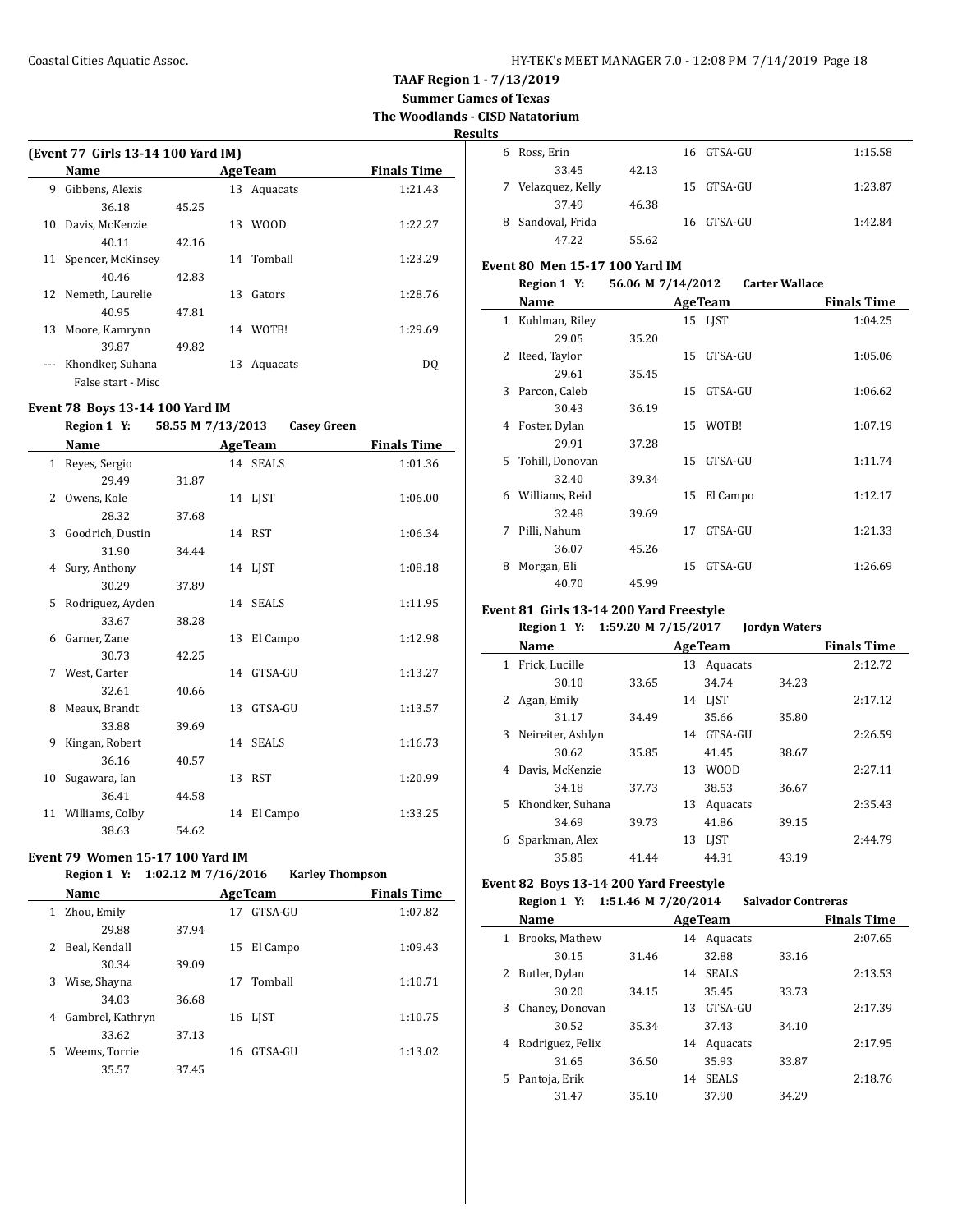**Summer Games of Texas**

**The Woodlands - CISD Natatorium**

#### **Results**

 $\overline{\phantom{a}}$ 

|   | (Event 82 Boys 13-14 200 Yard Freestyle) |       |     |                |       |                    |  |  |  |  |
|---|------------------------------------------|-------|-----|----------------|-------|--------------------|--|--|--|--|
|   | Name                                     |       |     | <b>AgeTeam</b> |       | <b>Finals Time</b> |  |  |  |  |
| 6 | West, Carter                             |       | 14  | GTSA-GU        |       | 2:27.30            |  |  |  |  |
|   | 33.58                                    | 37.80 |     | 38.65          | 37.27 |                    |  |  |  |  |
| 7 | Oliphant, Jackson                        |       | 13. | GTSA-GU        |       | 2:29.10            |  |  |  |  |
|   | 31.84                                    | 37.21 |     | 40.65          | 39.40 |                    |  |  |  |  |
| 8 | Brown, Sean                              |       | 14  | LIST           |       | 2:30.90            |  |  |  |  |
|   | 33.25                                    | 37.98 |     | 40.66          | 39.01 |                    |  |  |  |  |

#### **Event 83 Women 15-17 200 Yard Freestyle**

#### **Region 1 Y: 1:57.88 M 7/19/2015 Karley Thompson**

|   | Name             |       |    | <b>AgeTeam</b> |       | <b>Finals Time</b> |
|---|------------------|-------|----|----------------|-------|--------------------|
| 1 | Sanders, Summer  |       |    | 15 LIST        |       | 2:11.14            |
|   | 29.33            | 33.24 |    | 34.96          | 33.61 |                    |
| 2 | Gambrel, Kathryn |       |    | 16 LIST        |       | 2:19.54            |
|   | 30.58            | 34.62 |    | 37.09          | 37.25 |                    |
| 3 | Pierce, Morgan   |       | 16 | El Campo       |       | 2:20.44            |
|   | 30.54            | 35.28 |    | 37.42          | 37.20 |                    |
| 4 | Chancoco, Deanna |       | 15 | <b>RST</b>     |       | 2:26.77            |
|   | 33.11            | 37.36 |    | 38.93          | 37.37 |                    |
| 5 | Respondek, Riley |       | 16 | El Campo       |       | 2:51.02            |
|   | 37.89            | 43.82 |    | 46.28          | 43.03 |                    |

#### **Event 84 Men 15-17 200 Yard Freestyle**

**Region 1 Y: 1:47.17 M 7/2002 M Chamberlain**

| <b>Name</b>       |       | <b>AgeTeam</b> |       | <b>Finals Time</b> |
|-------------------|-------|----------------|-------|--------------------|
| 1 Kesler, Mason   |       | 16 LIST        |       | 2:02.19            |
| 27.45             | 31.37 | 32.73          | 30.64 |                    |
| 2 Rocha, Emmanuel |       | 15 GTSA-GU     |       | 2:27.23            |
| 30.88             | 36.33 | 39.90          | 40.12 |                    |

## **Event 85 Girls 11-12 200 Yard Freestyle Relay**

## **Region 1 Y: 1:52.85 M 7/24/2010 Lake Jackson Swim Team**

## **T Neely, N Nguyen, M Kuettel, A Robbins**

|    | <b>Team</b>             |       | Relay                  |         | <b>Finals Time</b> |
|----|-------------------------|-------|------------------------|---------|--------------------|
| 1  | GTSA-GU                 |       | A                      |         | 2:08.21            |
|    | 1) Douglas, Maelynn 12  |       | 2) Milton, Reagan 12   |         |                    |
|    | 3) Oliphant, Ireland 11 |       | 4) Flanagan, Zaniya 12 |         |                    |
|    | 32.32                   | 32.01 | 33.08                  | 30.80   |                    |
| 2  | LJST                    |       | A                      |         | 2:12.86            |
|    | 1) Mixon, Emily 12      |       | 2) Kadlecik, Grace 12  |         |                    |
|    | 3) Lower, Gigi 11       |       | 4) Kesler, Mallory 12  |         |                    |
|    | 32.31                   | 35.63 | 33.77                  | 31.15   |                    |
| 3  | <b>RST</b>              |       | A                      |         | 2:14.60            |
|    | 1) Juarez, Abigail 12   |       | 2) Trevino, Estela 12  |         |                    |
|    | 3) Garza, Danica 12     |       | 4) Trauth, Haydyn 12   |         |                    |
|    | 34.60                   | 34.47 | 32.93                  | 32.60   |                    |
| 4  | Aquacats                |       | A                      |         | 2:15.49            |
|    | 1) Lee, Paislei 12      |       | 2) Castillo, Rachel 11 |         |                    |
|    | 3) Gibbens, Iralynn 11  |       | 4) Moya, Megan 12      |         |                    |
|    | 36.13                   | 34.42 | 38.23                  | 26.71   |                    |
| 5. | <b>WOOD</b>             |       | A                      |         | 2:25.79            |
|    | 1) Garcia, Maria 12     |       | 2) Behnke, Lillian 11  |         |                    |
|    | 3) Shannon, Lauren 11   |       | 4) Schoch, Madeline 12 |         |                    |
|    | 33.29                   | 15.29 | 25.65                  | 1:11.56 |                    |
|    |                         |       |                        |         |                    |

| 6 Freeport              |         | А                      | 2:27.37 |
|-------------------------|---------|------------------------|---------|
| 1) Perkins, Penelope 12 |         | 2) Patton, Kaileigh 12 |         |
| 3) Collins, Gracie 12   |         | 4) Myers, Kelsie 12    |         |
| 37.20                   | 1:14.48 | 35.69                  |         |

## **Event 86 Boys 11-12 200 Yard Freestyle Relay Region 1 Y: 1:55.42 M 7/20/2014 R&R Aquatics**

#### **N Koelzer, J Ahlberg, C McGrath, M Colmenares**

|               | <b>Team</b>                               |       | Relay                       |                       | <b>Finals Time</b> |
|---------------|-------------------------------------------|-------|-----------------------------|-----------------------|--------------------|
| $\mathbf{1}$  | <b>RST</b>                                |       | A                           |                       | 1:55.69            |
|               | 1) Rivera, William 11                     |       | 2) Spurlock, Britt 12       |                       |                    |
|               | 3) Esparza, Ethan 12                      |       | 4) Peralta, Jonathan 12     |                       |                    |
|               | 28.72                                     | 30.23 | 29.76                       | 26.98                 |                    |
| $\mathcal{L}$ | GTSA-GU                                   |       | A                           |                       | 2:01.40            |
|               | 1) Sosa, Ignacio 12<br>3) Myers, Mason 12 |       | 2) Nguyen, Landyn 11        |                       |                    |
|               |                                           |       | 4) Neireiter, Andrew 12     |                       |                    |
|               | 30.95                                     | 32.04 | 29.77                       | 28.64                 |                    |
| 3             | <b>RST</b>                                |       | B                           |                       | 2:10.26            |
|               | 1) Miller, Lance 12                       |       |                             | 2) Gonzales, Diego 12 |                    |
|               | 3) Arellano, Alwin 12                     |       |                             | 4) Beal, Kaden 12     |                    |
|               | 32.07                                     | 34.10 | 33.99                       | 30.10                 |                    |
| 4             | GTSA-GU                                   |       | R                           |                       | 2:12.40            |
|               | 1) Townsend, Jathen 11                    |       |                             | 2) Fontenot, Kevin 12 |                    |
|               | 3) Jones, Koby 11                         |       | 4) Todd, Reid 11            |                       |                    |
|               | 32.04                                     | 33.12 | 1:07.24                     |                       |                    |
|               | 5 LIST                                    |       | A                           |                       | 2:13.93            |
|               | 1) Corn, Kasen 11                         |       |                             | 2) Owens, Karson 11   |                    |
|               | 3) Cardenas, Manuel 12                    |       |                             | 4) Pyeatt, Collin 12  |                    |
|               | 32.42                                     | 35.67 | 36.24                       | 29.60                 |                    |
| 6             | Aquacats                                  |       | A                           |                       | 2:23.15            |
|               | 1) Goodman, Curtis 12                     |       | 2) Castillo, Christopher 11 |                       |                    |
|               | 3) Rodriguez, Joey 12                     |       | 4) Frazier, Trevor 12       |                       |                    |
|               | 36.70                                     | 38.42 | 34.81                       | 33.22                 |                    |
| 7             | GTSA-GU                                   |       | C                           |                       | 2:33.67            |
|               | 1) Morris, Dawson 11                      |       | 2) Landry, Luke 12          |                       |                    |
|               | 3) Vadillo, Victor 11                     |       | 4) Holmes, Phillip 11       |                       |                    |
|               | 38.60                                     | 38.74 | 40.28                       | 36.05                 |                    |

#### **Event 87 Girls 13-14 200 Yard Freestyle Relay**

**Region 1 Y: 1:46.88 M 7/14/2012 Lake Jackson Swim Team**

## **A Robbins, N Nguyen, T Neely, M Kuettel**

 $\overline{a}$ 

|              | Team                   |       | Relay                  |       | <b>Finals Time</b> |
|--------------|------------------------|-------|------------------------|-------|--------------------|
| 1            | <b>LIST</b>            |       | A                      |       | 1:53.34            |
|              | 1) Brown, Emily 13     |       | 2) Agan, Emily 14      |       |                    |
|              | 3) Gambrel, Sarah 13   |       | 4) Tran, Minnie 14     |       |                    |
|              | 29.94                  | 29.52 | 28.98                  | 24.90 |                    |
| $\mathbf{2}$ | Aquacats               |       | A                      |       | 2:01.97            |
|              | 1) Gibbens, Alexis 13  |       | 2) Khondker, Suhana 13 |       |                    |
|              | 3) Ashworth, Morgan 13 |       | 4) Frick, Lucille 13   |       |                    |
|              | 30.69                  | 31.73 | 37.60                  | 21.95 |                    |
| 3            | <b>WOOD</b>            |       | A                      |       | 2:02.17            |
|              | 1) Pekel, Isabella 14  |       | 2) Habib, Ava 14       |       |                    |
|              | 3) Davis, McKenzie 13  |       | 4) Eversull, Alexis 13 |       |                    |
|              | 29.40                  | 34.64 | 30.75                  | 27.38 |                    |
| 4            | WOTB!                  |       | A                      |       | 2:11.75            |
|              | 1) Bible, Gracie 14    |       | 2) Vacek, Audrey 14    |       |                    |
|              | 3) Moore, Kamrynn 14   |       | 4) Dean, Kendall 13    |       |                    |
|              | 30.75                  | 39.64 | 40.75                  | 20.61 |                    |